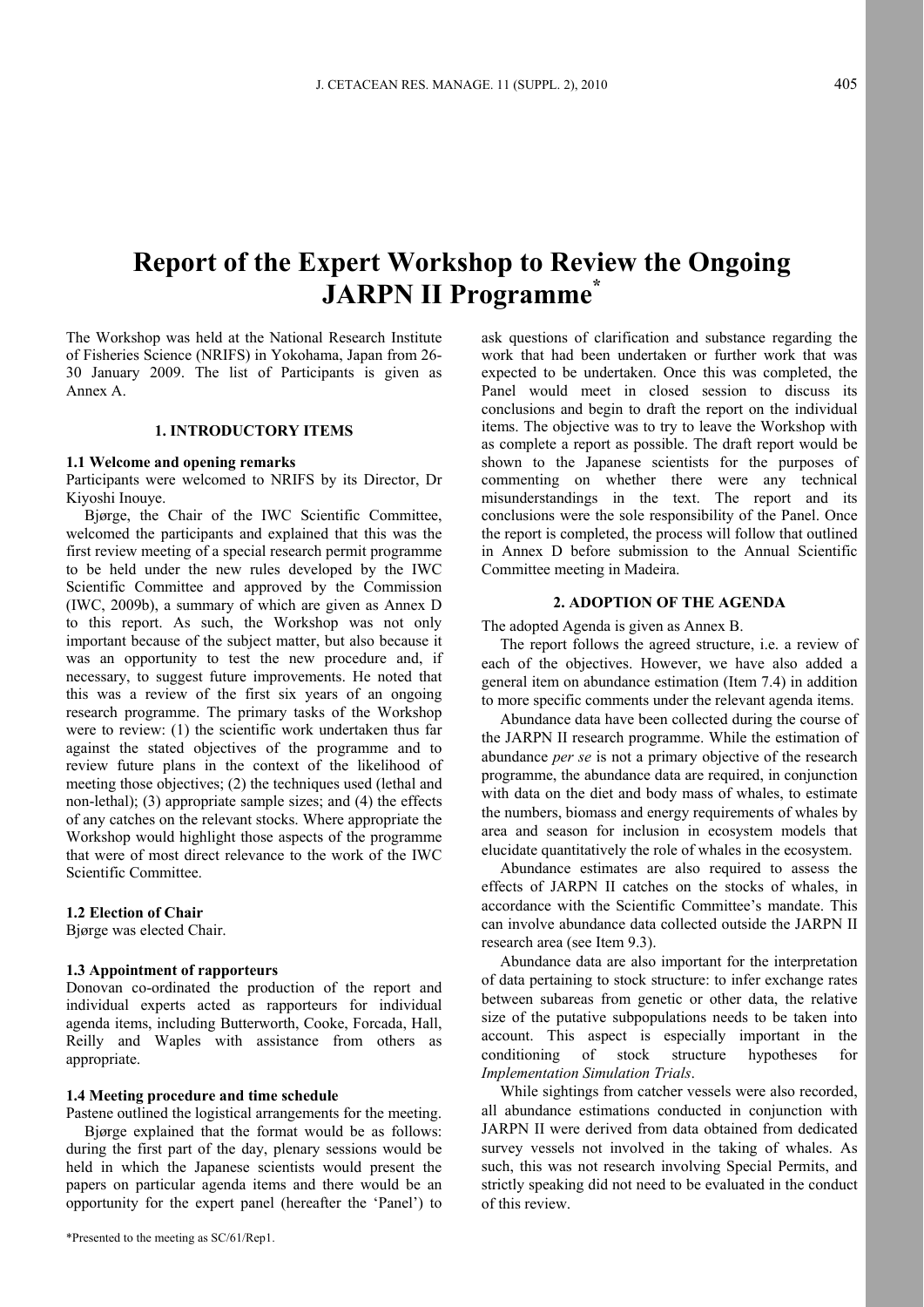#### **3. REVIEW OF AVAILABLE DATA, DOCUMENTS AND REPORTS**

#### **3.1 Workshop documents**

The list of Workshop documents (SC/J09/JR1-36) is given in Annex C1. The Workshop participants thanked the Japanese scientists for fulfilling the difficult time constraints imposed by the new procedure. Having all of the documents available at the beginning of December greatly facilitated the Panel's work.

#### **3.2 For information papers**

Twelve published papers were also highlighted to be of interest to the Workshop. These were: Murase *et al.* (2007); Niimi *et al.* (2005); Niimi *et al.* (2007); Kanda *et al.* (2007); Kanda *et al.* (2006); Watanabe *et al.* (2004); Watanabe *et al.* (2007); Urashima *et al.* (2007); Fukui *et al.* (2007); Birukawa *et al.* (2008); Nishida *et al.* (2007) and Onbe *et al.* (2007).

#### **3.3 Other available documents and data**

The meeting had ready access to the relevant Scientific Committee reports and papers. A list of the available data from the programme is given as Annex E. Data are available to be requested under Procedure B of the IWC Scientific Committee Data Availability Agreement (*http://www.iwcoffice.org/sci\_com/data\_availability.htm*).

#### **4. REVIEW OF JARPN II RESULTS: FEEDING ECOLOGY AND ECOSYSTEM STUDIES**

#### **4.1 Formal statement of objectives as given by the Government of Japan (based upon SC/J09/JR1)**

This component of the JARPN II programme was given high priority by the Government of Japan. The broad objectives were given as: (a) prey consumption by cetaceans; (b) prey preference of cetaceans; and (c) ecosystem modelling.

A primary motive for the feeding ecology and ecosystem studies has been the major decrease in catches by Japanese fisheries (Government of Japan, 1999) from 12.8 million tons in 1988 to 5.8 million tons in 2005. In 1999, the Fisheries Agency of Japan announced the principles of its policy on fisheries and an action program to implement the policy. Highest priority was given to science-based management and sustainable utilisation of fisheries resources within Japan's EEZ. In investigating the reason for decreasing fish resources and fish catches, a number of potential factors were recognised including: over-fishing; a changing of the marine environment; and the effect of consumption by marine mammals and other animals of fish resources. To aid the recovery of the fish resources, the Government stated that investigations should be carried out taking into account the management and sustainable utilisation of the whole ecosystem including marine mammals. Some initial ecosystem model analyses indicated possible competition between cetaceans and fisheries and that the ecosystem of the western North Pacific may be affected on a large scale by trophic interactions and changes of fishing (Government of Japan, 2002b).

Not only in Japan, but elsewhere in the world, the principle of multi-species management has been discussed by various parties, including many international organisations.

At its  $24<sup>th</sup>$  Session in 2001, COFI (FAO's Committee on Fisheries) agreed that the FAO should conduct studies on the interaction between fisheries and marine mammals. This agreement was endorsed by the  $120<sup>th</sup>$  Session of the FAO Council and reaffirmed in the October 2001 Reykjavik Declaration on Responsible Fisheries in the Marine Ecosystem (FAO, 2001). The Reykjavik Declaration also affirmed that the incorporation of ecosystem considerations implies increased attention to predator-prey relationships and in Point 5 of the Declaration agreed that it is important, among other things:

- (a) 'To advance the scientific basis for developing and implementing management strategies that incorporate ecosystem considerations and which will ensure sustainable yields while conserving stocks and maintaining the integrity of ecosystems and habitats on which they depend;
- (b) identify and describe the structure, components and functioning of relevant marine ecosystems, diet composition and food webs, species interactions and predator-prey relationships, the role of habitat and the biological, physical and oceanographic factors affecting ecosystem stability and resilience; and
- (c) build or enhance systematic monitoring of natural variability and its relations to ecosystem productivity' (FAO, 2001).

The FAO's current definition of an ecosystem-based approach to management is the following:

'An ecosystem approach to fisheries strives to balance diverse societal objectives, by taking into account the knowledge and uncertainties about biotic, abiotic, and human components of ecosystem and their interactions and applying an integrated approach to fisheries within ecologically meaningful boundaries' (FAO, 2003).

In 2001, the IWC agreed to make the study of interactions between whales and fish stocks a matter of priority (IWC, 2002), and in 2006, the IWC Scientific Committee created a Working Group on Ecosystem Modelling; prototype ecosystem models from JARPN II were presented and discussed in 2007 (IWC, 2008c).

Under the new Japanese fisheries management regime, an ecosystem-based approach is considered important, given the diversity and dynamic inter-relationships of the marine living resources and habitats around Japan. Understanding of the marine ecosystem around Japan needs to be substantially strengthened to take the following factors into account in prescribing fisheries management measures: the decrease in fisheries yields between 1988 and 2005, the expected increase in whales around Japan since the introduction of the moratorium, and the historical major fluctuation of the pelagic fisheries resources in a process of so-called 'species replacement' in the western North Pacific.

JARPN II was designed to provide data with which to parameterise ecosystem models that are expected to provide insights into the relationships between different species in the marine ecosystem and the dynamics of the ecosystem. This includes information on the extent of the predation of marine mammal populations, which will balance the need for the effective utilisation of fisheries resources and the conservation of marine mammals (Government of Japan,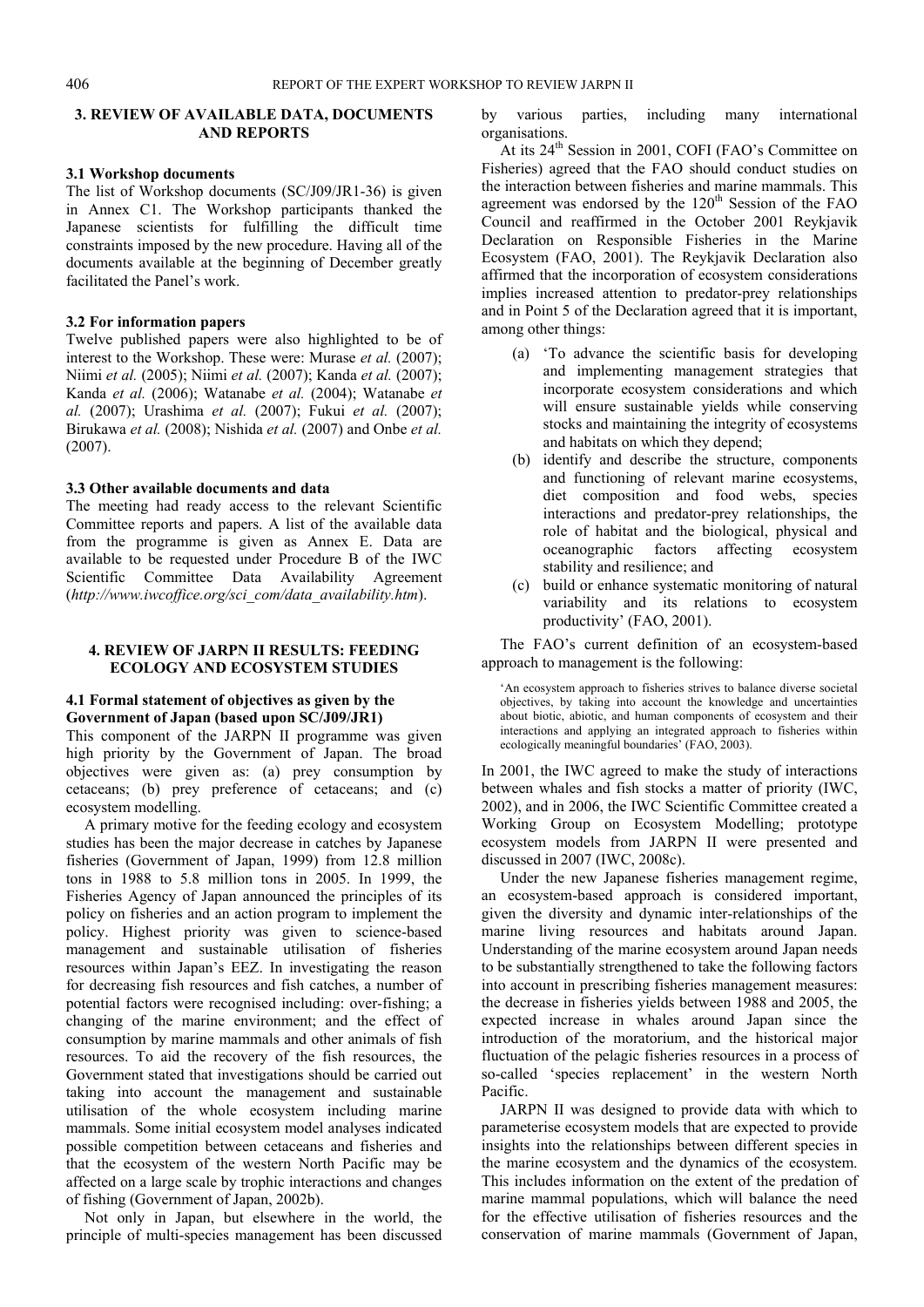2002a); it is thus consistent with the Reykjavik Declaration (FAO, 2001).

The primary purpose of JARPN II is to study the interactions between fisheries and cetaceans in the marine ecosystem of the western North Pacific through ecosystem modelling. The output from this study can assist in the formulation of effective ecosystem-based management policies in the future. For this purpose, multidisciplinary, comprehensive surveys are required. The four large whale species chosen for the study (common minke, Bryde's, sei and sperm whales) were chosen because they occupy important niches in the pelagic zone of the North Pacific and because their populations are relatively abundant. Available data from other cetacean species are incorporated into analyses as appropriate.

### **4.2 JARPN II Coastal component**

#### *4.2.1 Proponents' summary*

#### **PREY CONSUMPTION BY CETACEANS**

The approach requires estimates of the number of whales at a particular area and time (SC/J09/JR8) for the two coastal regions chosen, Sanriku (2005 and 2006) and Kushiro (2002-2007). These numbers do not represent estimates of *stock* abundance of the common minke whale because the sighting surveys covered only a limited area of the stock distribution, during a particular time of its migration to northern feeding grounds. Furthermore, depending of changing environmental factors, the number of whales sighted in this limited area and time could be different from year to year. These values were then used for the estimation of prey consumption by whales using data from the feeding ecology studies.

The stomach contents of common minke whales sampled off Sanriku (April-May) and Kushiro (September-October) in 2002-2007 JARPN II were analysed (SC/J09/JR9). In Sanriku region, the dominant prey species consisted of krill (*Euphausia pacifica*) and fishes (Japanese sandlance, *Ammodytes personatus* and Japanese anchovy, *Engraulis japonicus*). In the Kushiro region the dominant prey species consisted of krill (*E. pacifica*), fish (Japanese anchovy, Pacific saury, *Cololabis saira* and walleye pollock, *Theragra chalcogramma*) and squid (Japanese flying squid, *Todarodes pacificus*). SC/J09/JR9 used the stomach contents data to estimate daily consumption for various sex age classes of animals and then scaled this with the abundance estimates to provide annual consumption by common minke whales for the various prey species and then compared this with the fisheries catch.

#### **PREY PREFERENCES OF CETACEANS**

Results of a prey preference study of common minke whales in the coastal waters of Sanriku are given in SC/J09/JR10. To estimate prey preference sampling surveys of common minke whales and their prey, surveys were conducted in the same area at the same time (April). A prey preference index, Manly's α, was used in the analysis. Common minke whales fed on krill, Japanese anchovy and sandlance (adult). These are important species of local commercial fisheries. Common minke whales showed preference for adult sandlance. As previously reported in other regions, krill was not a preferable prey for minke whales. Ecosystem modelling work (see SC/J09/JR14 below) suggested that changes in the form of the functional response had a substantial effect on predation impact on

sandlance by minke whales. Functional response can be estimated if long term prey preference data are available.

Results of a prey preference study of common minke whale in the coastal waters of Kushiro are presented in SC/J09/JR11. Results suggest that the slope water region of less than 18°C sea surface temperature (SST) is a rich prey environment in both the epi- and mesopelagic zones. Common minke whales might prefer the rich prey environment affected by the Oyashio not only in the continental shelf region where walleye pollock, Pacific saury, and euphausiids are distributed but also in the offshore region where Pacific saury and euphausiids are distributed. It is suggested that immature common minke whales prefer walleye pollock, while mature animals prefer Pacific saury, although both frequently fed on Japanese anchovy in some years in the area within 50 n.miles of Kushiro.

### **OTHER POTENTIAL INFORMATION FOR ECOSYSTEM MODELLING**

Relationship between body size, maturity and feeding habit of common minke whales in the Sanriku area in spring season was reported in SC/J09/JR12. The total number of whales examined was 227 (91 males and 136 females). Three species (krill, Japanese sandlance and Japanese anchovy were found in stomachs) of which sandlance was the most dominant prey species, followed by anchovy. All the whales but two were sighted in waters with a depth of 20-100m. No obvious difference was observed in their sighting positions between males and females, immature and mature animals, and the three prey species. Examination of the frequency of prey species consumed by whales of different lengths and by whales of different sexual maturity status showed little difference.

The relationship between body size, maturity and feeding habit of common minke whales in the Kushiro area in the autumn season was reported in SC/J09/JR13. The total number of whales examined was 254 (182 males and 72 females). Occurrence of prey species in stomachs differed significantly with maturity stage. Smaller and immature whales tend to feed on walleye pollock and krill whilst larger and mature whales tend to feed on Pacific saury. Japanese flying squid was consumed only by mature whales. Japanese anchovy was equally consumed by immature and mature whales. For the coastal waters off Kushiro in the fall, the results suggested that migration and prey preference of common minke whales differed with maturity stage and that on the continental shelf and slope regions immature whales showed a greater preference for walleye Pollock and krill than mature whales.

#### *4.2.2 Expert Panel review of results as presented*

The Panel's views on this section are given under Item 4.3.2, given the similarity in the methods used in the coastal and offshore components.

#### **4.3 JARPN II Offshore component**

#### *4.3.1 Proponents' summary*

#### **PREY CONSUMPTION BY BALEEN WHALES**

The approach here was similar to that for the coastal component, i.e. a combination of abundance estimates and data from stomach contents. It involves sampling of four species of large whales: common minke whales, Bryde's whales, sperm whales and sei whales. 'Early' and 'late' season data were obtained to account for migration. The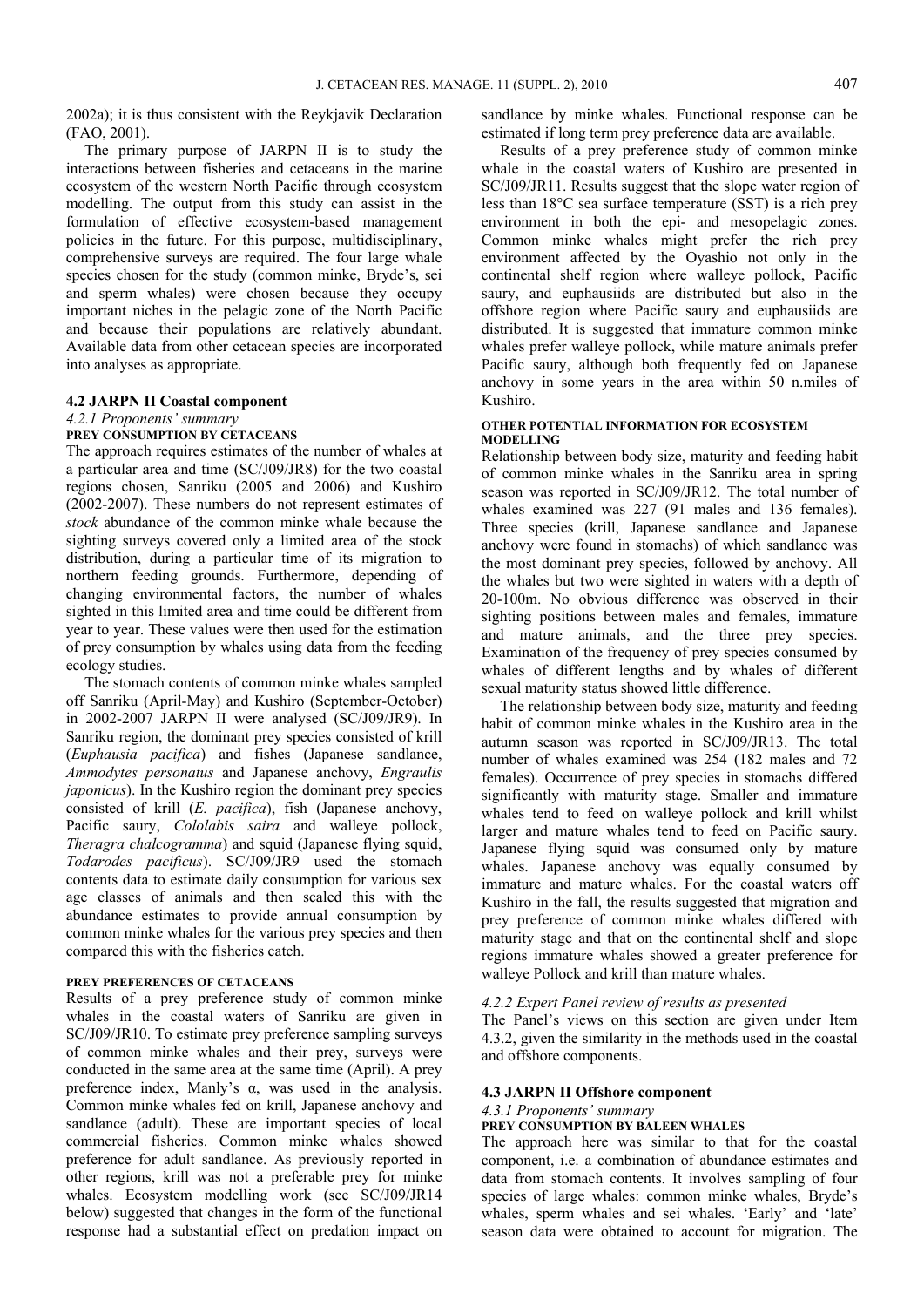estimates are presented in SC/J09/JR15. The estimates were also intended as input for ecosystem models in the JARPN II survey area.

The stomach contents of common minke, sei and Bryde's whales sampled in the western North Pacific from May to September in 2000-2007 JARPN II, were analysed in SC/J09/JR16. The main prey species of common minke whale consisted of one copepod, two krill, two squids and eight fish. The main prey species of sei whale consisted of two copepods, three krill and four fish. The main prey species of Bryde's whale consisted of five krill, one squid and four fish. There were seasonal and geographical changes of prey species. The total prey consumption of Japanese anchovy, mackerels and Pacific saury by the three baleen whale species was estimated.

#### **PREY CONSUMPTION AND FEEDING HABITAT OF SPERM WHALES**

The stomach contents of sperm whales sampled in the western North Pacific from May to September each year from 2000 to 2007 were analysed in SC/J09/JR17. Thirtyeight prey species consisting of 33 squids, 1 octopus and 4 fishes, were identified. Sperm whales fed mainly on various deep-sea squids. The most important prey species were four squids (*Taningia danae, Histioteuthis dofleini, Belonella pacifica borealis* and the eight armed squid *Gonatopsis borealis*). Sperm whales feed mainly on prey in the mesopelagic and/or bottom/benthic zone during daytime. The seasonal prey consumption (from May to September) by sperm whales in this region was calculated to be nearly 1.2 million tons. The consumption of neon flying squid, *Ommastrephes bartrami*, was estimated to be 30,000 tons. Estimated feeding contribution rates of the surface layer to predation by sperm whales in each sub-area were ranged from 4.7 to 11.4%. The influence on the surface layer of the marine ecosystem resulting from consumption by sperm whales cannot be disregarded, because the biomass of sperm whales is large.

### **PREY PREFERENCE OF CETACEANS**

Murase *et al.* (2007) presented a study on prey selection of common minke and Bryde's whales in the western North Pacific based on data collected in the 2000 and 2001 summer seasons. Whale sighting and sampling surveys and prey surveys using quantitative echosounder and mid-water trawl were carried out concurrently in the study. Biomasses of Japanese anchovy, walleye pollock and krill, which were major prey species of common minke and Bryde's whales, were estimated using an echosounder. The results suggested that common minke whales showed prey selection for Japanese anchovy while they seemed to avoid krill in both the offshore and coastal regions and walleye pollock in the continental shelf region. Bryde's whales showed prey selection for Japanese anchovy in August 2000 and July 2001, while they showed prey selection for krill in May and June in 2001.

Prey preferences of common minke, Bryde's and sei whales at the mesoscale were estimated (SC/J09/JR18) using data from the concurrent surveys of cetacean sampling and prey of cetaceans. The surveys were conducted as a part of the offshore component of JARPN II from 2002 to 2007. A prey preference index, Manly's  $\alpha$ , was used in the analysis. The sum of Manly's  $\alpha$  for all prey species is 1 and prey species with large values of Manly's  $\alpha$ indicates preference for it. Common minke whales showed preference toward pelagic fishes as previously reported. Bryde's whales showed preference for anchovy. Sei whales showed preference for copepods. Although the prey of three baleen whale species overlapped, Manly's  $\alpha$  suggested their trophic niches were different from each other. Common minke and sei whales coexisted in the same survey blocks but their prey utilisation patterns were different.

#### **OTHER POTENTIAL INFORMATION FOR ECOSYSTEM MODELLING**

SC/J09/JR19 presented a model for density prediction of common minke, sei and Bryde's whales in the western North Pacific during the feeding season. Data used for the model were densities estimated from dedicated sighting survey data in JARPN II, and satellite information on surface temperature, surface height and chlorophyll. The predicted density distributions by the analysis suggested spatial distribution patterns of whales and differences in the pattern among whale species.

SC/J09/JR20 examined time trend of blubber thickness in common minke, sei and Bryde's whales, and the factors influencing the energy storage in these whales. Results suggested that the blubber thickness of the common minke whale has increased during the JARPN and JARPN II period; that of sei whales has increased over the five years of the JARPN II period, while that in Bryde's whales have decreased over seven years. The feeding areas of Bryde's and sei whales showed limited overlap, and their distribution is separated by SST. Further studies were suggested to assist in the interpretation of these results.

#### *4.3.2 Panel conclusions and recommendations*

The Panel appreciates the notable amount of effort undertaken and the generally high quality of the sampling programme, resultant data and information from JARPN II studies on whale food habits and prey preferences. The sampling programme was generally well-coordinated across a wide range of vessels and platforms, and the degree of concurrently collected multi-disciplinary data was laudable. These efforts have resulted in valuable datasets that have great potential for concerted analytical work on a broad range of topics, not all directly related to the JARPN II programme objectives.

The collection of diet data is an important, if not the most important potential justification for the lethal collection of whales in JARPN II. The Panel noted that it is therefore of the utmost importance that if lethal sampling occurs, the amount of information collected is maximised; this is discussed further elsewhere in this report. The Panel **agrees** that resultant diet data have the potential to be of great value in determining whale prey preferences, for developing functional response curves when accompanied by simultaneous assessments of prey abundance, and for developing estimates of the impacts of whales on their prey. The collections of diet data from JARPN II are compatible with these goals and, in addition, may serve as indicators of the potential prey selection of these whale species in other regions of the sub-arctic oceans.

However, the Panel had **a number of concerns** over the analyses of the data and in addition **agrees** that the rationale for the sampling areas chosen required fuller justification. With respect to the analyses of the data presented, one of the Panel's major concerns relates to the lack of a full treatment of uncertainty. For this reason the Panel **does not believe** that the consumption rates and CVs presented to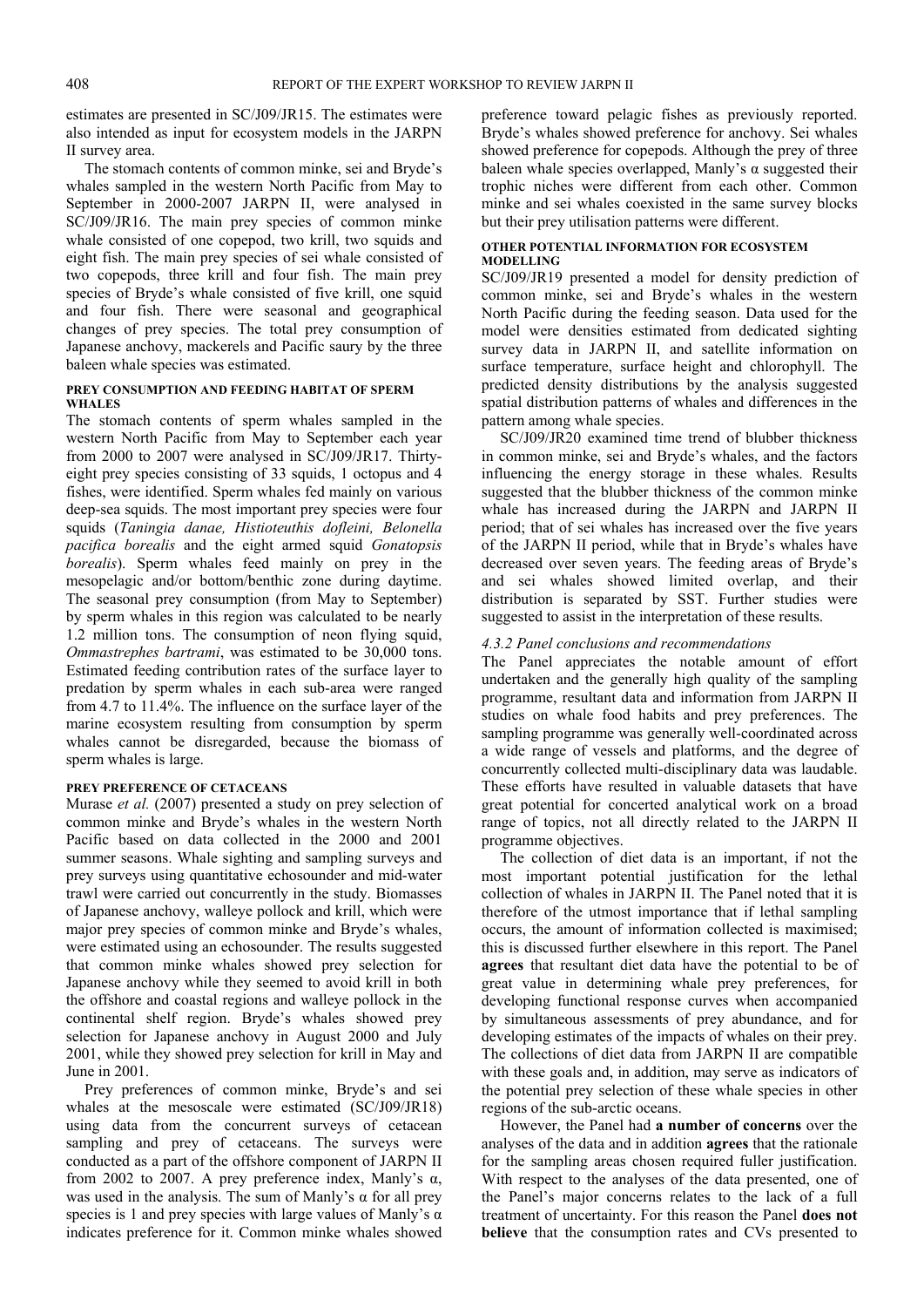date can be considered reliable without further analysis. For this to occur, the JARPN II programme would need to develop and implement a thorough, systematic approach for including and representing uncertainty. This applies to each component involved in estimating the amounts and types of prey consumed, including the whale and prey abundance estimates. On the basis of data collected to date, the Panel **recommends** that additional analyses be undertaken to identify the greatest sources of uncertainty and to determine appropriate sampling and analytical strategies to address them. The steps in the estimation of consumption rates for which estimates of uncertainty are required are given in Annex F. An essential component of this will be to improve the precision of the abundance estimates that are used to extrapolate to population-level rates, for both the coastal (the possibility of regular well-designed aerial surveys should be considered) and the offshore regions (a full synoptic survey of the region should be considered). Further, it would be productive to focus on the sources or causes of variability in order to understand the mechanistic linkages involved.

A particular concern of the Panel is that only a single model (that of Sigurjónsson and Víkingsson, 1997) was used in most JARPN II papers for estimating daily consumption as a function of body mass –. This is just one of a number of possible parameterisations of the simple allometric equation originally proposed by Kleiber (1975). From a recent comprehensive review (Leaper and Lavigne, 2007), there appears to be little scientific justification for selecting any one model formulation from the range of those possible; in fact, the Sigurjónsson and Vikingsson approach produces estimates at the upper range of reasonable values. The Panel therefore **recommends** that as part of the treatment of uncertainty, the analyses of the JARPN II data should: (a) incorporate the use of several reasonable models and include the range of possible results in reporting their work; (b) use that range in subsequent analyses (including any ecosystem modelling) that employ these daily/annual consumption estimates; and (c) undertake sensitivity analyses for the range of parameter values used in the consumption equations. The results could be presented in revised papers for the 2009 Scientific Committee meeting. Whatever modelling formulations are used and ranges proposed, the scientific rationale should be clearly given. This is especially important if the results are to be used in ecosystem modelling.

A more specific concern of the Panel was that the methods used to extrapolate from daily to annual rates and amounts were not clearly explained; this should be addressed in revised papers for the 2009 Scientific Committee meeting by providing the formulae used to scale up daily, individual whale consumption rates to annual, population-level rates.

The Panel noted that in several of the papers presented, insufficient effort was placed on incorporating information resulting from other studies. There exists a considerable body of knowledge from past studies of whale feeding and 'fishery ecology' from data collected during commercial whaling and data collected and analysed during JARPN I (IWC, 2001; Kawamura, 1973; 1980; Nemoto, 1957; Nemoto and Kawamura, 1977), as well as results and insights arising from other multidisciplinary research

conducted (e.g. PICES and  $ESSAS<sup>1</sup>$ ). Incorporation of this information will strengthen the scientific basis of the work throughout the range of studies including those of whale distribution, abundance, food habits, habitats occupied, the distribution, abundance and population dynamics of their prey, etc. Whilst the review is of the JARPN II programme alone, it is important to put the JARPN II work in the context of what is known from extensive past research. This will allow a better evaluation of the JARPN II contributions to the overall state of knowledge of cetacean feeding ecology. The Panel **suggests** that, in revised papers for the 2009 Scientific Committee Meeting, the presentation of JARPN II consumption estimates is placed in the context of the broader literature on the topic of whale consumption and the broader literature of mammal consumption. In addition, it would be valuable to present the estimates of consumption by whales in terms of fisheries and prey biomass (this can provide an index of relativity and an easy and immediate sense of the magnitudes of the various processes that can affect fish stock dynamics). For example, revised papers for the 2009 Annual Meeting could show consumption of whale prey relative to stock biomass and fisheries landings (the latter was done to some extent), as diagnostics for and in conjunction with the ecosystem models (see Item 4.4).

The extensive amount of data collected under JARPN II thus far makes several approaches available to investigate interactions between the physical environment, cetaceans and prey. Using a variety of approaches would increase understanding of the processes involved in determining the distribution of prey and whales, the influence of environmental variability on whale diets, and similar such considerations. Some straightforward approaches based on empirical statistical methods would help to explore the valuable multidisciplinary data sets collected via JARPN II. This might lead to the ability to develop predictive models of these processes. In that respect, the Panel **recommends pursuing** the following medium- to long-term approaches:

- combine the oceanographic data, prey distributions and sighting survey data statistically to investigate how prey and whale distributions are associated with oceanographic conditions, and how whale distributions are related to distributions of prey – in this regard the spatial modelling approach described in SC/J09/JR36 needs to be refined and extended further;
- combine data on prey distributions as observed in the area where the whales were caught with the diet of the whales (referred to as the micro scale) statistically to evaluate how well the whale's diet reflects prey availability in the area where it was caught; and
- compare results from the approaches listed above with the results on selectivity already produced and presented at the Workshop.

Additionally, performing these analyses and comparisons will also contribute to evaluation of non-lethal alternatives commonly used to investigate marine mammal – prey interactions, such as analyses of spatial associations (i.e. the aggregative response) between predators and prey, particularly in coastal regions. This is discussed further under Item 8.2.

<sup>&</sup>lt;sup>1</sup>PICES, see *http://pices.int/*; and ESSAS (Ecosystem Studies of Sub-Arctic Seas), see *http://www.globec.org/structure/regional/essas/essas.htm*.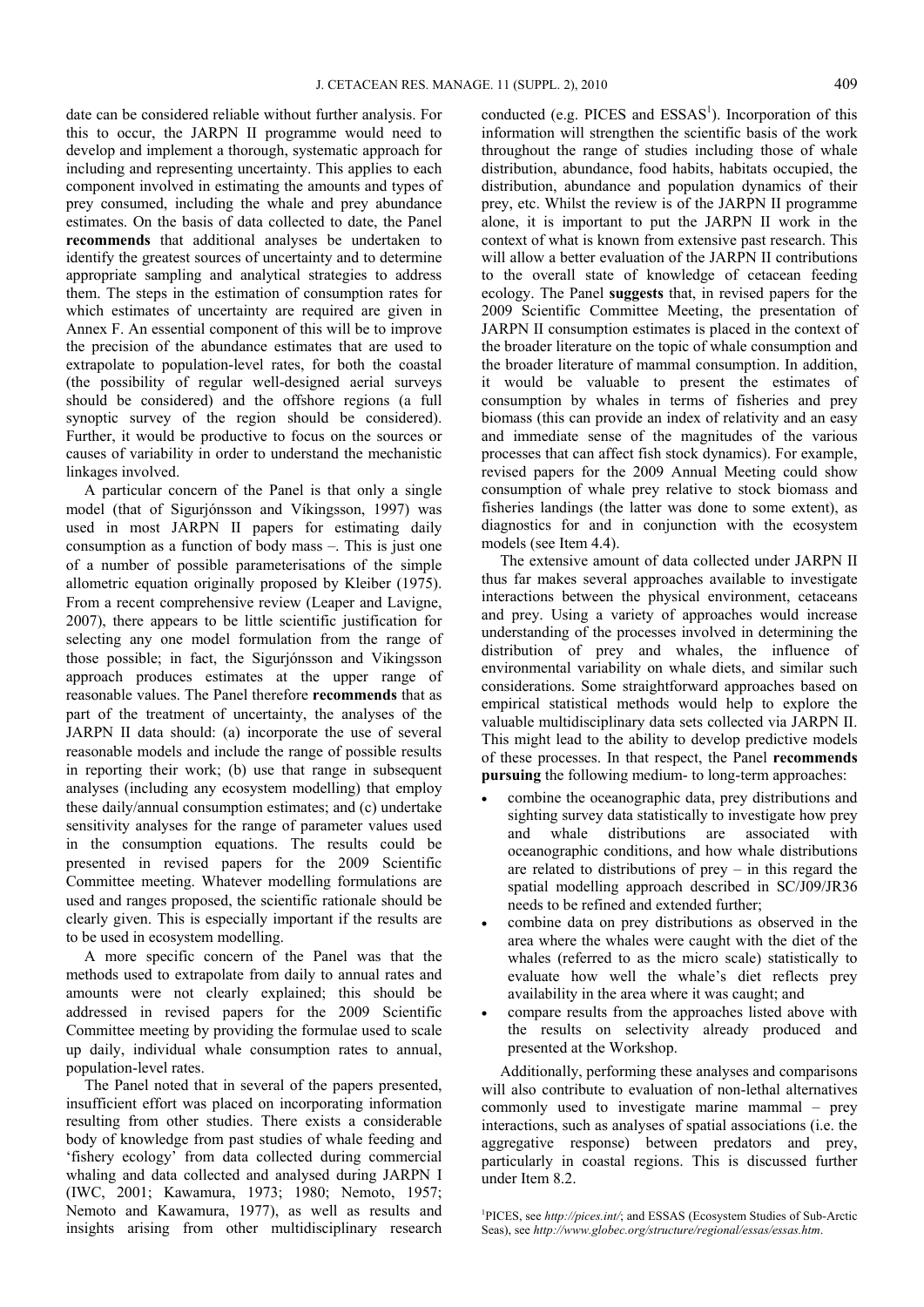#### **4.4 Ecosystem modelling**

### *4.4.1 Proponents' summary*

Three papers providing examples of ecosystem modelling approaches for the JARPN II area were presented. The first (SC/J09/JR14) applied to the inshore region and considered the harvesting-related implications for sandlance of predation by minke whales. The other two were for the offshore region and involved the implementation of EwE (Ecopath with Ecosim<sup>2</sup>) to provide a model of the whole ecosystem (SC/J09/JR21), and the development of an MRM (Minimum Realistic Model) which explicitly included three whale and two commercially harvested prey species (SC/J09/JR22).

In SC/J09/JR14, the authors developed a preliminary population dynamics model to investigate the effects of consumption by minke whales on sandlances in the Sanriku region, using a hierarchical Bayes approach. The model allows for various uncertainties making use of time series data historically collected by sandlance fisheries and researches. The impact of predation was examined in terms of MSY. The result was considerably sensitive to the used functional response forms. The authors argued that the JARPN II data could contribute toward providing necessary information to estimation of functional response forms and then explained how the future JARPN II time series data, such as consumption of sandlances by minke whales, should be used to estimate the parameters of the (global-scale) functional response curves in the Bayesian estimation framework.

SC/J09/JR21 provided the results of an initial attempt to evaluate the possible impact of whales migrating to the JARPN II survey area on Japanese fisheries resources, using the EwE software. The results suggest that in average terms: (1) when minke whales are the only species that are harvested at 4% of its biomass (catches of other species are kept constant at current catch rate), depending on the functional response form assumed for the species, it is not certain whether catch of some Japanese fisheries resources will increase or not; (2) when sei and Bryde's whales are each the only species that are harvested at 4% of their biomass, regardless of the functional response form assumed for the species, catch of anchovy, skipjack tuna, and mackerels may increase; (3) when minke, sei and Bryde's whales are all harvested at 4% of their biomass, positive amount of increase in catch is expected for most of the fish resources (i.e. anchovy, skipjack tuna and mackerels), indicating the effectiveness of harvesting several whale species simultaneously; and (4) when sperm whales are the only species that are harvested at 4% of its biomass, depending on the functional response form assumed for the species, catch of anchovy, Pacific saury, mackerels and skipjack tuna may decrease, but instead, catch of neon-flying squid may increase. Caveats pertaining to the results and the use of such ecosystem models in a management context are also discussed in the paper.

SC/J09/JR22 reported on the initial work to construct a minimum realistic model for the offshore survey area of JARPN II with difference equations. Pella-Tomlinson model was applied to three species of cetaceans (minke, sei and Bryde's whales) under  $MSYR_{1+} = 0.02$ , 0.04 and 0.06. The abundance values of cetaceans prior to exploitation and

at present were estimated on a yearly basis with abundance estimates from sighting surveys and catch series data. Two main prey species of the cetaceans, that were also commercially important (Japanese anchovy and Pacific saury) were age-structured in the model with information from domestic stock assessment. Other supplementary preys (krill, copepods and others) were included in the model as they had constant biomass with no seasonality. Feeding season of cetaceans was set in May-September and the daily predation was assumed to be equal over the all individual cetaceans to the necessary energy. The proportion of each prey taken by cetacean was calculated from the product of prey biomass, overlap of distribution between prey and cetacean, and prey preference of the cetacean. The overlap of distribution between prey and cetacean was estimated from JARPN II sighting surveys. The estimates of prey preference of the cetaceans were obtained from the JARPN II cooperated whale/prey surveys. After adjustment for the parameters of the model, natural deaths of Japanese anchovy and Pacific saury were separated into two parts: consumption by cetaceans and natural death.

#### *4.4.2 Panel conclusions and recommendations*

The Panel **emphasises** at the outset that the programme objective (of developing ecosystem models to the level that they could contribute in the provision of specific management advice) constitutes a major, complex and ambitious undertaking – the difficulties have been recognised by many intergovernmental bodies (including the IWC, FAO and CCAMLR). Any study anywhere in the world attempting to meet such an objective requires substantial data collection and analytical efforts; results that are sufficiently reliable to inform management advice should not be expected within at least the next few years and might possibly take considerably longer to obtain. Ecosystem models can also provide contextual information of value to managers in some circumstances. The value of considering a wide range of models has been stressed by several groups, noting that the various possible objectives for ecosystem modelling lead to different questions for which the best modelling approaches may differ (see, e.g. table A4 of Plaganyi, 2007).

More specifically related to the approaches presented to the Panel, the analyses tabled had been appropriately classified by their authors as preliminary. However, despite this, the authors generally overstated the certainty associated with their results (this is in fact a common practice in this field). The Panel **agrees** that the models as developed thus far are not yet at the stage where they can be used to draw even general conclusions and certainly cannot be used to reliably inform management advice. Nevertheless, they comprised a substantial and laudable effort, and an encouraging start to the necessary process of synthesising the data collected during the programme. Although this work might be said to have started relatively late within the time span of the programme thus far, an early emphasis more towards data collection has been a common feature of a number of similar marine programmes elsewhere. However, the Panel **agrees** that considerably more emphasis should be placed on the modelling work from now on if the objective of the programme is to have a chance of being met within a reasonable timeframe, especially with regard to the recommendations provided below.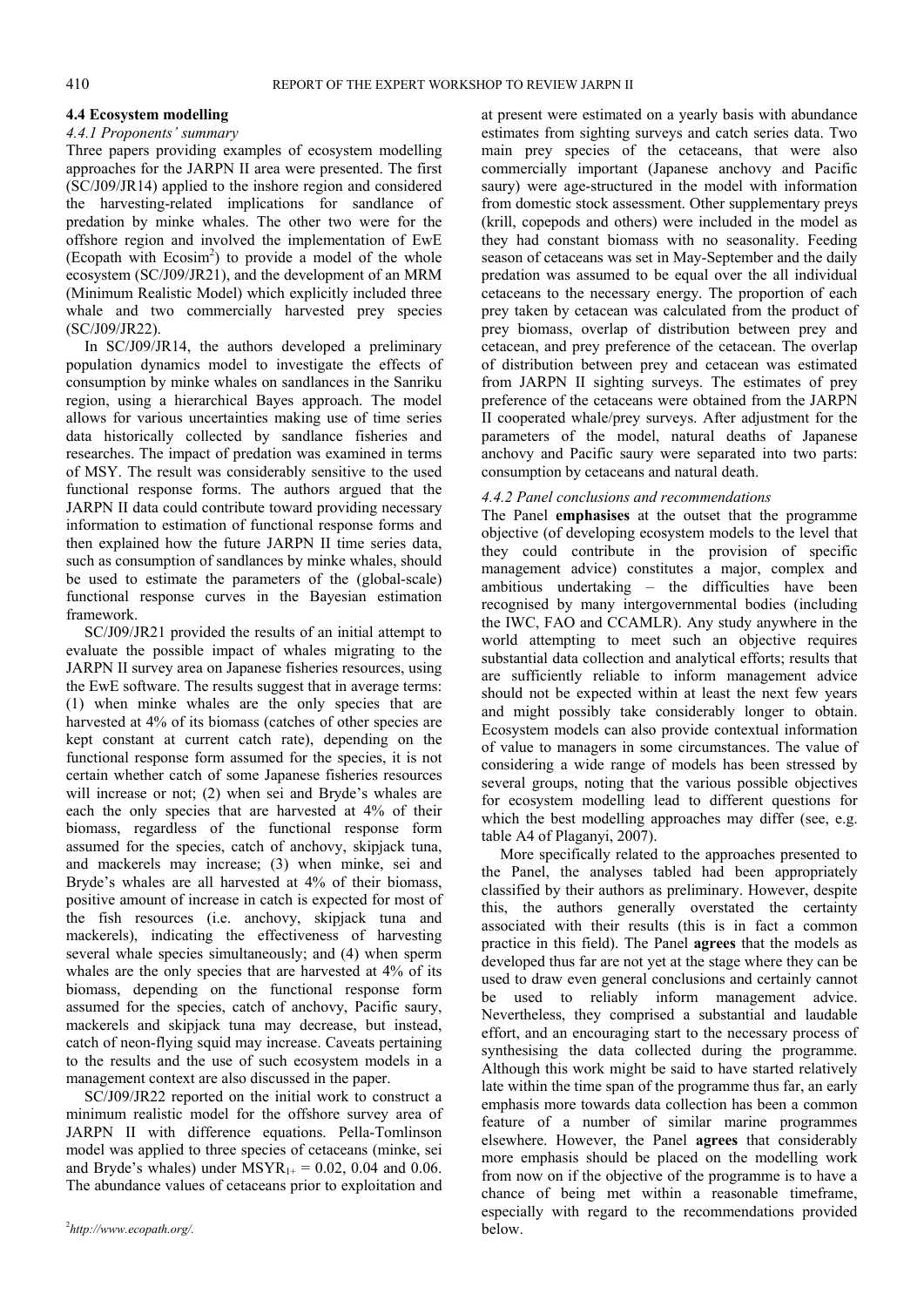The Panel **emphasises** that with respect to sperm whales, the low sample size and the logistical constraints on the size of animals taken means that the data obtained provide no meaningful input to ecosystem models.

### **GENERIC RECOMMENDATIONS**

- (1) Considerably more resources must be allocated to the modelling work – without this, the likelihood that the objective of the programme will be reached in a reasonable timeframe will be minimal. The models developed should be used to identify the areas of uncertainty with the greatest impact on model outputs of relevance to management, and hence to guide the prioritisation of future data collection and the associated sample size/sampling design.
- (2) A wider range of models needs to be considered if the objectives of the programme are to be met. Further work should aim towards fitting dynamic models to time series of data, especially abundance indices.
- (3) The area covered by JARPN II is not spatially homogeneous, and serious consideration should be given to developing separate models for three regions distinguished by the inshore or shelf region, the sub-Arctic oceanic region of the Oyashio current and the sub-tropical region of the Oyashio and Kuroshio transition zone.
- (4) There is a need to take much wider account of uncertainty at all stages of the modelling process, including that associated with the prey consumption rates of whales (e.g. the Bayesian approach of SC/J09/JR14 should be readily extendable towards that specific end, and more generally other approaches such as sensitivity testing should be employed).
- (5) The importance, ultimately, of developing models which incorporate natural variability in dynamic processes (e.g. recruitment variability for prey species) was emphasised, although it was recognised that this might not be possible for certain ecosystem modelling 'packages'.

 This is in addition to taking account of uncertainty in model structure and parameter values. The complexity of ecosystems and the difficulty of modelling species interactions adequately might mean that management actions based on such models are more likely to induce unexpected instabilities than current single-species based approaches; this suggests a more cautious approach will be needed on the part of decision makers.

#### **SPECIFIC RECOMMENDATIONS**

With respect to the Bayesian analysis of SC/J09/JR14, the Panel **agrees** that if there are other predators making individual contributions to sandlance natural mortality of similar size to that estimated for minke whales, their explicit inclusion in this model must be considered. It **agrees** that Type I functional relationships are unrealistic and need not be considered further. As noted earlier, any results presented should distinguish yields of the prey species to predators and the fishery.

For the EwE approach of SC/J09/JR21, the Panel **agrees** that it is important to concentrate first on improving the Ecopath component of this EwE analysis before moving on to the next step of extending the modelling effort from a static to a dynamic model such as Ecosim.

The species included in the Ecopath analysis should be reviewed giving attention to Ecopath models developed for other regions; in particular the inclusion of gelatinous zooplankton should be considered. Furthermore the values of the parameters of this Ecopath analysis should be compared with values for those others, with attention directed towards any instances of major discrepancies. Inspection of some features of diagnostic plots (e.g. Fig. 1) of the current Ecopath results suggest the need for reconsideration of some of the parameter values, e.g. the plot of log biomass against species does not decline as rapidly as customary, suggesting perhaps that the abundance of primary producers is underestimated; for a number of species, the fraction of production consumed within the system (the ecotrophic efficiency parameter EE) is unrealistically close to the maximum possible of 1; and the *P/C* ratio (production by a species relative to its food consumption) is unrealistically high for some species.

The features noted suggest the need to rebalance the Ecopath model. Alternative approaches to doing so should be considered. For example, rather than use values for some parameters drawn from other regions, placing a bound on some relationship (e.g. *P/C*<0.6) may lead to an improved result overall.

Further analyses must take full account of the uncertainties associated with model inputs, e.g. using Ecoranger<sup>3</sup>.

Finally, the Panel noted that the approach in SC/J09/ JR22 was the most preliminary presented. Further work on MRM approaches is encouraged and should focus in particular on fitting such models to time series of data.

#### **5. REVIEW OF JARPN II RESULTS: MONITORING ENVIRONMENTAL POLLUTANTS IN CETACEANS AND THE MARINE ECOSYSTEM**

#### **5.1 Statement of objectives as given by the Government of Japan**

The general objectives for the environmental pollutant component of the programme were listed as:

- (a) monitoring environmental pollutants in cetaceans and the marine ecosystem;
- (b) pattern of accumulation of pollutants in cetaceans;
- (c) bioaccumulation process of pollutants through the food chain; and
- (d) relationships between chemical pollutants and cetacean health.

Justification and further explanation of this broad objective was also provided as summarised below (taken from SC/J09/JR1).

In 1992, the IWC decided to establish a regular agenda item for research on the effects of environmental change on cetaceans (IWC, 1993) and at the 1994 IWC Scientific Committee meeting, one of the items identified was pollution (IWC, 1995b). In particular, there is concern that pollutants may have a negative effect on the health of cetaceans resulting ultimately in a decrease in the abundance of the stocks.

Pollutants such as organochlorines (OCs) and heavy metals are generally released from land and transported to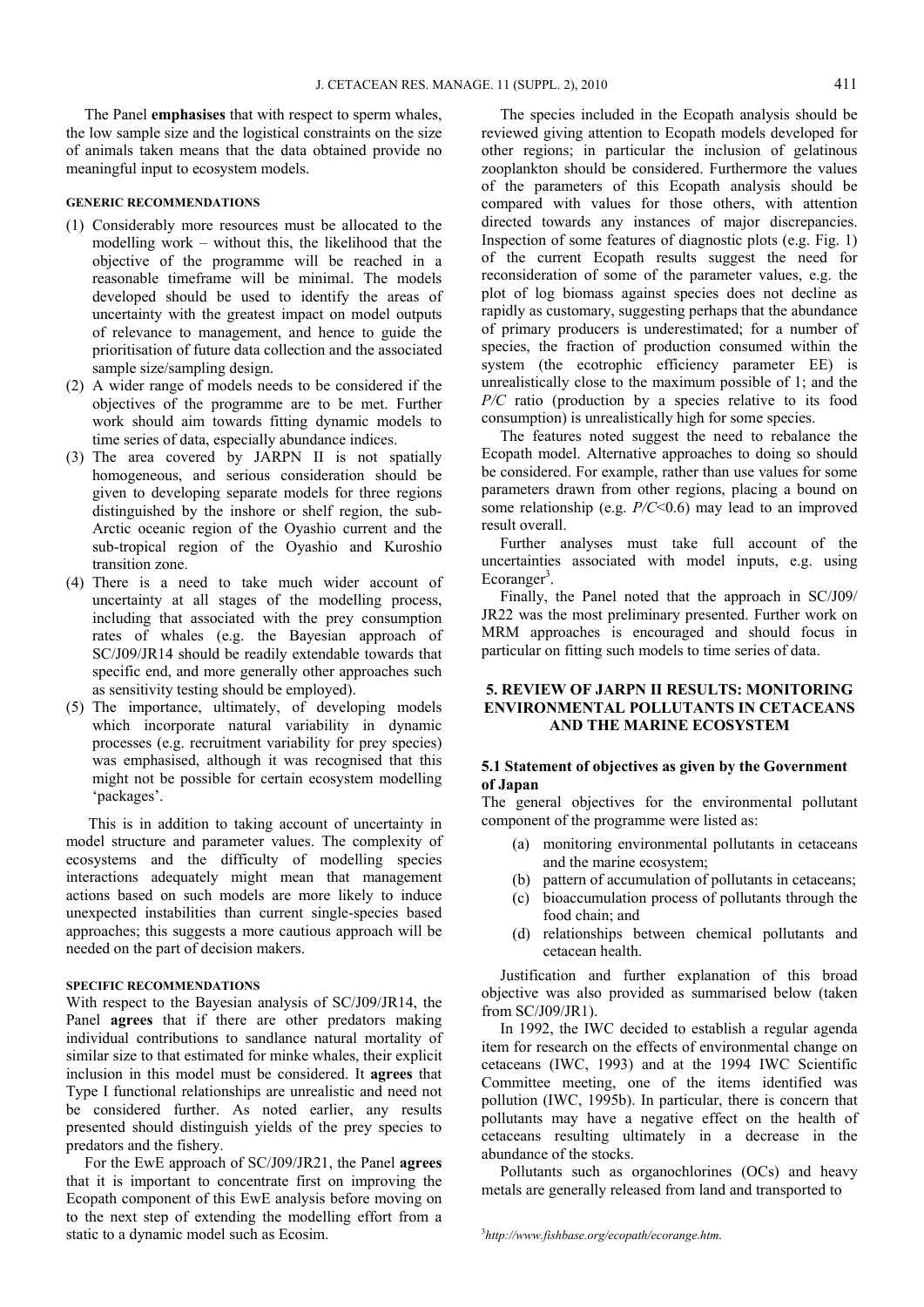

Fig. 1. Example of a simple diagnostic plot (see text).

coastal and pelagic waters in run-off as well as by atmospheric transportation and other ways. Higher trophic animals such as cetaceans generally accumulate organochlorines and toxic elements through the marine food web. The monitoring of pollutants in the marine environment through the examination of biological tissues of marine mammals is of importance since marine mammals can serve as useful biological indicators of environmental conditions. Large cetaceans may be particularly useful as they are long-lived animals migrating long-distances. Therefore pollutants can be monitored in a wide area and pollutant burdens can be integrated over time. This monitoring can be done through JARPN II surveys.

#### **5.2 Proponents' summary**

#### *Pattern of accumulation of pollutants in cetaceans*

PCBs and pesticides were measured in the blubber of sperm and sei whales collected from offshore waters of the western North Pacific in 2001 and 2002. PCBs and DDTs were the predominant contaminants in both species. Organochlorine residue levels in sei whales were one or two orders of magnitude lower than in sperm whales and were the lowest reported in whales from the Northern Hemisphere. Compositions of CHL and DDT compounds also showed species-specific differences, with sperm whales retaining a higher percentage of p,p'-DDE and a lower percentage of oxychlordane compared with sei whales. These results suggest that the differences in feeding preferences and metabolic capabilities are the major contributing factors influencing the accumulation patterns of organochlorines, in different species of marine  $m$ ammals<sup>4</sup>.

To investigate temporal changes of mercury (Hg) levels in the western North Pacific, total Hg concentrations in muscle samples from common minke, Bryde's and sei whales were measured (SC/J09/JR23). Total Hg levels were in the order: mature common minke whales  $(0.22 \pm 0.07)$  ppm wet wt.) > mature sei whales  $(0.052 \pm 0.009)$  = mature Bryde's whales (0.046±0.008). Yearly changes of total Hg levels in zooplankton and pelagic fishes were not observed in the period 1995-2007. Apart from common minke whales from sub-area 9, significant yearly changes of levels in whales were not observed. For minke whales in sub-area 9, levels decreased from 1994 to 1999 but increased from 2000 to 2007. Results of a multi linear regression analysis suggested that changes of Hg levels in sub-area 9 reflect changes in food habits of minke whale rather than changes in accumulation levels in the environment. SC/J09/JR24 presented information on PCB levels in blubber samples of common minke, Bryde's and sei whales from the western North Pacific. The range of levels in these species was 0.13- 4.0, 0.04-0.21 and 0.03-0.47 ppm wet wt., respectively. Yearly changes of PCB levels were not observed in common minke, Bryde's and sei whales in the period 2002- 2007. Results of previous studies suggested that PCB levels had been continually decreasing in this oceanic region (1980s-1990s). Results from JARPN II suggest that the level has been stable since 2002.

#### *Bioaccumulation process of pollutants through the food chain*

SC/J09/JR23 also examined total Hg levels in prey samples of whales: two zooplanktons (krill *E. Pacifica*; copepods *Neocalanus* spp. and *Calanus* sp.), six pelagic fishes (Japanese anchovy; Pacific saury; walleye pollock; mackerels; Pacific pomfret). Total Hg levels in krill and copepods ranged from  $\leq 0.001 - 0.013$  and 0.003-0.010 ppm dry wt., respectively. Total Hg levels in the pelagic fishes were in the order: Pacific pomfret  $(0.232 \pm 0.027)$  > walleye

<sup>&</sup>lt;sup>4</sup>Results from this study were presented to the First International Symposium on Environmental Behavior and Ecological Impact of Persistent Toxic Substances', Matsuyama, Japan March 18-20, 2004. An abstract is available.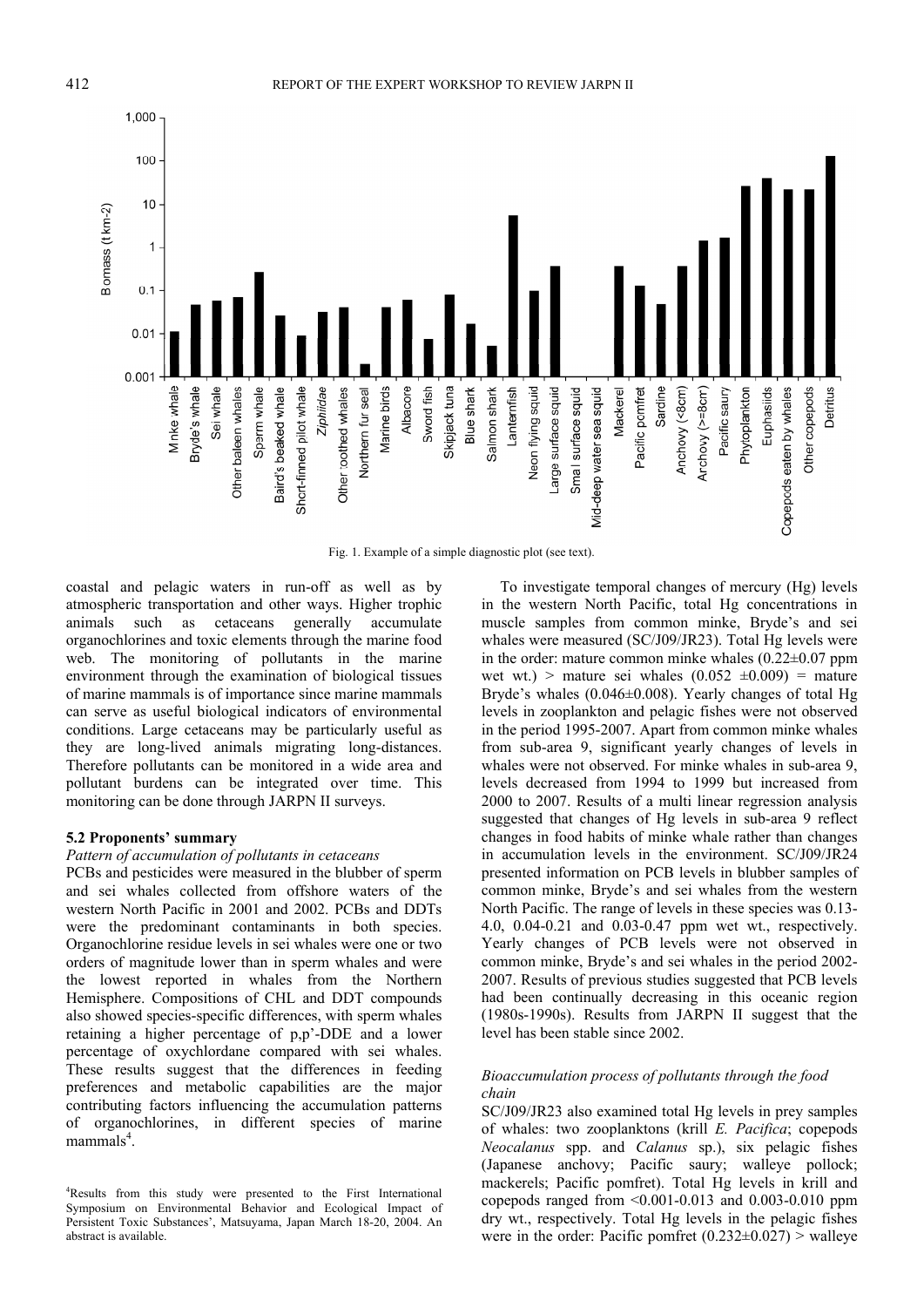pollock  $(0.045)$  = Pacific saury  $(0.039\pm0.016)$  = Japanese anchovy (adult)  $(0.037 \pm 0.025)$  > Japanese anchovy (larval fish)  $(0.005\pm0.003)$ . No yearly changes of total Hg level were observed for krill and Japanese anchovy during the period 1995-2007. Variation of Hg levels in pelagic fishes from the western North Pacific was not related to sampling year.

SC/J09/JR24 also presented information on PCB level in air and surface seawaters from the western North Pacific. The range of levels was ND-22  $pg/m<sup>3</sup>$  for air samples and 1.5-11 ng/L for sea water samples. PCB levels in seawater decreased from coastal to offshore regions. The trend in level of air samples was not clear.

#### *Relationships between chemical pollutants and cetacean health*

To examine the CYP families, related to immune-toxicity of PCB and pesticides, full-length cDNA sequences of CYP1A1, and 1A2, in common minke whales were determined (Niimi *et al.*, 2005). The deduced full-length amino acid sequence of CYP1A1 revealed higher identities with those of sheep (86%) and pig (87%), and that of CYP1A2 was most closely related to human (82%) and monkey CYP1A2 (82%) among species from which CYP1A2 has been isolated so far. Differences in certain conserved and functional amino acid residues of CYP1A1 and 1A2 between common minke whale and other mammalian species indicate the possibility of their specific metabolic function. Concentrations of organochlorine compounds (OCs) including PCBs and DDTs analysed in common minke whale liver showed no significant correlation with hepatic mRNA expression levels of CYP1A1 and CYP1A2, indicating no induction of these enzymes by such OCs.

To investigate whether or not CYP expression levels are altered by organochlorine contaminants (OCs), mRNA levels of CYPs in the liver of common minke whales were measured (Niimi *et al.*, 2007). The quantified mRNA levels were employed for the statistical analysis with the residue levels of OCs including PCBs, DDTs (p,p'-DDT, p,p'-DDD and p,p'-DDE), chlordanes (cis-chlordane, trans-chlordane, cis-nonachlor, trans-nonachlor and oxychlordane), HCHs (alpha-, beta- and gamma-isomers) and hexachlorobenzene that have already been reported elsewhere. Spearman's rank correlation analyses showed no significant correlation between CYP expression levels and each OC level in the common minke whale liver, implying that these environmental chemicals have no potential to alter the expression levels of these CYPs or the residue levels encountered in the whale livers may not reach their transcriptional regulation levels. This suggests that the expression of individual CYPs in the whale liver may be at basal level.

SC/J09/JR25 examined the accumulation characteristics of mercury, a toxic element, and selenium, an antagonist, as well as the inter-species difference of sensitivity to mercury toxicity. Total mercury (T-Hg), methyl mercury (MeHg) and selenium (Se) levels in the liver, kidneys and muscle were measured. T-Hg and MeHg levels were higher in the order of sperm whale > common minke whale > Bryde's whale. Se levels were higher in the order of sperm whale > Bryde's whale > common minke whale. The order of the T-Hg and Se levels in the tissues of the common minke and Bryde's whales was kidneys  $>$  liver  $>$  muscle, and that of MeHg was liver  $>$  muscle  $>$  kidneys. The order of the T-Hg and Se levels in the tissues of sperm whales was liver  $>$ kidneys > muscle.

#### **5.3 Panel's conclusions and recommendations**

The Panel **concludes** that the JARPN II pollutant studies represent a valuable contribution to our knowledge in this area and acknowledged the considerable amount of work presented. The programme is addressing its objectives and further work is recommended (see below). In general, where possible, papers should include a risk assessment statement, summarising the potential risk from exposure to the various pollutants, based on current toxicology data in model species and other wildlife in terms of the health of the animals and dynamics of the stocks.

#### *Paper-specific comments*

SC/J09/JR23<sup>5</sup> reported on temporal trends and factors affecting mercury levels in common minke, Bryde's and sei whales and their prey species in the western North Pacific, addressing objectives (a) and (b) above. With respect to common minke whales, only 'putative' 'O' stock animals (based on the genetic analyses discussed under Item 6) were included in the analyses.

The Panel noted that if the system is now in steady state, as the paper indicated, and redistribution of T-Hg into muscle reflects ingestion over the previous few months, as at least studies in laboratory animal models and fish appear to suggest (Dock *et al.*, 1995; Petersson *et al.*, 1991; Van Walleghem *et al.*, 2007), then these data might be used to estimate relative bioconcentration factors based on different prey species for the three predators investigated. However, it was noted that some bias might occur because animals could also be feeding elsewhere.

In this study, T-Hg levels in muscle not liver were investigated; this was because the absolute age values for the whales were not yet available, but only body length data. In such circumstances, muscle was considered a more stable monitoring tissue, less affected by age differences (and in addition only results from mature male animals were used in the trend analysis) than liver. However, the majority of previous studies on mercury trends in cetaceans investigate changes in liver concentrations rather than muscle because the liver is one of the main target organs for mercury, and levels are often highest in this tissue. The Panel **recommends**: (a) that the analyses be carried out by age when age data become available; and (b) if possible future studies also examine levels in the liver to facilitate comparison with other studies. In addition, the authors had fitted two linear models to the data, one prior to 2000 and one after 2000 (when there appeared to be no change in the concentrations with time). However, the Panel suggests that a GAM fitted to these data would be a better method for determining the change points and examining non-linear trends in the Hg levels. If possible such an analysis should be presented at the 2009 Annual Meeting.

<sup>&</sup>lt;sup>5</sup>The Panel's also received a figure showing the flow of total mercury (THg) in the predators and their prey, not included in the paper. The Panel found this valuable in linking both parts of the study together and in illustrating how the concentrations found in each species are related to one another; the Panel recommends that this figure be included in a revised paper for the 2009 Annual Meeting.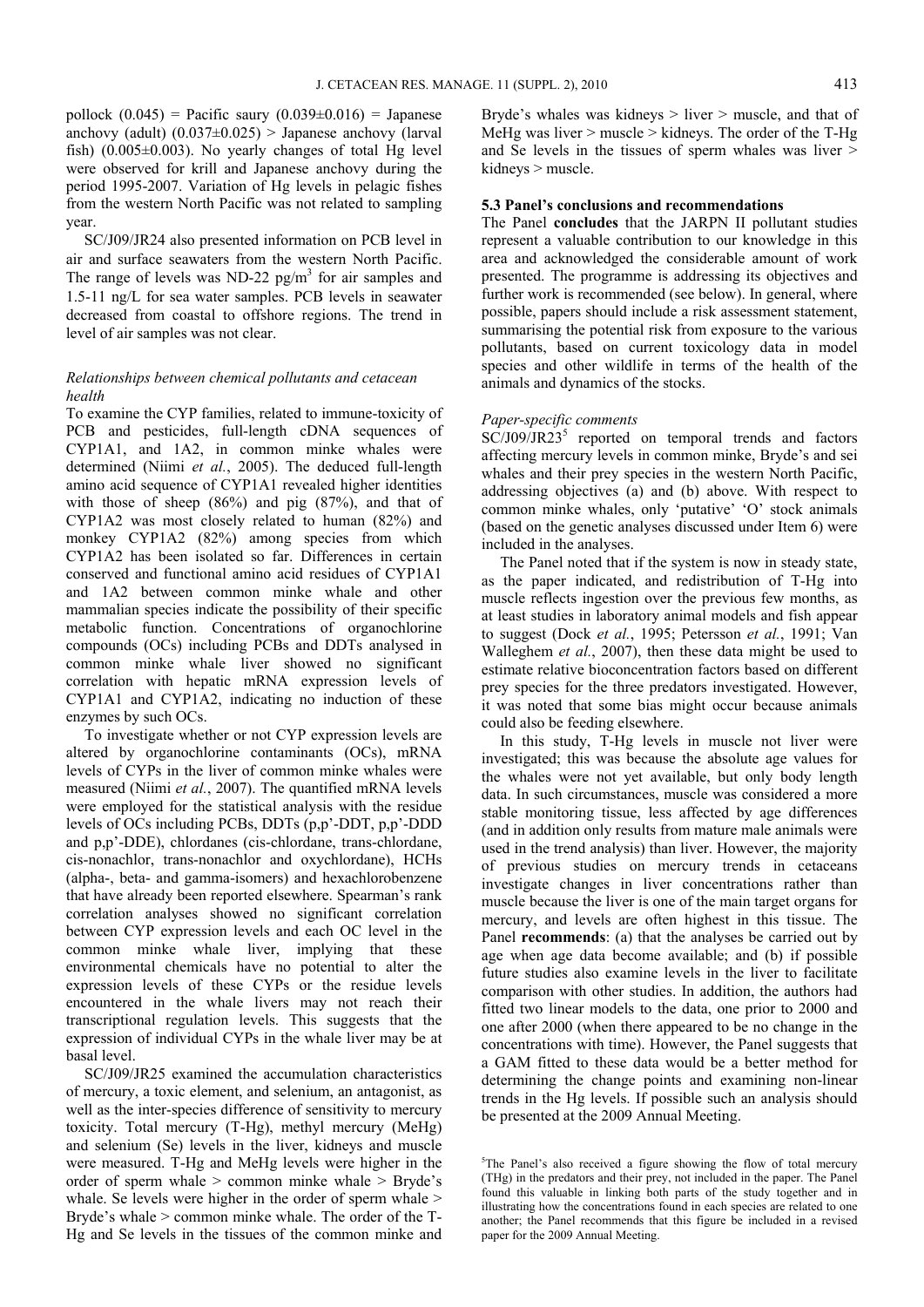SC/J09/JR24 reported on temporal trends and factors affecting polychlorinated biphenyl (PCB) levels in baleen whales and environmental samples from the western North Pacific and largely addressed objective (a) above. The Panel noted that it was not clear whether the study animals reported in the paper SC/J09/JR24 were all mature males, although it was clarified that this was the case. This should be made clear in a revised paper presented to the 2009 Annual Meeting.

The PCB concentrations reported in this study were not given on a lipid weight basis, as is the convention with these contaminants. Because they are tightly bound to the lipid fraction in the blubber, which may not be consistent over time, it is important for comparative purposes to adjust the results to the amount of lipid in the sample. Lipid proportion data were not available for all the samples and the authors had recognised that this was a problem. The Panel **recommends** that future studies must be carried out on a lipid weight basis. It also **recommends** that in future, sampling for PCBs and Hg from the same individuals is undertaken to allow combined analyses of these often cooccurring contaminants.

SC/J09/JR25 investigated the accumulation of total and methyl mercury and selenium in baleen and sperm whales from the western North Pacific. One of the main findings was that demethylation abilities appeared to be different among the species, and higher selenium levels, especially in Bryde's whales, indicated they were likely to be less vulnerable to effects of MeHg than the other species. The Panel **recommends** that in a revised paper submitted to the 2009 Annual Meeting, greater emphasis is given to this important ecotoxicological finding. While the sperm whale samples (*n=*5) had high liver T-Hg levels, the molar ratio of Hg to Se indicated these animals were not at risk of toxic effects because of the protective effect of selenium. The Panel **emphasises** that with respect to sperm whales, the low sample size and the logistical constraints on the size of animals taken means that the obtained data cannot be used to infer general conclusions.

Although concentrations of T-Hg in liver, kidney and muscle (i.e. the main target organs) were presented, the Panel **agrees** that for total body burden estimates, additional organs would need to be included. It suggests that the authors investigate whether the available literature indicates whether the proportion found in these tissues can be derived and thus total burden estimates made. With respect to future work, the Panel **suggests** examination of T-Hg in brain tissue particularly for comparing the more coastal bycaught animals to the coastal and offshore JARPN II samples, as these would provide a valuable (perhaps more exposed) comparison group. It was observed that brain tissue is very important if the newer contaminants are to be investigated in the future. Additionally, polybrominated compounds target adrenal glands as well as fat, so contaminant levels can be as high in these organs as they are in the blubber.

The published studies of Niimi *et al.* (2007; 2005) report the molecular characterisation of various cytochrome P450 detoxification liver enzymes in minke whales and how their mRNA expression levels relate to levels of contaminants in the liver. These studies addressed the final objective (c) above. The Panel **welcomes** these results, whilst noting that these biomarkers are not necessarily indicative of health status (even though they may be induced by foreign

compounds, this increased activity may not necessarily be detrimental to the animals' health). The Panel encourages the continuation of such comparative molecular phylogenetic research using mRNA isolated from fresh tissues. Many different hormones, proteins, receptors and enzymes can be characterised using these and other molecular approaches (such as microarrays) and the utility of putative biomarkers can be examined at the expression level. Despite the limitation that the contaminant exposure levels in these animals might well be too low to induce the activity of the enzymes above background, the biomarkers did not correlate with exposure.

#### *Recommendations*

- (1) Any future contaminant exposure and uptake studies should be based on a balanced, structured study design with a specific number of individuals sampled within each strata (e.g. by species, sex, stage, ocean regime and location). All the necessary data on exposure and confounding variables should be obtained from all of the specifically targeted individuals and a control or comparison group should be included. In this way a more powerful and statistically robust study to address clearly stated hypotheses could be designed and carried out.
- (2) Tissues should be archived (frozen at  $-20^{\circ}$ C or lower if possible) for future retrospective analyses.
- (3) The importance of having absolute age as an additional covariate for the interpretation of the results, both the pollutant levels and to provide further information on population structure, cannot be over-emphasised and every effort should be made to obtain such data (the Proponents informed the Panel that this is being pursued) .
- (4) Consideration should be given to including coastal, 'J' stock bycaught minke whales in future studies as these would provide a valuable (perhaps more exposed) comparison group.
- (5) Future studies should include data on stable isotope ratios and fatty acid profiles from a variety of tissues (for example muscle, liver, brain, blubber, skin) as these profiles, also indicative of diet, could help determine what the whales had been feeding on in the past (particularly important for assessing predator prey relationships in blubber PCBs and other persistent organic pollutants (POPs)) that are integrated in these tissues over a long timeframe, for an example see Fisk *et al.* (2001). This would help discriminate among reasons for temporal changes (i.e. dietary changes or exposure variation with constant diet).
- (6) The air and water samples obtained could have been useful in a 'fate and behaviour' study but congener specific data (especially for PCBs) and other elements would need to have been included to make a substantive contribution to knowledge in this field. There are various modelling approaches that could be implemented, but more results for air and water, including the effect of weather using simultaneously collected data, are required. More resources and effort need to be allocated to this aspect of the monitoring.
- (7) Simple mass balance studies (input-output estimates) would contribute to our knowledge of the partitioning and offloading of contaminants in these species and the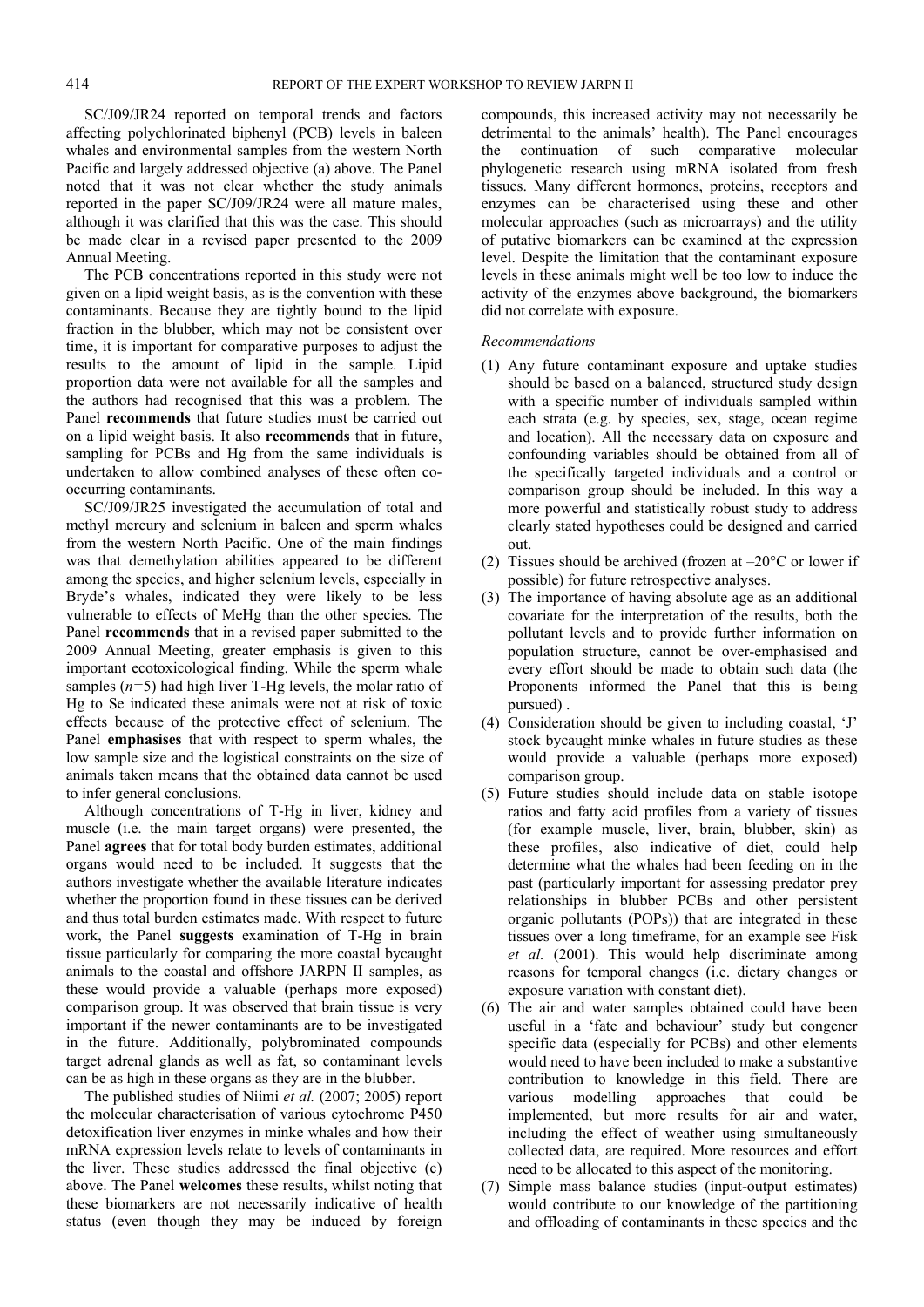potential impact of changes in exposure. For this, additional analyses of blood, bile, faeces and urine are required.

(8) The contaminant results should eventually be linked to the prey consumption studies. For example, the Proponents could model the flow of Hg in the marine ecosystem (using, as one example, the approach taken by Booth and Zeller (2005), who used Ecotracer, a new routine in Ecopath, for this) and determine how changes in the flow of energy within the system might affect the flow of contaminants and their deposition rates.

#### **6. REVIEW OF JARPN II RESULTS: STOCK STRUCTURE**

#### **6.1 Statement of objectives as given by the Government of Japan**

The general objectives for the stock structure component of the programme were simply listed as:

'Stock structure of large whales: common minke whale (*Balaenoptera acutorostrata*) Bryde's whale (*B. edeni*) sei whale (*B. borealis*) sperm whale (*Physeter macrocephalus*)'

Justification and further explanation of this broad objective was also provided as follows (taken from SC/J09/JR1).

#### *Common minke whale*

There are the following two remaining issues on stock structure, which are important in the context of management under the RMP.

#### **(A) SYSTEMATIC MONITORING OF THE OCCURRENCE OF 'J' STOCK LIKE ANIMALS IN COASTAL AREAS OF THE PACIFIC SIDE OF JAPAN (SUB-AREA 7, FIG. 2) TO DETERMINE THE DYNAMICS (SPATIAL AND TEMPORAL) OF THEIR OCCURRENCE**

Assignment of individuals to stocks is particularly important in situations of geographical overlap of stocks (animals of two or more stocks occupying the same geographical area). Furthermore, individuals assigned to particular stocks by genetic analysis can be examined for other biological and ecological traits so that differences among stocks revealed to non-genetic markers can be investigated as well.

#### **(B) PLAUSIBILITY OF THE FOUR STOCK STRUCTURE HYP-OTHESES OF THE 'O' STOCK USED IN ISTS IN 2003 (FIG. 2)**

Hypothesis A: three-stock scenario  $( 'J', 'O', 'W')$  with the 'W' stock found only in part of sub-area 9 and only sporadically (Fig. 2-AB); Hypothesis B: two-stock scenario ('J' and 'O') with no W stock as a limiting case of Baseline A (Figure 2-AB); Hypothesis C: four-stock scenario overall, with 'OW', 'OE' and 'W' to the east of Japan. Boundaries are fixed at 147°E and 157°E and there is no mixing between the stocks (Fig. 2-C); Hypothesis D: three-stock scenario  $('J', 'O', 'W')$ , with 'O' and 'W' mixing over 147°E and 162°E, 'O' being dominant to the west and 'W' to the east (Fig. 2-D).

In 2003, the IWC Scientific Committee gave the same high plausibility to these four hypotheses (IWC, 2004b).

There was therefore a need to examine new samples (genetic and non-genetic) to evaluate the plausibility of these four stock structure hypotheses.

#### *Bryde's whale*

#### **(A) PLAUSIBILITY OF THE FOUR HYPOTHESES ON STOCK STRUCTURE WERE USED IN THE RMP' ISTS (FIG. 3)**

**Hypothesis 1:** this is a single stock hypothesis under which only one stock of Bryde's whale is found in the area from 130°E and 160°W (excluding the area of distribution of the East China Sea Stock) and there are no sub-stocks.

**Hypothesis 2:** this is a two-stock hypothesis under which Stock 1 is found in sub-area 1 and Stock 2 in sub-area 2. Sub-areas 1 and 2 are divided at 180° longitude. Under this hypothesis there are no sub-stocks.

**Hypothesis 3:** this is a two-stock hypothesis under which Stock 1 is found in sub-areas 1 and 2 and Stock 2 only in sub-area 2. Under this hypothesis there are no sub-stocks.

**Hypothesis 4:** this is a two-stock hypothesis under which Stock 1 is found in sub-area 1 and Stock 2 in sub-area 2. Stock 1 consists of two sub-stocks that mix in sub-area 1.

The IWC Scientific Committee gave different plausibility to these hypotheses as follows: Hypothesis 1: high; Hypothesis 2: high; Hypothesis 3: high; Hypothesis 4: medium (IWC, 2008b). There was therefore a need to collect and examine new samples to evaluate the plausibility of these four stock structure hypotheses, in particular to respond to remaining key questions on (a) whether or not sub-stocks occur in sub-area 1 and (b) whether or not a different stock occurs in sub-area 2. JARPN II attempted to respond to the first question.

#### *Sei and sperm whales*

These species are currently not being considered for RMP *Implementation*. The IWC Scientific Committee is currently considering undertaking an in-depth assessment of these species in the North Pacific to investigate the current population status in this oceanic region. Estimations of abundance, biological parameters and examination of the catch history are conducted on the basis of individual stocks.

The past information on stock structure of sei whales was based on marking, catch distribution, sighting, morphology of baleen plates (Masaki, 1977), and isozymes (Wada and Numachi, 1991). The information is old and limited, and it was considered non-conclusive by the IWC Scientific Committee when last examined. Therefore there is the need to update sampling and analysis on stock structure for this species in the North Pacific.

In the past, the management of sperm whales by the IWC was based on the assumption of two-stocks, western and eastern stocks divided at 180º. The most recent information on stock structure was based on analysis of whaling operation data, movement of marked whales and sighting distribution (Kasuya and Miyashita, 1988). These authors suggested two latitudinally segregated sperm whale stocks in the western North Pacific. Therefore the information on stock structure of sperm whales in the North Pacific is old and limited and there is the need to update sampling and analysis on stock structure for this species in the North Pacific.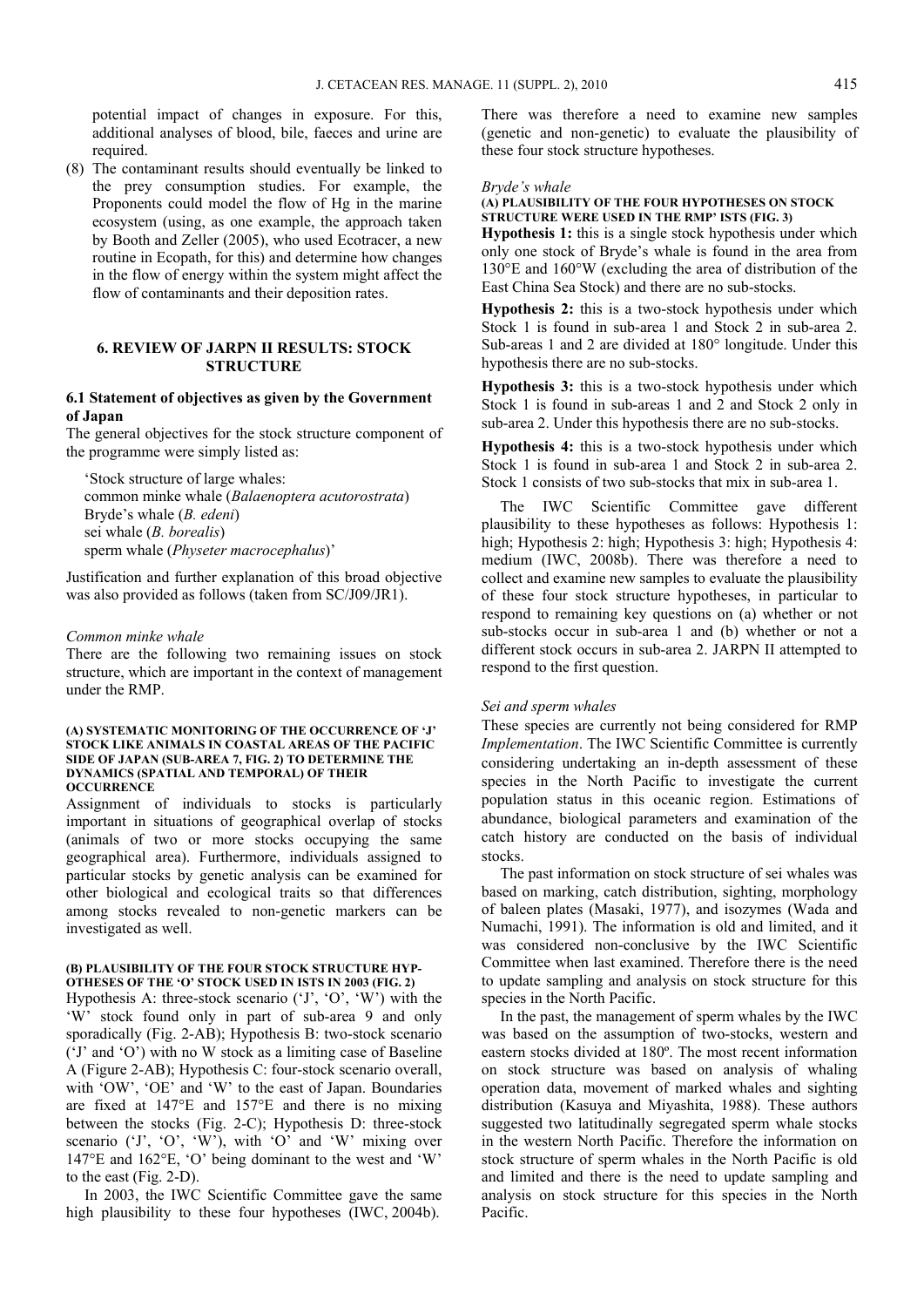

Fig. 2. Hypotheses on stock structure of North Pacific common minke whale used in the *Implementation Simulation Trials* of the RMP (IWC, 2004, p. 79). See text for details.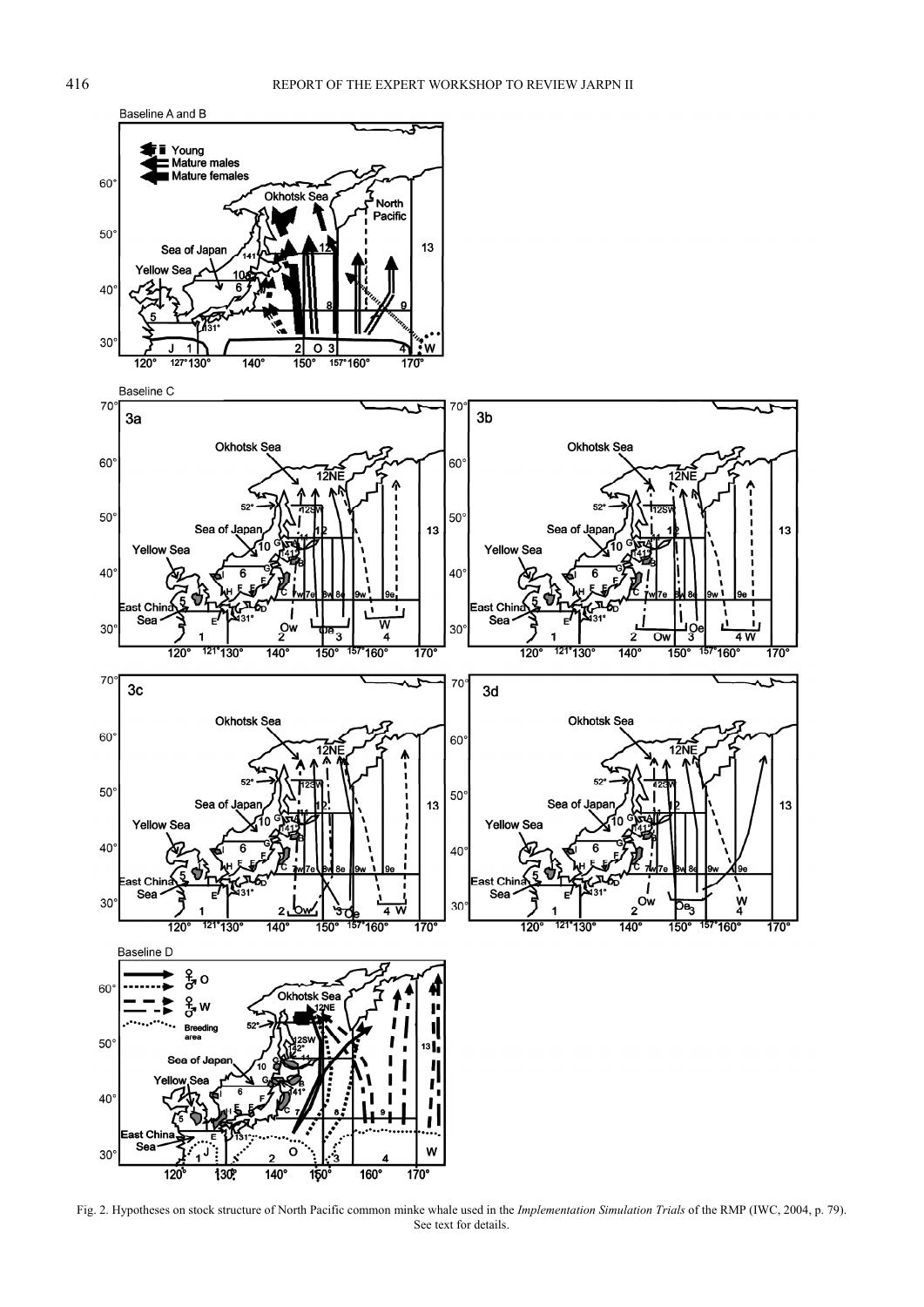

Fig. 3. Hypotheses on stock structure of North Pacific Bryde's whale used in the *Implementation Simulation Trials* of the RMP (IWC, 2008b). See text for details.

#### **6.2 Proponents' summary**

### *Common minke whale*

SC/J09/JR26 presented the results of a study that attempted to distinguish minke whales sampled around Japan into genetically distinct stocks using a combination of microsatellite analysis and a Bayesian clustering approach. Samples of 2,542 minke whales were collected during the offshore component of JARPN and JARPN II from 1994 to 2007, during the coastal component of JARPN II from 2002 to 2007, and from bycatches in the set-net fishery along the Japanese coast from 2001 to 2007. These were analysed using 16 microsatellite loci. Results of the Bayesian clustering analysis implemented in the computer program STRUCTURE (Pritchard *et al.*, 2000b) indicated that the samples came from two genetically differentiated groups of minke whales. Approximately 91% of the individuals were assigned into the putative stocks based on their high membership probability (>90%) obtained from the program. Spatial distribution of these assigned individuals clearly indicated that these two-stocks were the 'J' and 'O' stocks that have been known to exist around the Japanese coast. In addition, it was also found that: (1) the 'O' stock individuals appeared to migrate, although rarely, to the Sea of Japan; (2) the 'J' stock individuals migrated to the 7W area off the North Pacific side of Japan and, very rarely, farther east; and (3) the SA2 (western side of North Pacific coast) was mainly occupied by the 'J' stock. Temporal distribution of the assigned bycatches collected from SA7 (eastern side of Japan, North Pacific coast) indicated seasonal movement of the whales with the number of the 'O' stock increased in spring. This study allowed better understanding of the pattern and dynamics of distribution of the minke whales inhabiting waters around Japan.

A consolidated presentation was made using the results from a morphometry study (SC/J09/JR27), a mitochondrial DNA study (SC/J09/JR29) and a microsatellite study (SC/J09/JR30). These three different kinds of analyses were used to examine the plausibility of the four baseline stock scenarios proposed during the RMP *Implementation* for the western North Pacific common minke whales (IWC, 2004) by analyzing samples of minke whales collected during JARPN II as well as JARPN conducted from 1994 to 2007;

the samples from 2003 to 2007 had not been available in the *Implementation* process. All of the studies conducted the statistical tests in similar fashion to look for evidence of genetic heterogeneity in the samples: (1) genetic differences between the coastal and offshore samples collected in the same year from the 7W area; (2) among the samples collected in the different years from the same sub-area; and (3) among the samples divided and compared on the basis of proposed stock divisions from each of the four baseline scenarios.

These tests were conducted with and without the suspected 'J' stock individuals as well as with only the suspected 'O' stock individuals in the samples assigned based on SC/J09/JR26. The studies found: (1) whales from the 'J' stock existed in the 7W with low but large enough number to cause genetic heterogeneity observed in the 7W samples as well as between the 7W and other samples; (2) except the 'J' stock whales, the survey area was mainly occupied by 'O' stock; and (3) the baselines C and D were not supported because no evidence of distinct coastal stock was observed. These studies supported the baseline scenario B as the most plausible.

SC/J09/JR28 examined the status of scars on the skin of minke whales, and whether or not it is possible to identify the stock of the individual animal based on external morphological scars using samples of western North Pacific common minke whales collected by JARPN II. This study was assisted by the genetic assignment to stocks shown in SC/J09/JR26. Assignments of the number of scars were not a complete diagnostic for the minke whales samples for 'J' and 'O' stocks. However, at least there appeared a strong likelihood that animals which have no scars on the body were 'J' stock animals.

The main conclusions of papers dealing with North Pacific minke whales (SC/J09/JR26-30) can be summarised as follows.

- (1) A great deal of new information has been developed, drawing on both genetic and non-genetic methods.
- (2) New data provide strong support for, and additional insights regarding, what have previously been referred to as 'J' and 'O' stocks.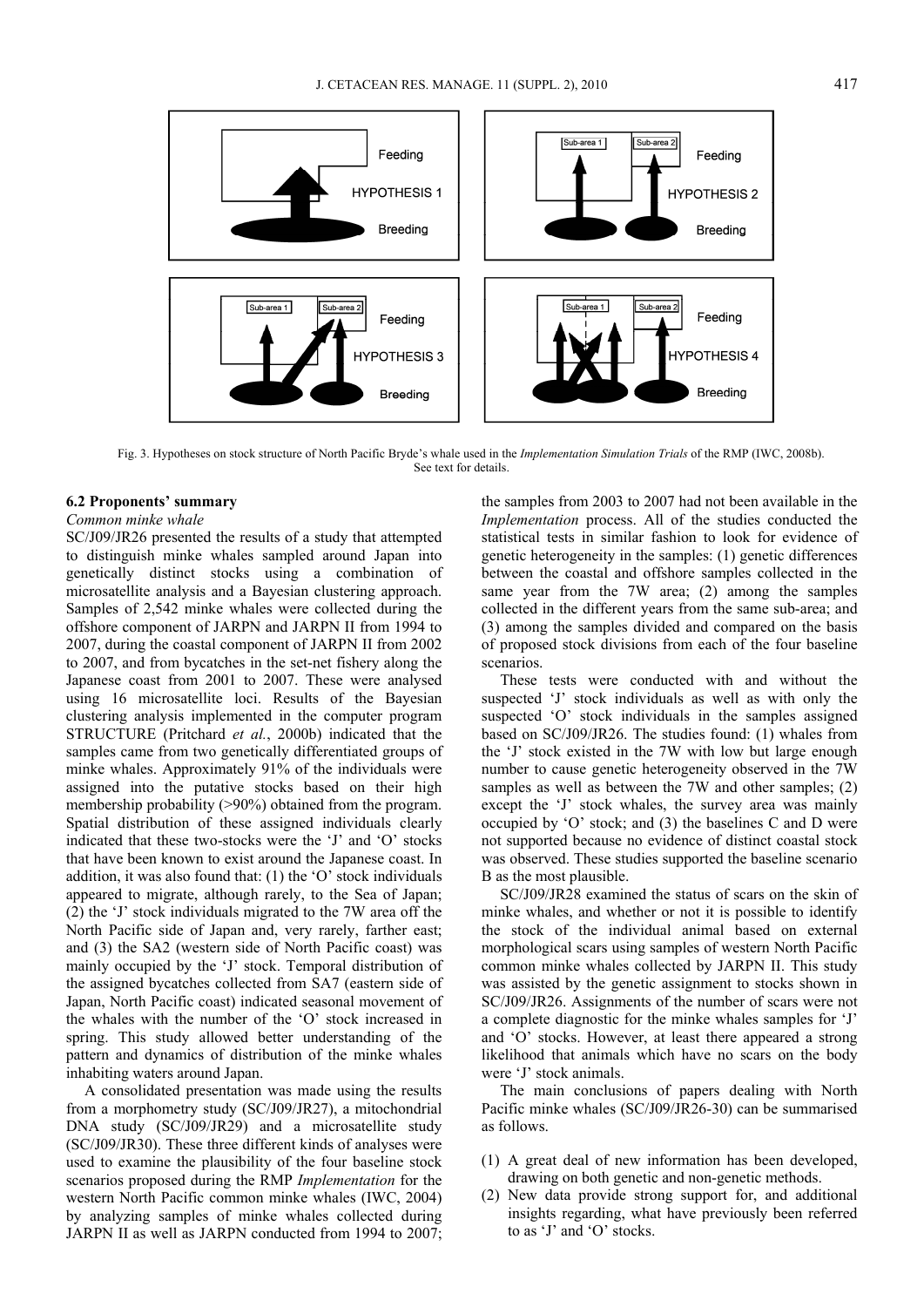(3) New data do not provide support for the existence of more than these 2 stocks in the study area. In particular, no evidence was found to support hypotheses C or D considered by the IWC (IWC, 2004a).

#### *Bryde's whale*

Kanda *et al.* (2007) investigated the pattern of genetic stock structure in the Bryde's whale at the inter-oceanic and transequatorial levels, using microsatellites (17 loci) and mtDNA control region sequences (299bp). Samples were available from the western North Pacific (JARPN II), South Pacific (historical) and Indian Ocean (historical). While no significant differentiation was found within the western North Pacific, marked genetic differentiation was found among oceans and between South and North Pacific.

SC/J09/JR31 examined genetic variations at 17 microsatellite loci and 299bp of mitochondrial DNA (mtDNA) control region were analysed to investigate the existence of genetically differentiated sub-stocks of Bryde's whales in the sub-area 1 (stock hypothesis 4 in figure 5 of SC/J09/JR1). No evidence was found of genetic differentiation between the samples from the 1W and 1E (separated at 153ºE), indicating these JARPN II samples came from a genetically same group of Bryde's whales. The same result was found when historical samples from the central western North Pacific and around the Ogasawara Islands were incorporated into the analysis.

#### *Sei whale*

SC/J09/JR32 presented an analysis of genetic variation at 17 microsatellite loci and 487bp of mitochondrial DNA (mtDNA) control region sequences in samples of sei whales in order to describe their stock structure in the North Pacific. The samples consisted of 489 whales collected during JARPN II from 2002 to 2007 in the area between 143°E and 170°E and 301 whales collected from the 1972 and 1973 commercial whaling conducted at the North Pacific from 165°E to 139°W. Due to the condition of the DNA extracted from the archived blood samples, 14 of the 17 loci were analysed in the commercial whaling samples. Conventional hypothesis testing was conducted to look for any evidence of genetic differences among the samples. All of the tests found no evidence of genetic differences within as well as between the JARPN II and commercial whaling samples. Both females and males showed the same pattern of stock structure. This study showed that the open water of the North Pacific appeared to be mainly occupied by individuals from a single stock of sei whales.

#### *Sperm whale*

SC/J09/JR33 analysed genetic variations at 15 microsatellite DNA loci and mitochondrial DNA (mtDNA) control region sequences in samples of sperm whales collected during JARPN II from 2000 to 2007 in order to examine the effectiveness of these genetic markers for stock structure study of the species. Analyses of mtDNA and microsatellite markers in the total of 45 sperm whales demonstrated that these genetic markers were variable enough to explore stock structure of sperm whales. Statistical tests found no evidence of deviation from the expected Hardy-Weinberg genotypic proportion at all of the 15 microsatellite loci. At this point no signal of multiple stocks in the research area was found.

#### **6.3 Panel's conclusions and recommendations**

The Panel acknowledged the substantial scope of the genetic analyses undertaken under JARPN II, which provides a uniquely large data set for testing hypotheses regarding stock structure in the target species. Analyses conducted with the genetic data under JARPN II were in general sound and of a nature common to other genetic analyses within and outside the IWC Scientific Committee framework. The inclusion of morphological and morphometric studies as well as genetic information helps to provide a more well-rounded picture of stock structure. Although genetic data can provide valuable insights regarding stock structure, they have some limitations for weakly differentiated populations, as is the case for many of the species targeted by JARPN II.

Particularly in the context of weakly-differentiated populations, the Panel **acknowledges** the general difficulties in examining questions of stock structure, not the least of which is that there is no formal IWC definition of 'stock' (see the extensive deliberations in recent years within the Working Group on Stock Definition). Similarly, none of the stock structure papers provides a definition of a 'stock' or describes an objective method for determining whether a group of individuals constitutes a 'stock'. This complicates the work of the Panel in evaluating the effectiveness of the JARPN II programme in identifying stocks. In practice, however, the objective of the JARPN II programme is to assist the IWC Scientific Committee in providing information that can be used within the context of the RMP *Implementation* process and more specifically, to narrow the number of hypotheses used for western North Pacific common minke whale and Bryde's whale *Implementation Reviews*, and to assist in the proposed indepth assessment of sei whales that may ultimately lead to the inauguration of the *Implementation* Process for these species in the North Pacific. The papers presented had focussed on this objective.

The Panel **emphasises** that with respect to sperm whales, the low sample size means that the obtained data provide no meaningful input to stock structure discussions.

Recognising the general difficulties, the Panel identified a number of limitations to the analyses presented as listed below. It later provides detailed suggestions for addressing these limitations.

- (1) The genetic analyses rely heavily on hypothesis testing and *P* values, with limited consideration and discussion of effect sizes (e.g.  $F_{ST}$  values or other measures of the degree of genetic differentiation). Most of the statistical tests used evaluate the null hypothesis that all individuals come from a single panmictic population. This is a reasonable (and common) starting point for evaluations of genetic data but rarely is sufficient to fully inform questions related to stock structure. Informed management decisions about consequences of harvest generally depend on at least a qualitative assessment of the degree of demographic linkage between putative populations or stocks. This requires additional information and analysis beyond that provided by tests of heterogeneity. See Waples and Gaggiotti (2006) and Palsbøll *et al.* (2007) for discussion of these issues.
- (2) The main conclusions in the papers presented are based on a failure to find evidence of population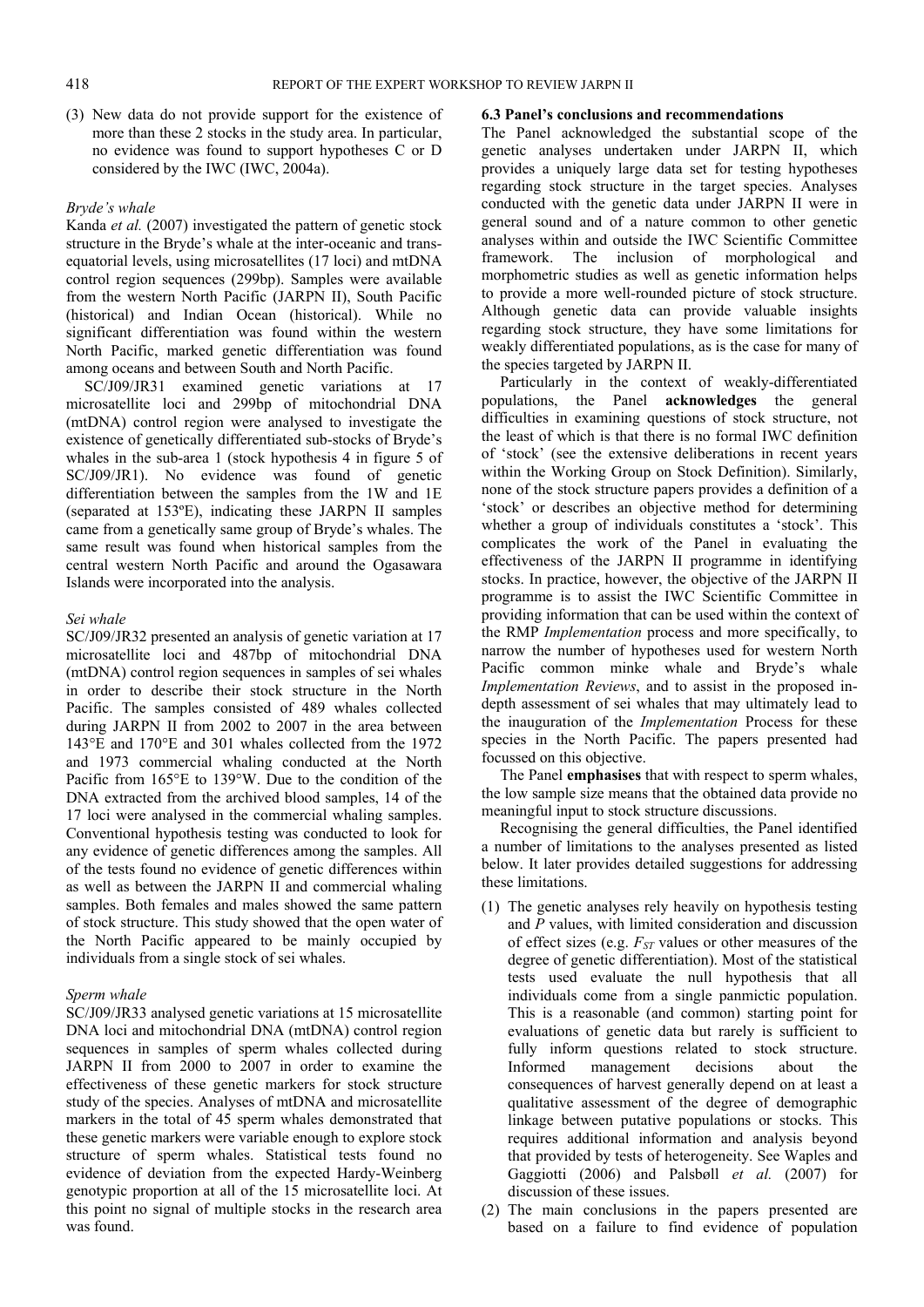differentiation or stock structure. To evaluate how strongly negative results support a single stock hypothesis, statistical power to detect heterogeneity, as well as alternate explanatory hypotheses, need to be assessed. Although large amounts of genetic data have been collected under JARPN, the absence of an assessment of statistical power makes it impossible to reduce the plausibility of any of the current stock hypotheses proposed for minke and other baleen whales in the North Pacific (although an initial examination of this problem for western North Pacific Bryde's whales was presented by Kitakado *et al.*, 2005a; 2005b). Inclusion of an assessment of statistical power would add substantially to the analyses conducted and aid in the selection of stock hypotheses proposed by the IWC Scientific Committee for this area. The use of STRUCTURE to estimate relative probabilities for the number of stocks present was noted, although it is known that STRUCTURE can produce unreliable results under some circumstances (IWC, 2007).

- (3) The low levels of genetic structure identified by the JARPN II analyses might be due to substantial deviations from the mutation-drift-migration equilibrium assumed in most of the analyses undertaken. The mtDNA data yielded low estimates of nucleotide diversity but high haplotypic diversity, which is consistent with a recently [in evolutionary terms] exponentially expanding population (slatkin and Hudson, 1991), and thus non-equilibrium. The data should be subjected to assessments of possible deviations from population genetic equilibrium, and methods to estimate gene flow that allow for nonequilibrium conditions should be explored.
- (4) Most of the assessments involve a large number of tests conducted separately for each locus and/or various combinations of samples. Although the authors of the various papers have recognised this issue and made formal adjustments for multiple testing, the Bonferroni correction (Rice, 1989) used is known to be conservative, with the result that true departures can go undetected. This issue also affects the strength of the conclusions one can draw from the failure to find significant differences.

In the light of this, the Panel **agrees** that it is not possible to conclude, as the Proponents did, that the number of hypotheses proposed during the *Implementations* for western North Pacific common minke whales and Bryde's whales has been unequivocally reduced. However, this does not mean that such conclusions may not be the ultimate outcome of the additional analyses recommended below; that remains to be seen.

While recognising the considerable value of the stock structure work already undertaken, the Panel has the following specific recommendations/suggestions for ways in which the scientific benefits from JARPN II stockstructure research can be enhanced. Some of these recommendations should be easy to implement; others will take more time and effort.

### *6.3.1 Simple issues*

(1) The genetic assessments should include a brief description of procedures to ensure data quality. This

section should refer to the recently discussed IWC guidelines for DNA data quality (IWC, 2009a).

- (2) The revised papers should include estimates of genetic divergence (along with levels of uncertainty) in addition to probabilities of homogeneity<sup>6</sup>.
- (3) *P* values (and divergence estimates) should be reported for all loci combined rather than for each locus separately. In addition to providing more useful information and increasing statistical power, this will help reduce issues related to multiple testing.
- (4) Multiple testing issues will still arise in some cases. In general, use of the False Discovery Rate (Benjamini and Yekutieli, 2001) could be preferable to the Bonferroni correction, as it is less conservative and does not sacrifice as much power. Another strategy that can be useful is to exercise discretion in the number of pairwise comparisons that are evaluated – for example, by only comparing samples that are geographically proximate and hence most likely to be connected demographically. See Økland *et al.* (2008) for an example of this approach.
- (5) Provide more details<sup>7</sup> on the analyses involving the program STRUCTURE (Pritchard *et al.*, 2000a).
- (6) Include a brief discussion of experimental design with respect to sampling. Although the rationale for the sampling design is discussed in other papers (especially SC/J09/JR3 and JR4), it would benefit these evaluations to have a short discussion explaining how the design specifically addresses uncertainties related to stock structure, e.g. whether the spatial and temporal coverage of samples of minke whales has been sufficient to test adequately the alternative stock structure hypotheses under consideration by the IWC.

#### *6.3.2 More extensive matters – some of which might ideally be addressed in time for the 2009 Annual Meeting8*

- (1) The original justification for considering hypothesis C (and to some extent D) for common minke whales was primarily based on results from the Boundary Rank analyses (Taylor and Martien,  $2002$ ) – it would be informative to redo those analyses using the new data (including taking into account information on assignment of animals to 'J' stock) to see if evidence for a narrow coastal stock remains.
- (2) Previous analyses of 1999 and 2000 Korean bycatch samples suggested that they differed from other 'J' stock samples. It is important to integrate these samples into the new datasets to see if this heterogeneity still exists.

<sup>6</sup> Some information on this issue was kindly developed by the proponents during the Workshop.

<sup>7</sup> Specific examples include: color figures showing assignment probabilities for each individual (for  $k=2$  and  $k=3$ ); indicators of convergence of MCMC estimations including information about repeatability of assignment probabilities of individuals to the putative 'J' and 'O' stocks (and unassigned categories) in different runs (e.g. CV of assignment probabilities for the same individuals across multiple MCMC estimations and comment on whether the same individuals consistently end up being unassigned or if there is a different mix of individuals in each run); more detailed geographical plots of the distribution of 'J', 'O', and unassigned individuals; include unassigned individuals in plots.

<sup>&</sup>lt;sup>8</sup>The issues concerning deviations from population genetic equilibrium and statistical power also apply to the Bryde's and sei whale. Note: Points (1) and (2) are important but it is not necessarily the responsibility of JARPN II to undertake them.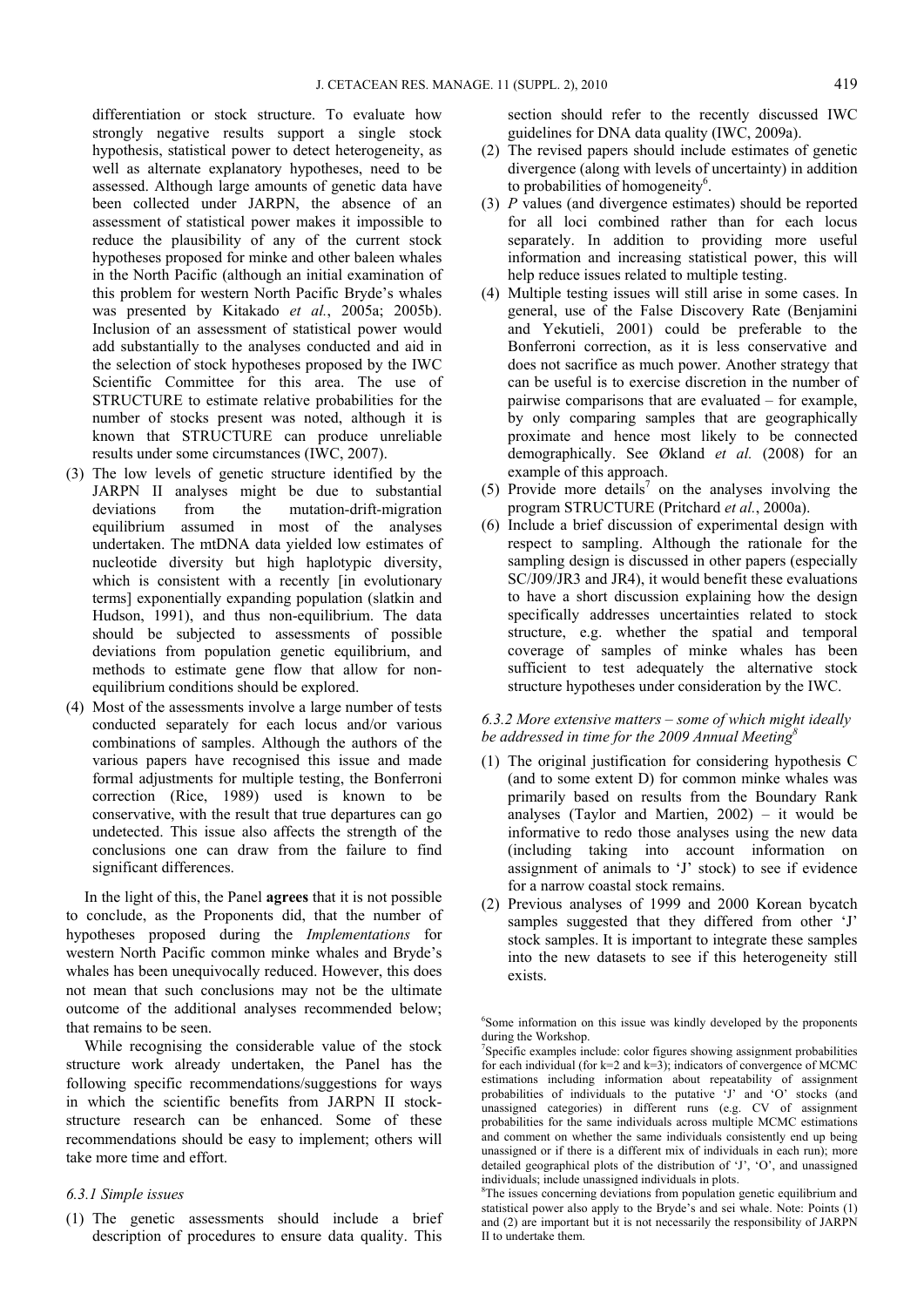- (3) Assessments of power using simulated data should be undertaken (see Annex G). It should be relatively straightforward to simulate data to evaluate power to detect a specified fraction of a putative stock (e.g. the hypothetical W stock of NP minke whales) in an overall sample. This analysis would require specifying a range of genetic divergence values (e.g.  $F_{ST}$  values) for the putative stock. More challenging but still feasible would be simulations to evaluate the power of STRUCTURE (Pritchard *et al.*, 2000a) to detect various mixture fractions of closely related stocks. Although strictly speaking power is a frequentist concept and STRUCTURE uses Bayesian methodology, it should be possible to construct a power analogue that reflects robustness to delivering what, with simulated data, is known to be the correct answer. In this case, the specific question could be: how large a proportion of the samples could be from another population and still result in a situation in which *K*=1 is favoured with high probability? These simulations could be carried out using the programs *SimCoal* (Laval and Excoffier, 2004), *ms* (Hudson, 2002), EasyPop<sup>9</sup> (Balloux, 2001) or other freely available software. The statistical power to detect a second stock that is under-represented in a sample will depend upon the fraction of these individuals in the total sample and how genetically divergent they are. This implies that simulations either are conducted as a sensitivity test (i.e. assessing a range of combinations of the sample proportion and degree of genetic divergence) or by deciding upon a minimum case (e.g. the minimum detectable fraction should be X% at a degree of divergence equivalent to a migration rate at Y migrants per generation).
- (4) Tests for population genetic (drift-mutation-migration) equilibrium should be undertaken. High haplotype diversities coupled with low nucleotide diversities indicate deviations from population genetic equilibrium.
- (5) Estimations of divergence between sample partitions should be undertaken using non-equilibrium approaches. An example of such an approach is IM by Hey and Nielsen (2004); the estimates of dispersal emerging from IM may be used in the power assessment simulations suggested above. It is probably advantageous to conduct initial estimations between the potentially most divergent sample partitions (e.g. most extreme parts of the range). These methods improve the approach previously used to estimate dispersal rates for the common minke whale *Implementation Simulation Trials* (Taylor and Martien, 2004).
- (6) With genotypes from 17 microsatellite loci in 2,500 individuals, it may be possible to detect pairs of individuals that are related, as was the case among a smaller set of samples genotyped at the same number of loci in the North Atlantic fin whale (Skaug and Daníelsdóttir, 2006). The spatial distribution of related individuals can provide information directly relevant to stock structure considerations; Økland *et al.* (2008) have demonstrated the use of such an approach. Notably, such analyses provide information about

contemporary stock structure and do not rely upon assumptions of population genetic equilibrium.

- (7) Multivariate analyses of morphological data could be informative with respect to stock structure. Many multivariate classification methods (such as cluster analysis, discriminant analysis, SIMPER and ANOSIM) now include permutation tests. Another option would be to use a principle components (or similar) analysis of individuals that does not require *a priori* decisions about group membership. PCA does not attempt to define groups but can reveal patterns in the data related to time or place of sampling.
- (8) Data on contaminants in western North Pacific minke whales have been reported (Fujise, 1996) and were used as further support for the baseline C stock structure hypothesis (Taylor and Martien, 2004). The use of past and present contaminant data should continue to be pursued as part of an integrative study of stock structure.

#### *6.3.3 Longer term*

Notwithstanding the practical difficulties associated with attaching satellite tags to minke whales, the increasing success of satellite tagging programmes for several whale species (e.g. see Weller,  $2008^{10}$ ) suggests that efforts should be made to establish such a programme for western North Pacific common minke whales. Information such a programme might produce could be very valuable in allowing the IWC to narrow the range of plausible stockstructure hypotheses.

#### **7. REVIEW OF JARPN II RESULTS: REVIEW OF OTHER CONTRIBUTIONS TO IMPORTANT RESEARCH NEEDS**

#### **7.1 Oceanography**

*7.1.1 Statement of objectives and Proponents' summary*  The Government of Japan stated (Government of Japan, 2002b, p.34) that during JARPN II, oceanography surveys will be obtained using XCTD (Expendable Conductivity, Temperature and Depth Sensors), CTD and EPCS (Electric Particle Counting and Sizing System).

More specific objectives included:

- (1) clarify the geographical distribution patterns of prey species of common minke whale in relation to oceanographic features; and
- (2) clarify the geographical distribution patterns of common minke whale in relation to prey environment and oceanographic features (SC/J09/JR11).

Oceanographic data collected during the cruises included: on the sighting and prey sampling vessels in the coastal and offshore study areas, water column profiles of temperature, salinity, and density using XBTs (expendable bathythermographs), XCTDs, and CTDs; and only on the *Shonan Maru* No. 2, the continuous measurements of surface water temperature, conductivity, chlorophyll, dissolved oxygen and particles using EPCS. Oceanographic data were not collected on the whale sampling vessels.

SC/J09/JR34 summarised the oceanographic conditions of the western North Pacific from 2002 to 2007 in the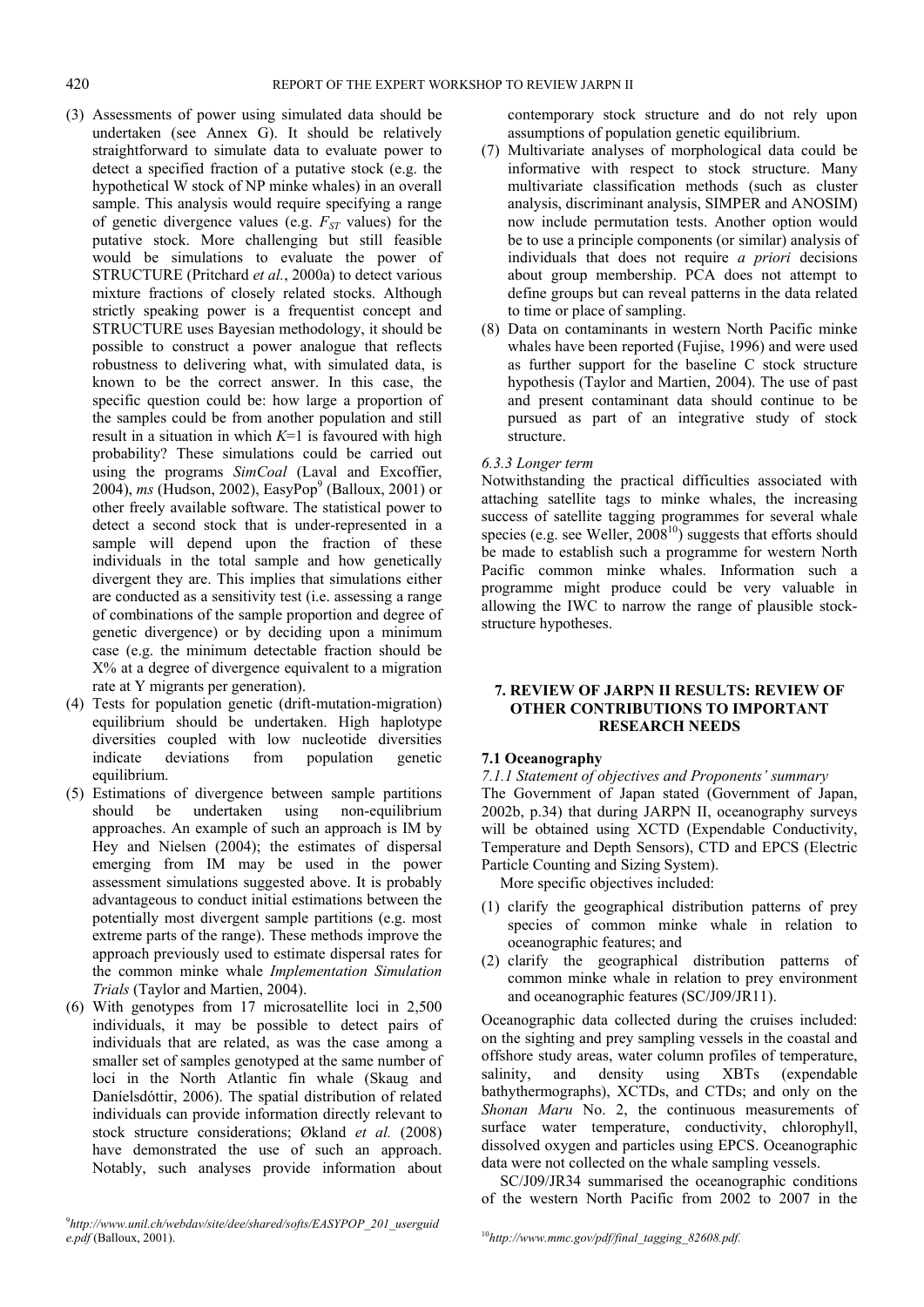JARPN II coastal and offshore study areas using the CTD and XCTD data collected during the cruises as well as data from the Global Temperature and Salinity Profile Program (GTSPP) that were incorporated in FRA JCOPE, an operational ocean forecast system. Oceanographic fronts and water bodies were classified by surface currents and subsurface temperature, salinity and density gradients. Year to year variations in the spatial distributions and strengths of the various fronts, warm core rings, and water bodies were described.

In addition to this overall description of the oceanographic characteristics in the study areas, a few other studies investigated relationships with respect to oceanographic characteristics. SC/J09/JR11 described preferred temperature ranges and distributions of the potential prey species and common minke whales in relationship to the major water bodies, fronts and bottom depths in the Kushiro coastal study area.

SC/J09/JR13 compared the distributions of potential prey species and maturity status of common minke whales relative to their distribution on the continental shelf, continental slope, and offshore waters in the Kushiro coastal study area.

SC/J09/JR19 developed density prediction models on a monthly  $1 \times 1^{\circ}$  degree grid for common minke, sei and Bryde's whales in the Western North Pacific in their feeding season using NPMR (non-parametric multiplicative regression models) which included satellite derived SST, chlorophyll, and sea surface height as potential predictor variables.

SC/J09/JR35 identified the SST ranges where most blue, fin, and North Pacific right whales were seen during the JARPN and JARPN II sightings surveys during 1994 to 2007.

SC/J09/JR36 estimated the abundance of North Pacific sei whales using SV and JSV sightings data in a hierarchical GAM of the interactions between school density and the following environmental factors: satellite derived SST, sea surface height anomalies, and sea surface chlorophyll concentration, and CTD/XCTD derived water temperatures and salinities at 50, 100 and 200m depths.

Murase *et al.* (2007) briefly discussed the distribution patterns of Japanese anchovy, walleye Pollock and krill in relationship to the Kuroshio-Oyashio transition zone and the continental slope and continental shelf zones.

The Proponents recognised that their studies which relate oceanographic features to distributions of prey and whales are in progress. Before these relationships can be identified, the underlying data need to be collected and processed. At the time of this review, most of the initial oceanography data processing has been completed, which will now allow future analyses that relate oceanographic features to important aspects of the whale ecosystem.

#### *7.1.2 Panel's conclusions and recommendations*

The Panel **congratulates** the Proponents for simultaneously collecting *in situ* sea surface and water column characteristics while conducting the whale and prey surveys, recognising the practical challenges of coordinating these sampling methods on the same ship at the same time. Such simultaneous collections represent the best way to obtain a direct comparison between oceanographic features and the distributions of the various trophic level components. The Panel **welcomes** these

analyses as a good initial attempt at investigating relations with oceanographic features and they encourage the analyses to be continued and expanded. The programme is addressing its objectives and continued work is recommended.

At the practical level, the Panel concurred with the suggestion of the authors of SC/J09/JR34 that the salinity CTD data must be corrected/calibrated using the water samples that were simultaneously collected with the CTD data.

The Panel welcomed SC/J09/JR19, which predicted the density spatial-temporal patterns of common minke, sei and Bryde's whale distributions, as a good initial example of attempting to integrate several data types to investigate the relationships between whale densities and oceanographic features. The use of NPMR modelling techniques is appropriate, particularly if there are complex interactions among the ecological factors.

To improve this approach, the Panel **recommends** that the authors incorporate into the index of density, the sightability of detected groups (e.g. effective strip half widths that include appropriate covariates such as weather conditions). As for all modelling exercises, it is important to test whether the chosen model is an improvement over a null, uninformative model and to validate the model results. Approaches to such validation could include: comparison of the modelled results not only with index of densities from the present study but also with data that were collected from other years (e.g. JARPN or other survey data) and exploration of cross-validation type techniques. The Panel **recommends** that more of these types of analyses (including using other appropriate modelling techniques such as GAMs or logistic regressions) be conducted. The shipboard oceanographic data that were collected should be considered in future models, as was suggested by the authors of SC/J09/JR19. Potential additional oceanographic/ biological features that could be investigated include modelling the satellite or *in situ* measurements of chlorophyll to estimate primary productivity. Other examples of potential future analyses that investigate relationships with oceanographic features are described in Item 8.2.

### **GENERAL RECOMMENDATIONS**

To further investigate oceanographic relationships, the Panel **recommends** that the JARPN II data be pooled or compared with other datasets (e.g. JARPN I or other historical surveys) when possible. This will increase the sample size and increase the possibility of data covering periods of changing relationships (e.g. previous regime changes), thus allowing patterns to be detected.

The Panel also **suggests** that the Proponents consider conducting future oceanographic surveys over an area larger than at present, not only to further investigate oceanographic relationships, but also to improve abundance estimates for a variety of species.

In summary, the Panel **recommends** that in the long term, to more fully understand the preferred habitat, prey preferences, niche separation of different species, functional response, and spatial and temporal trends in local abundance and other biological factors (such as blubber thickness, pollutants, presence of scars and stock structure), the oceanographic data collected on the cruises (bottom depth, water column temperature, salinity and density) and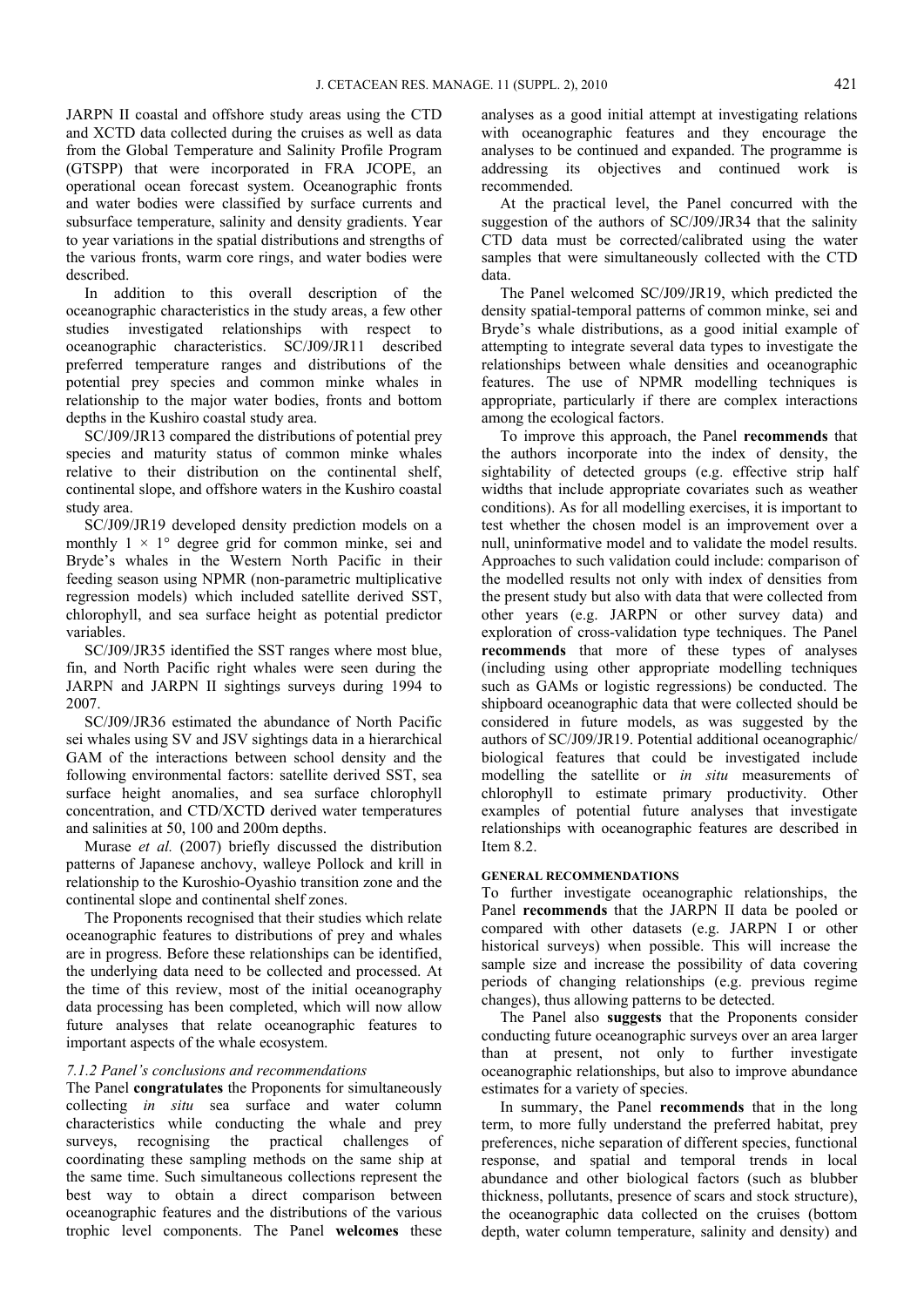satellite derived data, such as SST, chlorophyll, and sea surface height be integrated into future analyses.

#### **7.2 Distribution of large whales**

#### *7.2.1 Statement of objectives and Proponents' summary*

The Government of Japan stated that during JARPN II, sighting records will be collected for all cetaceans and in addition to sighting records, photo-ID, observations of whale behaviour, especially feeding behaviour, will be recorded (Government of Japan, 2002b, p.33).

Results related to the distribution and abundance of the four target species are discussed elsewhere in the Panel report. SC/J09/JR35 reported the Density Index (DI: individuals/100 n.miles) and monthly distribution pattern of blue, fin, humpback and right whales from May to September in the western North Pacific based on JARPN (1994-1999) and JARPN II (2000-2007) sighting data. Among four species, fin whales were most frequently sighted, and next were blue, humpback and right whales in order. Northward migration patterns of whales were observed for these species. Additionally, sighting areas of these species were spread out compared to the previous information except for right whales. SC/J09/JR1 summarised the photo-identification data collected during the programme: 24 schools of humpback whales, 22 schools of North Pacific right whales and 65 schools of blue whales had been photographed.

#### *7.2.2 Panel conclusions and recommendations*

The Panel **welcomes** SC/J09/JR35 and the analyses of the distribution. To investigate relationships with oceanographic variables and improve abundance estimates of a variety of species, the Proponents could consider conducting future surveys that cover an area larger than that of the present JARPN II sampling area.

Using the sightings data collected over the 1994-2007 period for the variety of large whales, the Panel **recommends** investigation of whether these data can be used to provide information on trends. It also **recommends** that the photo-identification data be worked up and comparisons made with catalogues elsewhere in the North Pacific.

#### **7.3 Other research**

# *7.3.1 Proponents' summary*

# **REPRODUCTIVE BIOLOGY AND PHYSIOLOGY**

Watanabe *et al.* (2004) presents a study to obtain new information on relationships among serum testosterone (T), estradiol-17 $\beta$  (E<sub>2</sub>), follicle-stimulating hormone (FSH), and luteinizing hormone (LH) concentrations and histology of seminiferous tubules in captured common minke and Bryde's whales during the feeding season. Results indicated that the low serum T concentrations reflect the inactivity of spermatogenesis in both baleen whales, and that it is not possible to assess gonadal activity in either species using serum sex hormone concentrations during the feeding season.

Watanabe *et al.* (2007) investigated whether spermatozoa of Bryde's whale can retain the capacity for oocyte activation and pro nucleus formation as well as chromosomal integrity under cryopreservation by using intra cytoplasmic sperm injection (ICSI) into mouse oocytes. Results showed that motile Bryde's whale

spermatozoa are competent to support embryonic development.

Urashima *et al.* (2007) examined samples of milk from a Bryde's whale and a sei whale. Milk samples of these species contained 2.7 g/100 mL and 1.7 g/100 mL of hexose, respectively. Both contained lactose as the dominant saccharide. The dominance of lactose in the carbohydrate of these milks is similar to that of minke whale milk and bottlenose dolphin colostrum, but the oligosaccharide patterns are different from those of these two species, illustrating the heterogeneity of milk oligosaccharides among the Cetacea.

Fukui *et al.* (2007) presented a study aimed at producing common minke whale embryos. The study was based on minke whale samples collected in the coastal research component off Kushiro. Results indicated that a 40 h IVM (*in vitro* maturation) culture produces significantly higher rates of *in vitro* maturation than a 30 h IVM culture for common minke whale oocytes. Following ISI (intracytoplasmatic sperm injection), some oocytes cleaved to the 16-cell stage, but no further development was observed.

Birukawa *et al.* (2008) examined kidney samples of common minke, sei, Bryde's and sperm whales to determine the nucleotide sequences of mRNAs encoding UT (urea transporters). Urea transport in the kidney is important for the production of concentrated urine. It was speculated that different phosphorylation sites found in whale UT-A2s may result in the high concentrations of urinary urea in whales, by reflecting their urea permeability.

#### **GENETICS**

Nishida *et al.* (2007) reconstructed cetacean phylogeny using a 1.7-kbp fragment of the non-recombining Y chromosome (NRY), including the SRY gene and a flanking non-coding region. The topology of the Ychromosome tree is robust to various methods of analysis and exhibits high branch-support values, possibly due to the absence of recombination, small effective population size, and low homoplasy. The Y-chromosome tree indicates monophyly of each suborder, Mysticeti and Odontoceti, with high branch support values.

Onbe *et al.* (2007) examined the amino-acid sequences of the T-domain region of the *Tbx4* gene, which is required for hindlimb development. Cetaceans have lost most of their hindlimb structure, although hindlimb buds are present in very early cetacean embryos. They investigated whether the Tbx4 gene has the same function in cetaceans as in other mammals. The study concluded that the *Tbx4* gene maintains its function in cetaceans, although full expression leading to hind limb development is suppressed.

#### *7.3.2 Panel conclusions and recommendations*

The Panel **welcomes** the results of these additional research projects, noting that they have resulted in publications in peer-reviewed journals.

#### **7.4 Abundance**

#### *7.4 1 Summary of results to date*

Survey procedures and summaries of the surveys conducted to date are described in SC/J09/JR2. The Sanriku coastal area was surveyed in April-May each year, the Kushiro coastal area in September-October, and the offshore area in May-August. The entire JARPN survey was surveyed in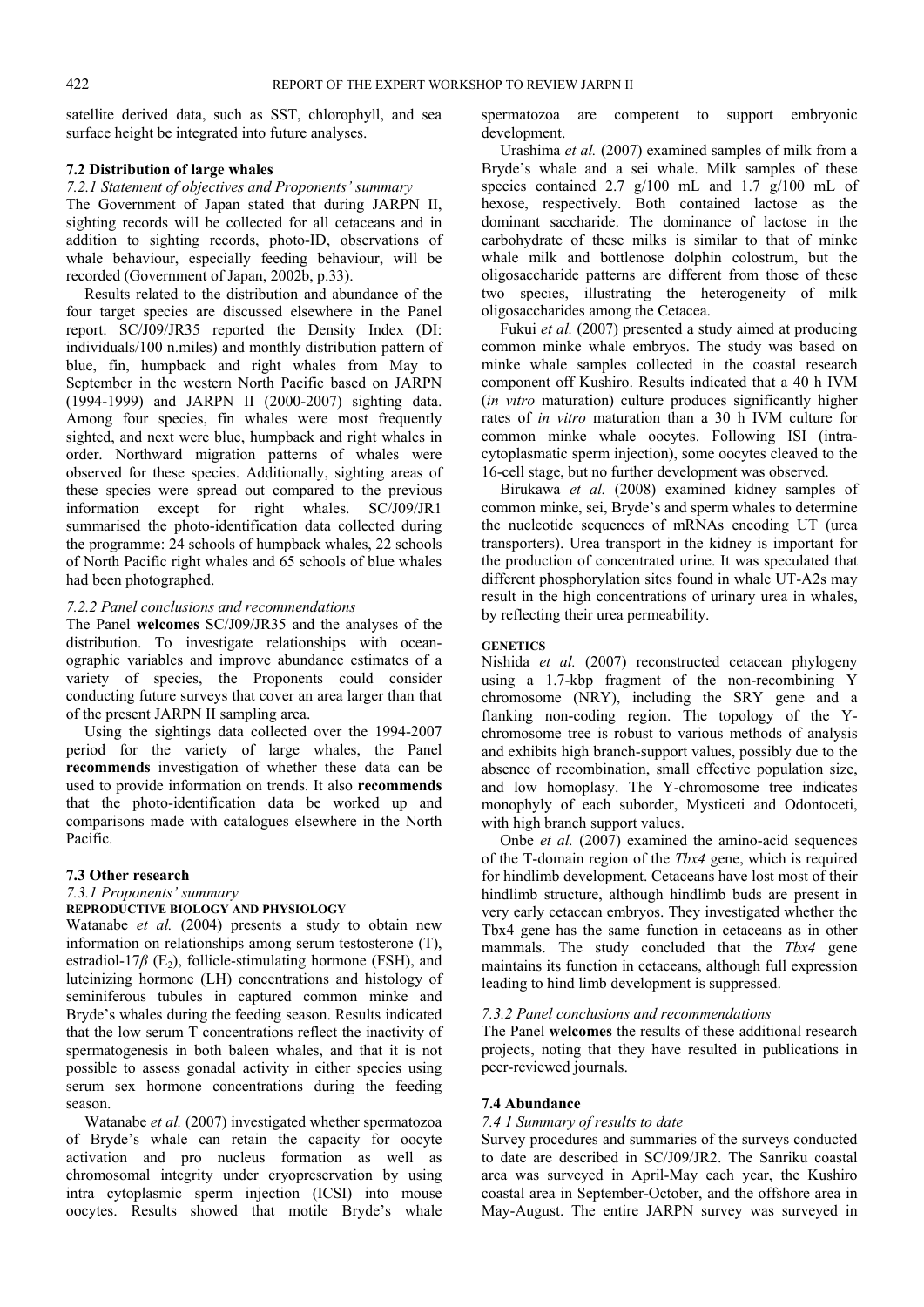two years in 2002-03 and 2004-05, and in each year 2006 and 2007.

Abundance estimates for the JARPN II area have been obtained for minke, sei and Bryde's whales using both conventional stratification (SC/J09/JR8, JR15) and spatial modelling using NPMR (SC/J09/JR19) and GAMs (SC/J09/JR36, Appendix 2). Distribution maps have been produced for fin, humpback and right whales (SC/J09/JR35).

In addition to the surveys in the JARPN II area, the Okhotsk Sea was surveyed in 2003 and the Russian EEZ east of Kuril and Kamchatka was surveyed in 2005. The estimates of abundance that were used for the assessment of the effects of JARPN II catches on the minke whale 'O' stock include estimates for the Okhotsk Sea and Kamchatka-Kuril, on the assumption that these animals are from the same stock as the JARPN II area (SC/J09/JR36).

The Sea of Japan has also been surveyed during the JARPN II period, including a survey in the Russian EEZ in 2006. The results of the surveys have been used to obtain estimates of abundance of the 'J' stock, which are used in the assessment of the effect of JARPN II catches on the 'J' stock (SC/J09/JR36).

#### *7.4.2 Analysis and comment*

While the Panel did not examine this in great detail, the dedicated survey procedures appear to be in accordance with IWC Scientific Committee guidelines for abundance data for use in the RMP (IWC, 2005); *g*(0) has been estimated from independent observer (IO) data for minke whales (Okamura *et al.*, 2008b), and is assumed to be 1.0 for larger baleen whales.

The timing and distribution of survey effort has changed from year to year (see maps in SC/J09/JR2) due to weather and logistic constraints, and also to fill in holes left in previous surveys. This means that monthly and annual effects may be confounded to some extent in the data series. This might limit the value of the data to analyse such variations.

#### *7.4.3 Recommendations*

Recommendations for the conduct of sightings surveys and methods of analysis are regularly made by the IWC Scientific Committee, and the Panel did not attempt to duplicate this work.

The abundance data collected in the JARPN II area are primarily for the purpose of determining the density and distribution of whales with respect to their consumption of resources. The Panel emphasised the great importance of the abundance data for the consumption estimates. As noted under Item 4, the confidence intervals for the abundance estimates are generally wide, especially in the coastal area; the Panel **recommends** that increased effort to obtain better estimates should be a high priority.

In addition, total abundance estimates are an essential component of estimating total population sizes for the determination of the expected effect of catches on the stocks. As discussed under Item 9.3, the Review Panel **cautions** against extrapolations from the JARPN II area for this purpose.

### **8. REVIEW OF JARPN II RESULTS: THE RELATIONSHIP OF THE RESEARCH TO RELEVANT IWC RESOLUTIONS AND DISCUSSIONS**

A summary of the relevant recent resolutions is given in Annex H, based on Zeh *et al.* (2005).

### **8.1 Research on the ecosystem and environmental change**

*8.1.1 Summary of Proponents' view (from SC/J09/JR1)*  Resolution 1994-13 (IWC, 1995a) encouraged Contracting Governments/Scientific Committee to study environmental changes and impact on cetaceans. Resolution 1995-10 (IWC, 1996b) encouraged Contracting Governments to study the effects of pollutants on cetaceans as recommended by the Bergen workshop. Resolution 1997-7 (IWC, 1998a) encouraged Contracting Governments to continue to provide information on environmental changes and potential effects on cetaceans. Resolution 1999-4 (IWC, 2000) requested Contracting Governments to provide the Scientific Committee with data on contaminants in cetaceans.

JARPN II included the monitoring and assessment of chemical pollutants in whales and their environment. Information on feeding ecology is important for examining the effects of environmental changes. Therefore JARPN II is investigating several of the topics mentioned in these Resolutions.

Resolution 1998-7 (IWC, 1999) invited Japan to take full advantage of the existing mechanisms for cooperation between national research programs and the Scientific Committee's Standing Working Group on environmental concerns.

Japan has accepted this invitation positively and will cooperate by providing the information on environmental research obtained in JARPN II.

#### *8.1.2 Panel conclusions and recommendations*

The Panel **agrees** that many of the objectives of JARPN II are relevant to Resolutions of the Commission and that scientific results have been submitted to the Scientific Committee, as requested in several of the Resolutions.

#### **8.2 Utility of the lethal techniques used by JARPN II compared to non-lethal techniques**

#### *8.2.1 Summary of Proponents' view (from SC/J09/JR1)*

Resolution 1995-9 (IWC, 1996a) had recommended Contracting Governments to use non-lethal methods and instructed the Scientific Committee to review scientific permit research in the light of the use of non-lethal methods. One of the main characteristics of JARPN II is the combination of both lethal and non-lethal surveys and analyses, which is important for achieving the main objective of the research programme, i.e. feeding ecology and ecosystem studies as discussed under Item 4; some biological information from whales can be obtained only through the lethal approach.

General discussions on lethal versus non-lethal approaches in whale research under special permits have occurred several times in the IWC Scientific Committee in the past (IWC, 1998b; 2008a).

To estimate prey preferences of cetaceans, examination of stomach content data is the only way to identify prey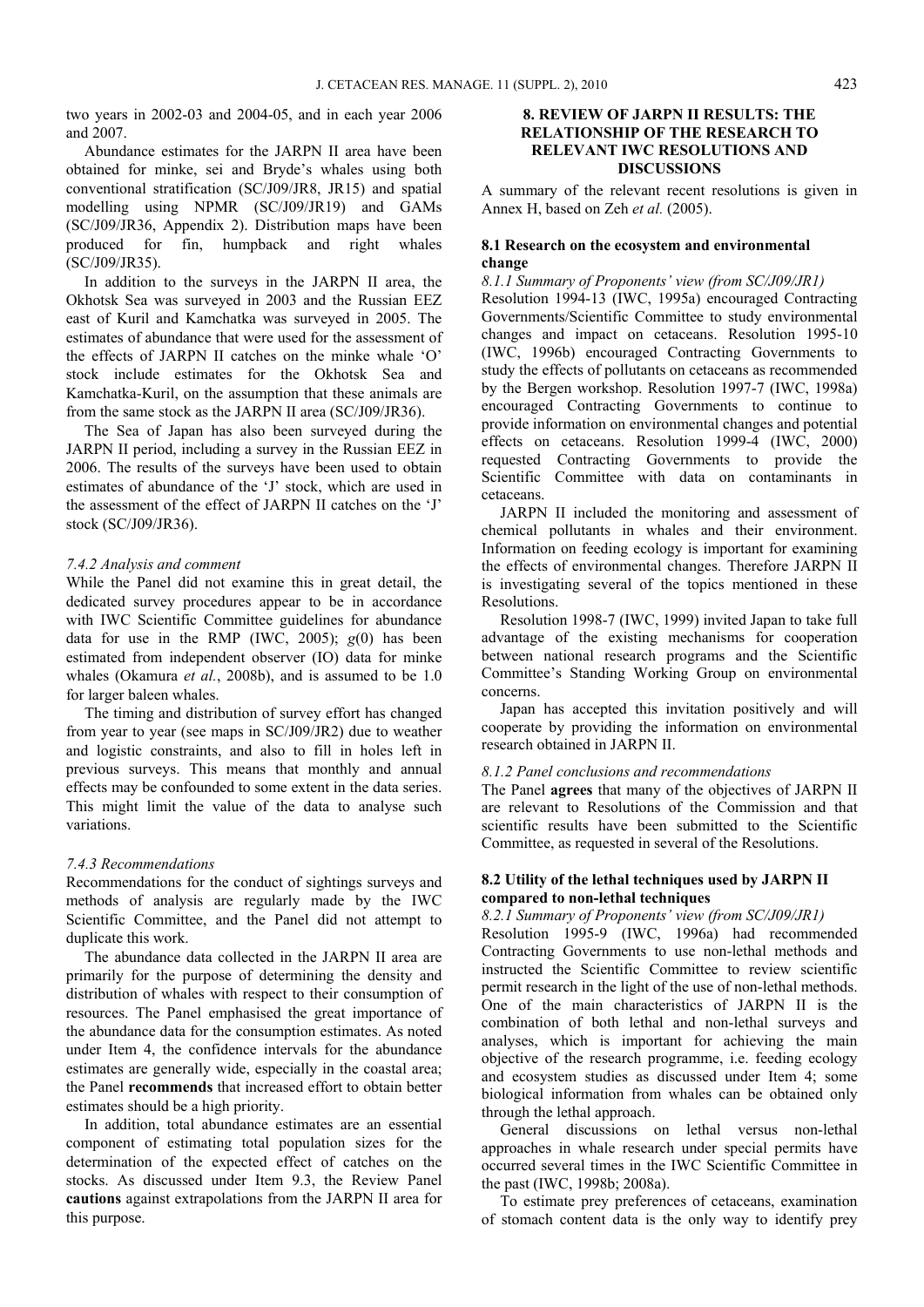species consumed and quantify prey consumption (e.g. SC/J09/JR9; 16 and 17). However, the feeding ecology of baleen whales can be studied using several methods other than examination of stomach contents. Barros and Clarke (2002) categorised those methods as follows: direct observation of feeding; traditional methods (analysis of vomit, scat, stomach and intestine contents); fatty acids; stable isotopes; genetic identification of scat; and videotaping of feeding behaviour.

In recent years, telemetric studies (e.g. satellite tags, time-depth recorders) have also been used for feeding ecology studies (e.g. Croll *et al.*, 1998). Direct observation of feeding is limited to above the sea surface or short duration underwater observation by scuba survey. Given the diversities and vertical distribution patterns of prey species of minke, Bryde's and sei whales, the direct observation method is not applicable to those species. Haug and Lindstrøm (2002) compared the traditional methods with the rest of the new methods. They concluded that the new methods have not proven to provide detailed quantitative information on the diet of individual animals and must be supplemented with traditional methods. Identifying and measuring items in gastrointestinal contents with a combination of methods could reinforce the reliability of any conclusions.

Regarding environmental studies (see Item 5) some pollutants are organ-specific and therefore studying different organs for different pollutants will provide valuable information. Furthermore, studies on the effect of pollutants on the health of whales require examination of target organs. The level of some lipophilic pollutants can be measured from blubber samples obtained by biopsy sampling. However, biopsy sampling is a difficult method for collecting samples over the whole research period and area of JARPN II. This is because sampling efficiency is affected by wind force, the particular research area and the targeted school size. The difficulty of obtaining biopsy samples could be also different among whale species, depending on body size, swimming speed and pattern of movement.

To understand the pattern of accumulation of pollutants in whales, it is important to have access to some biological information about the whales under investigation such as sex, reproductive status, body length, weight of stomach contents, some of which can be obtained only by using the lethal approach. A previous study attempted to assess reproductive status by examining hormone metabolites in faecal samples of the right whale (Rolland *et al.*, 2005). However there are practical difficulties for obtaining faecal samples.

Studies on stock structure under JARPN II (see Item 6) are based on both genetic and non-genetic approaches. The non-genetic approach used in JARPN II (for common minke whale at this stage) is morphometrics, which requires that accurate body measurements be obtained from whales sampled. Genetic analysis on stock structure based on DNA can be carried out by using biopsy samples. As explained above, there are some practical problems with the use of biopsy sampling.

#### *8.2.2 Panel conclusions and recommendations*

Both lethal and non-lethal methods are often used to address the same question (for example stock structure, diet and contaminant exposure), even if they do not always provide

precisely the same data. The number of new non-lethal techniques being developed is increasing apace and the Panel **recommends** that a proper evaluation of the use of non-lethal and lethal techniques in any long-term programme such as this should occur periodically at appropriate intervals – this applies both to the development of new analytical techniques and to technical developments that allow appropriate samples to be collected from freeranging animals. Clearly, it also involves regular careful analysis of appropriate sample sizes (see Item 9.2) over a long-term programme, since additional data from lethal sampling may become less important/unnecessary, in terms of meeting objectives, as the programme progresses.

A full comparison of the various lethal and non-lethal techniques requires *inter alia* an analysis of the bias and precision of the estimates obtained using the different approaches in the light of stated quantitative objectives or sub-objectives; often the data to allow such a comparison are not available (see recommendation below) and/or objectives are insufficiently stated/quantified (see Item 9.2.1). In addition, for a complex multi-disciplinary research programme such as JARPN II, an evaluation of appropriate techniques (lethal or non-lethal) must include an integrative analysis to ensure maximised efficiency from both a scientific and logistical perspective. The Panel was not in a position to evaluate this in detail in the absence of knowledge of available resources and the outcome of analyses detailed under Item 9.2 to assist with an evaluation of sampling strategies and sizes. Any comparative analysis must also take into account any biases arising out of the relevant sampling strategies.

Given these important difficulties and information gaps (not all of which are specific only to this particular programme), the Panel does not consider its evaluation below to comprise a full quantitative evaluation as described in the preceding paragraph; that is not possible given the available data. Rather, it presents a very brief initial evaluation/commentary on the available techniques in the context of the primary stated objectives of JARPN II that are presently addressed with lethal techniques.

#### **FEEDING ECOLOGY**

A suite of non-lethal methods are available for studying diet and foraging ecology of marine mammals (e.g. Barros and Clarke, 2002). However, proper evaluation of their value relative to lethal sampling is in many cases difficult, as few studies have properly and quantitatively compared the results of the different approaches; in fact for many approaches appropriate measures of precision are as yet lacking. The primary rationale for stomach sampling, which requires killing the animal, is the qualitative and quantitative information on prey composition (e.g. species, age) and stomach fullness that it provides, all of which are valuable when studying consumption and functional relationships between marine mammals and their prey. However, as has been noted elsewhere (See Item 4 and reviews such as those of Leaper and Lavigne, 2007), such data also have their limitations and these must be recognised in any analyses. Combinations of several methods applied simultaneously to the same animals are a particularly powerful approach (Karnovsky *et al.*, 2008).

The following list very briefly summarises the most common non-lethal methods used in feeding ecology studies and the information they provide: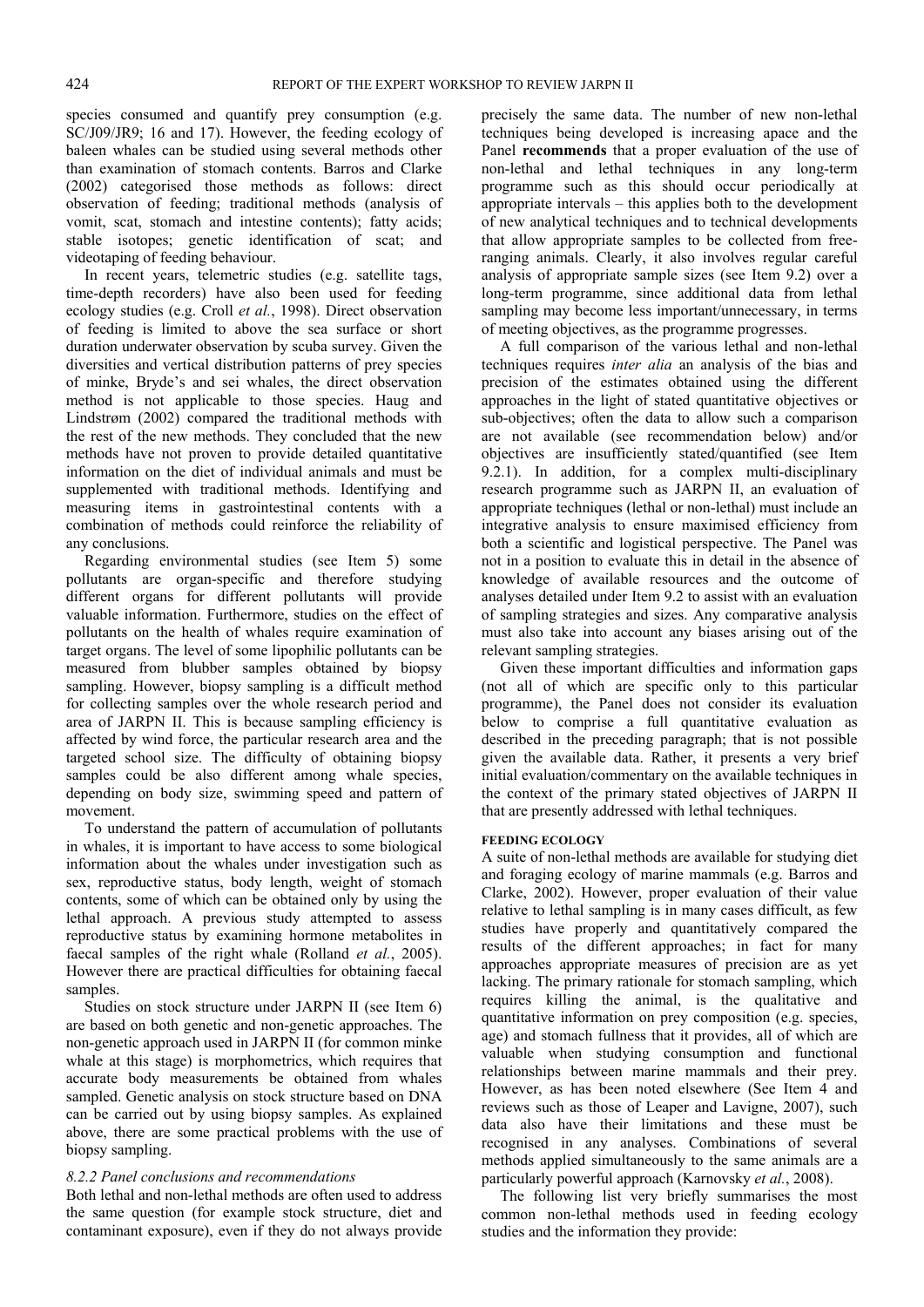- *Direct observations of feeding.* Primarily give information only on surface feeding whales and even then may rely on inference. Cameras mounted on marine mammals can provide information on prey encounters (e.g. Bowen *et al.*, 2002a; Bowen *et al.*, 2002b), but the difficulties in deploying cameras on fast-moving whales such as the rorquals, even if it proved possible, would probably result in substantially reduced sample sizes in terms of individuals, although potentially increasing the number of feeding events observed per individual.
- *Analyses of faeces* is a common approach to studying diet in seals (e.g. Casper *et al.*, 2007) and the examination of DNA in faeces to determine the presence or absence of important prey groups has been applied to several cetacean species (e.g. Gales and Jarman, 2002; Jarman *et al.*, 2006). The feasibility of obtaining sufficient samples, particularly on the high seas for the JARPN II target species, would need to be evaluated.
- *Analyses of stomach samples from bycaught or especially stranded individuals* is possible but care must be given to using the results due to *inter alia* nonrandom sampling, reduced spatial coverage and the compromised state of stranded animals that may have affected their ability to feed before stranding.
- *Analysis of fatty acid composition* from biopsy samples is a promising method both in terms of qualitative and quantitative assessment of diet, which reflects the diet integrated over a period of around 1.5-3 months (Nordstrom *et al.*, 2008). Providing quantitative (i.e. proportional) contribution of different prey species, this method could be used for quantifying functional relationships. However, the method may still need improvements in separating contributions from related species, and in calibrating tuning levels (Nordstrom *et al.*, 2008). Practical aspects of taking biopsy samples in the JARPN II context are discussed under the section on genetic studies.
- *Analyses of stable isotopes* on tissues from biopsy samples quantify trophic level and indicate relative contributions to the diet of different potential primary sources in a trophic network. This method integrates diet information over weeks/month (e.g. Das *et al.*, 2003a; 2003b). While stable isotope analysis does not quantify the diet, it provides a valuable tool for groundtruthing the trophic level estimated obtained from other methods. Again, practical aspects of taking biopsy samples in the JARPN II context are discussed below.
- *Analyses of spatial associations* between whales and their prey from synoptic surveys simultaneously recording whale and prey distribution may provide information on which prey species are targeted, particularly in areas/systems with few, spatially segregated prey species (Mauritzen *et al.*, In press). Such an approach could yield quantitative information on the proportion of whales targeting the different species, but should be combined with more quantitative methods for estimating prey composition or trophic level.

### **POLLUTANT STUDIES**

A number of pollutant analyses can be undertaken on samples obtained non-lethally (i.e. biopsy samples) that can be used to monitor temporal and spatial trends in the levels of certain contaminants that are deposited in skin and blubber, although the range of contaminants is limited. In addition, many persistent environmental contaminants cooccur, so monitoring a subset of elements and POPs (persistent organic pollutants) should be sufficient to detect changes in several pollutants. However, this would not be possible for all contaminants. In particular, studies on the newer groups of emerging compounds and the more complex toxicological, mass balance and health studies could not be undertaken using data from biopsy sampling alone at least at present. Biomarkers (such as metabolising enzymes) are expressed in skin as well as liver so biopsy samples could be used once the relationship between skin expression and liver expression has been established. Validation of the use of biopsy samples was an important component of the IWC's POLLUTION 2000+ programme and was undertaken successfully for some small cetacean species (Reijnders *et al.*, 2007). The limitations of bycaught and especially stranded animals for pollutant studies have been well documented elsewhere (Reijnders *et al.*, 1999).

#### **GENETIC STUDIES**

For genetic studies, skin and outer layer blubber samples may be collected by non-lethal remote biopsy sampling methods from free-ranging baleen whales. Biopsy sampling from free-ranging baleen whales is now commonplace and thousands of biopsies have been collected in this manner; this includes (although relatively few) minke whales. Current methods consist of relatively light equipment (e.g. 150lbs draw-weight crossbows) and the collection of samples is typically conducted from light open boats at close range. Heavier, rifle-based, long-range biopsy equipment for high seas conditions have been developed as well (e.g. the 'Larsen gun' used *inter alia* on the IWC SOWER cruises).

Analyses of genomic DNA are readily conducted on skin biopsy samples, which yield more than adequate amounts of genomic DNA. In contrast, gene expression analyses (which are based upon analyses of mRNA levels) may be tissuespecific and thus not possible using skin biopsies.

PRACTICALITIES OF BIOPSY SAMPLING IN THE CONTEXT OF  $JARPN II<sup>1</sup>$ 

The effort required for collecting skin biopsies in principle should be comparable to (or less than) the effort required for lethal sampling, provided the biopsy equipment has been developed to allow efficient collection on the high seas. However, a significant proportion of the sampling carried out during JARPN II is conducted on the high seas, and thus under conditions that are appreciably more challenging than the majority of current skin biopsy sampling projects, which typically are undertaken in coastal areas. The IWC Antarctic SOWER cruises (large vessels on high seas) have successfully obtained samples from a number of large whales including southern right whales, blue whales, fin whales and humpback whales, and have also undertaken an experiment with Antarctic minke whales. It would be valuable to examine the available biopsy sampling and effort data from the SOWER cruises to examine the efficiency of this further.

<sup>&</sup>lt;sup>11</sup>As detailed later in this section, biopsy samples can be used to address aspects of a number of the objectives of JARPN II. This discussion of practicality is equally relevant there. Of course, the mass of the sample may become relevant if multiple analyses are required.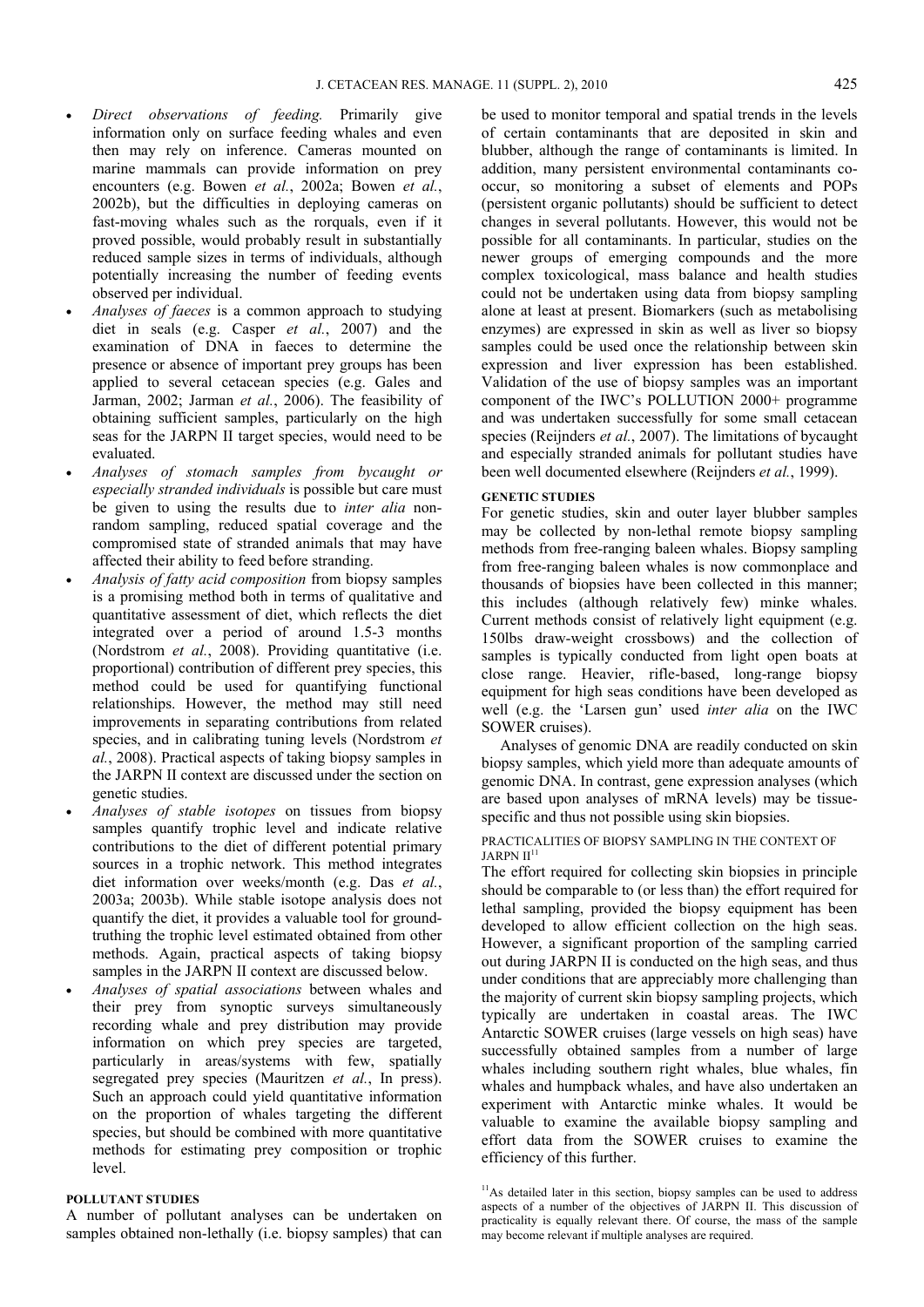The main limitation of biopsy collection on the high seas from large vessels is the limited range and low mass of current projectile units (which carry the biopsy tip). A heavy projectile is less sensitive to high winds and thus development of biopsy equipment for use on the high seas would need to aim at developing heavier projectile units than those currently employed in most biopsy systems. The use of heavier projectile units would necessitate the use of more powerful delivery units in order to obtain the necessary range and trajectory. However, adding mass and power to the projectile unit increases the risk of unwarranted penetration and damage to the target animal; the collar (preventing penetration beyond the depth of the biopsy tip) needs be of an appropriate size. If further lethal sampling is undertaken during JARPN II, this would provide an opportunity to test the potential impact of heavy, high-powered biopsy system upon whole animals.

In summary, provided that the practical difficulties in obtaining biopsy samples on the high seas can be overcome, then analyses of genomic DNA are readily conducted on skin biopsy samples which yield more than adequate amounts of genomic DNA.

#### **GENERAL CO-VARIATES**

Many analyses related to all of the objectives of JARPN II benefit from more detailed knowledge of the individuals from which the samples come (e.g. age, reproductive status, sex and health). Some of these can only be obtained from dead animals, but techniques to obtain such information from biopsy samples (and perhaps faecal samples) are increasing (Jarman *et al.*, 2006; Jarman *et al.*, 2003; Rolland *et al.*, 2005). At present, sex is the easiest to obtain from biopsy samples but others, such as age are in development and appear very promising, at least for some species (Herman *et al.*, 2007; Herman *et al.*, 2008).

#### **GENERAL CONCLUSIONS AND RECOMMENDATIONS**

The Panel **recommends** that a full evaluation of the applicability of lethal and non-lethal techniques be undertaken as soon as possible after the relevant work recommended elsewhere in this report has been undertaken. Such a full evaluation *inter alia* requires information on the following:

- (1) Specified and quantified objectives and sub-objectives (see recommendation under Item 9.2.1);
- (2) Analysis of the precision (and any associated biases) of the estimates obtained for the relevant parameters by each of the lethal and non-lethal techniques (see recommendations under Item 4 and at the end of this section);
- (3) Evaluation of the practicalities and logisitics of the field (and, if relevant, laboratory) techniques in the context of the *integrated* objectives, sub-objectives and analyses proposed.

The Panel recognises that at present, certain data, primarily stomach content data, are only available via lethal sampling. However, *if* lethal sampling is deemed necessary by Proponents for a research programme, the Panel considers that there is an obligation to maximise the information obtained from those animals and to re-evaluate the need for such sampling at appropriate intervals.

As noted above, the ability to fully evaluate and compare non-lethal methods in a quantitative manner is severely limited by a lack of appropriate data. In addition,

examination of the effects of post-mortem time and conditions on various analyses of tissue samples would allow an evaluation of the suitability or otherwise of tissue from stranded or bycaught animals (e.g. see the POLLUTION 2000+ programme). The Panel **recognises** that such an objective (i.e. to quantitatively compare lethal and non-lethal research techniques) is not part of the present JARPN II programme. However, it **considers** that a welldesigned and implemented programme to evaluate and compare lethal and non-lethal methods, especially those directly related to the existing JARPN II objectives summarised above, would provide extremely valuable and important scientific information that will greatly assist scientific research worldwide as well as improve the ability of future Panels and Proponents to objectively address this Term of Reference. It will provide a unique opportunity to compare results of stomach analyses with non-lethal estimates that can be obtained from the same time and place. This provides a way of evaluating the reliability and efficiency of the non-lethal methods.

The Panel therefore **strongly recommends** that Japan considers the addition of an objective to quantitatively compare lethal and non-lethal research techniques *if* it decides to continue a lethal sampling programme. Appropriate samples can be archived for future analysis if necessary. Whilst recognising the sensitivities surrounding this issue, the Panel respectfully requests that *if* lethal sampling programmes occur, the IWC or an appropriate scientific body or bodies may wish to consider collaborating in the design of a well specified study to fully evaluate lethal and non-lethal techniques.

### **9. ADVICE ON ONGOING SPECIAL PERMIT RESEARCH**

#### **9.1 Practical and analytical methods, including nonlethal methods, that can improve research relative to stated objectives**

The report details a number of practical and analytical recommendations and suggestions that will improve the research, under each of the relevant agenda items.

#### **9.2 Appropriate sample sizes to meet the stated objectives, especially if new methods are suggested under Item 9.1**

#### *9.2.1 Proponents' view (from SC/J09/JR1)*

Sample sizes of minke, sei and Bryde's whales were set for estimating prey consumption with good precision (coefficient of variation, CV=0.2), in the same way as in the case of the Norwegian research programme (NMMRP, 1992). The sample size of sperm whale was set as a minimum level necessary for obtaining qualitative information for a feasibility study.

The CV of stomach content weight of three baleen whales from the first six years of JARPN II can be summarised as follows (see SC/J09/JR1, Annex 6 for details):

- (a) Target CV was satisfactory in most cases for minke whales. This means that the sample sizes of minke whales for both offshore and coastal component seem to be appropriate.
- (b) CVs were larger than the target in most cases for sei whales. This means that the sample size was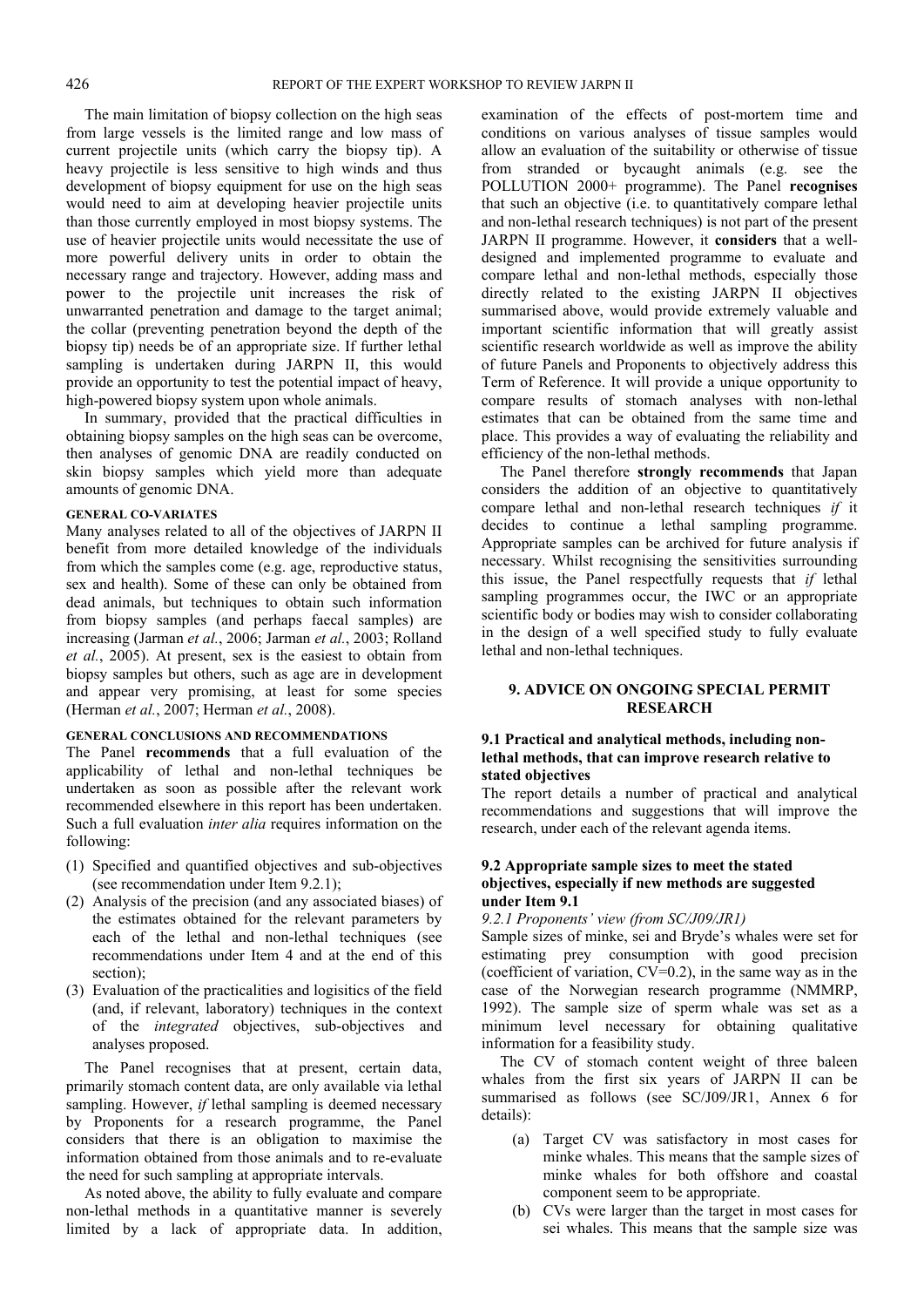smaller than the appropriate number, which could reflect diversity of prey species.

(c) CVs were not satisfactory in more than half of the cases for Bryde's whales. This means that the sample size might be slightly smaller than the appropriate number.

#### *9.2.2 Panel conclusions and recommendations*  **GENERAL COMMENT**

The Panel notes that many of the parameter estimates the research is designed to obtain, such as the prey consumption of whales, are subject to various sources of uncertainty not all of which are related to sample size. A pre-specified level of precision will not necessarily be achievable with any sample size. Furthermore, sample size is necessarily constrained by considerations of the effect of catches on the stocks. Sampling design can be as or more important than sample size.

For each objective of the research, it is necessary to specify the quantities of interest that need to be determined to achieve those objectives. For each quantity of interest, all the sources of uncertainty in its estimation should be identified and quantified, and in particular it should be determined which of these are functions of sample size.

This analysis should be conducted for each objective. The results of such an analysis can be used to determine:

- (i) how much the research has contributed, in quantitative terms, to achieving the objectives;
- (ii) what further quantitative progress towards the objectives can be expected from completing the programme;
- (iii) the extent to which increasing/decreasing sample size would enhance/reduce the rate of progress towards achieving the objectives; and
- (iv) the extent to which the sample design is the most appropriate for achieving the objective and in particular for maximising the information gained from the chosen sample size.

The analysis is also required for a quantitative comparison of the performance of lethal or non-lethal methods.

Although this issue was briefly addressed by the Proponents in SC/J09/JR1, this was not undertaken sufficiently; a much more thorough approach is warranted and should be carried out as soon as possible. Until this is completed, the Panel is **not able** to provide appropriate scientific advice on the appropriateness of the sample sizes.

The Panel recognises that a full evaluation of sample sizes for an integrated study is a major undertaking and provides the following guidance to the Proponents to assist in this process. In each case, the Panel **recommends** that the development of refined, more quantified sub-objectives for each component of the programme should be undertaken as a priority; this lack of such sub-objectives is a general weakness of the present JARPA II programme and limits the Panel's ability to review it more thoroughly.

#### **FEEDING ECOLOGY**

Determining the appropriate sample size is contingent on properly estimating the uncertainty surrounding the key parameters that are ultimately to be used in the modelling process (e.g. see Item 4). Annex F outlines an appropriate approach to do this. Some but not all of the sources of uncertainty are related to sample size.

In addition, the spatial and temporal variation in diets and more generally whale food habits must not be lost, when estimating the impacts of whales on prey stocks. In this regard, the presentations of JARPN II results that take into account coastal and offshore regions is valuable. However, in regions where many whales are foraging on a common prey, there is probably less need for extensive sample sizes than where diets are diverse. To meet its objectives, the programme should try to maximise the information obtained over the entire JARPN area. Thus, considering ways to enhance, improve and ultimately arrive at the optimal sampling design will require considering such covariates as stock, season, sex, size, oceanographic conditions, prey field, and relative location. Additionally, issues of pseudoreplication of whale sampling should be considered in this context (Okamura *et al.*, 2008a).

#### **STOCK STRUCTURE**

Determining the appropriate sample size and strategy will depend on the results of the power analyses discussed under Item 6 and summarised in Annex G. This will also inform on the geographical and temporal distribution of samples required. It is already clear (see discussions under Items 6 and 9) that it is important that samples be obtained from the Okhotsk Sea with respect to determining the proportions of 'O' and 'J' stock animals, given the implications for the abundance estimates of the assumptions regarding 'O' stock.

#### **POLLUTANT STUDIES**

Given the results obtained thus far, it would be valuable to undertake power analyses to determine the relationship between sample size and the ability to detect changes at various levels should they occur. Further evaluation of covariates such as age and sex is important to determine which animals should be chosen for more extensive sampling. In terms of sampling strategy, the value of examining the same individuals for each of the contaminants is emphasised (see Item 5).

#### **9.3 Effects on stocks in light of new knowledge on status of stocks**

In discussing this item, the Panel noted that there is no specific guidance from the IWC Scientific Committee as to the appropriate way in which to provide advice of the effects of scientific permit catches on stocks, particularly for ongoing programmes that do not have an official endpoint. Although it notes the past difficulties in trying to develop an agreed method, the Panel notes that advice on this matter would be valuable for both future expert panel reviews under the Annex P protocol and for the Proponents themselves. As a minimum, the Panel **recommends** that for comparison, results should be provided for model runs in which research catches are equal to zero. This is particularly relevant to cases where there is other anthropogenic mortality (e.g. bycatches), as is the case for western North Pacific minke whales. An expression of objectives under various circumstances would go some way toward addressing this (e.g. with respect to rates of increase of populations believed to be below some given percentage of unexploited population size).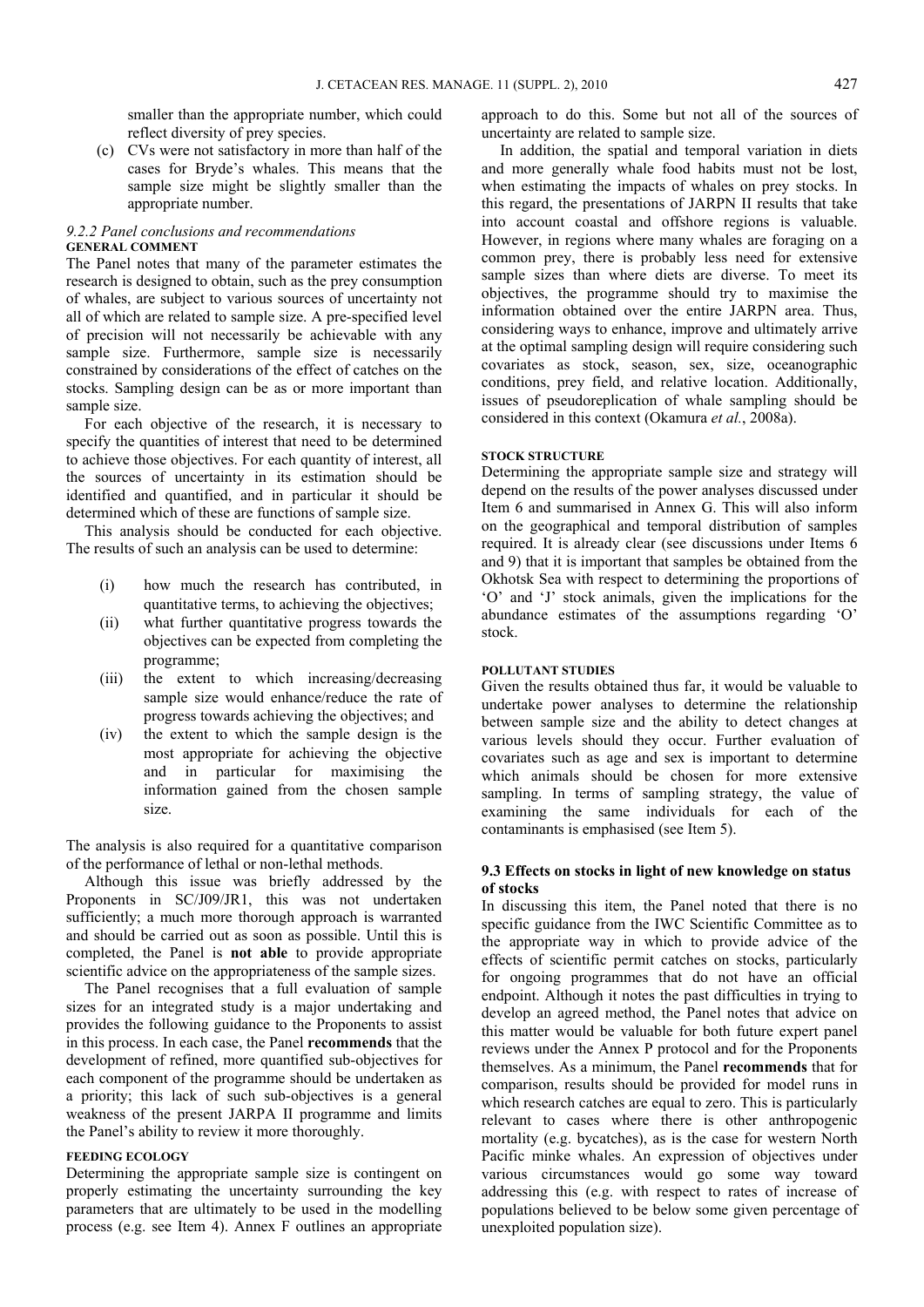#### *9.3.1 Proponents' analyses*

SC/09/JR36 examined the effect on whale stocks of future planned JARPN II catches. The general approach used was application of the HITTER procedure: given a time series of past catches, trajectories were computed to pass through a recent estimate of abundance for values of  $MSYR_{1+}$  of 1%, 2%, 3%, 4% and 5%, and then projected for 20 years into the future under the continuation of JARPN II catches at the current sample size. These computations were repeated for the lower 90% confidence limit for the abundance estimate. With one exception (the 'J' stock of minke whales for  $MSYR_{1+} = 1\%$  for the lower 90% limit on the recent abundance estimate), the trajectories showed an increase over the next 20 years for the catches proposed.

#### **COMMON MINKE WHALES**

The calculations presented assumed two-stock scenarios, A and B, involving 'J', 'O' and 'W' stocks, without further structure, motivated primarily on the absence of indications of such further structure in hypothesis tests making use of genetic data. However there remain complications as to how abundance estimates and past catches are best to be split between these two-stocks. Some smaller parts of the Okhotsk Sea were treated as containing only 'J' stock animals, but historic commercial catches were considered to consist of 'O' stock whales only, unless taken in the Sea of Japan or Yellow Sea and so assigned to the 'J' stock. A *g*(0) estimate of 0.732 (Okamura *et al.*, 2008b) was applied throughout.

#### **BRYDE'S WHALES**

The HITTER calculations assumed either a single stock in the western North Pacific, or one stock in each of subareas 1 and 2, in accordance with the hypotheses developed by the Scientific Committee for *Implementation Simulation Trials*. In addition to the HITTER runs, runs were performed at the IWC Secretariat of each of the eight base-case *IST* operating models for western North Pacific Bryde's whales. The HITTER runs and the *ISTs* used the catch series and abundance estimates that have been accepted by the IWC Scientific Committee.

#### **SEI WHALES**

Based on the results of genetic analyses reported in SC/J09/J32, it was assumed that the western North Pacific (west of 180°) contained a single stock of sei whales. In fact no differences were found throughout the whole North Pacific. The Proponents therefore considered restricting the analyses to the western North Pacific alone to be suitably precautionary. Abundance estimates from dedicated surveys in the JARPN II area were extrapolated to the western North Pacific using JSV (Japanese scouting vessel) data collected during 1972-1988. The extrapolation was conducted separately for the early (May-June) and late (July-August) periods. The extrapolation factor (the ratio of the extrapolated estimate to the JARPN II survey estimate) was 2.83 and 3.04 for the early and late periods respectively, resulting in extrapolated estimates of 21,612 and 16,341.

An extrapolation of the JARPN II estimates to the entire North Pacific using a GAM analyses with various geographic covariates was also conducted. This yielded a similar abundance estimate for the entire North Pacific as that obtained when extrapolating to the entire North Pacific using JSV data (~60,000 animals). These estimates were not used for assessing the effects of catches on the stock. No GAM estimate was computed for the area west of 180°.

#### **SPERM WHALES**

The Proponents noted that the take level at 10 animals was less than 0.1% of the abundance estimate and hence it can be assumed that the planned catches will have no negative effect on the stock.

#### *9.3.2 Panel comments and recommendations*  **GENERAL**

Although the appropriate lower bound to use for MSYR in RMP trials is currently under review, the current situation remains that a value of  $MSYR_{mat} = 1\%$  is accorded medium plausibility by the Scientific Committee. The Panel thus **recommends** that calculations of the effect of catches should also include results for this value of MSYR. The Panel noted that the choice of  $MSYR_{1+}$  or  $_{mat}$  is an ongoing matter being discussed within the IWC Scientific Committee.

The Panel further **recommends** that in circumstances where *Implementation Simulation Trials* (*ISTs*) have recently been developed for a species in a region, these provide the best basis for evaluating the effect of catches on stocks, as: (1) they constituted the Scientific Committee's best appraisal of the range of plausible dynamics for the stocks; and (2) they were based on all appropriate population abundance and related data. Calculations of the effect of scientific catches need not be carried out for every *IST* for a particular stock (or group of stocks), but should at least include the baseline trials covering the major stock structure hypotheses, together with any robustness trials reflecting stock status appreciably worse than for any of these baseline trials. This approach was followed for Bryde's whales in SC/J09/JR36. Note that this is not the same as using the RMP to provide catch advice.

#### **COMMON MINKE WHALES**

Ideally the *IST* approach should also be followed for common minke whales, for which *ISTs* have been developed (IWC, 2004b), but there is the difficulty that those trials are now somewhat dated. Considerable further data that could be used in conditioning and in reconsidering the plausibility of the existing alternative stock structure hypotheses has become available since those *ISTs* were developed by the Scientific Committee.

SC/J09/JR36 considers only two of the four primary stock structure hypotheses of the *ISTs* for minke whales, arguing that the new genetic evidence excludes the other two. As discussed under Item 6.2, the Panel considered that further analyses needed to be tabled before such a definitive conclusion might be drawn. Until that work has been presented, the Panel **recommends** that the effect of catches is examined for all four hypotheses.

The Panel noted that of the abundance estimate of 37,170 animals for the 'O' stock used in the computations of SC/J09/JR36, most (88%) come from Russian waters of the Okhotsk Sea based on a survey conducted in 2003, for which there are no genetic samples (by comparison the abundance estimate for the JARPN II area is less than 3,000). The assessments of the effect of JARPN II catches on the 'O' stock are thus highly dependent on the assumption that the whales in the Okhotsk Sea (apart from the SW part, which was assigned in SC/J09/JR36 to the 'J' stock) belong to the 'O' stock. In quantitative terms, the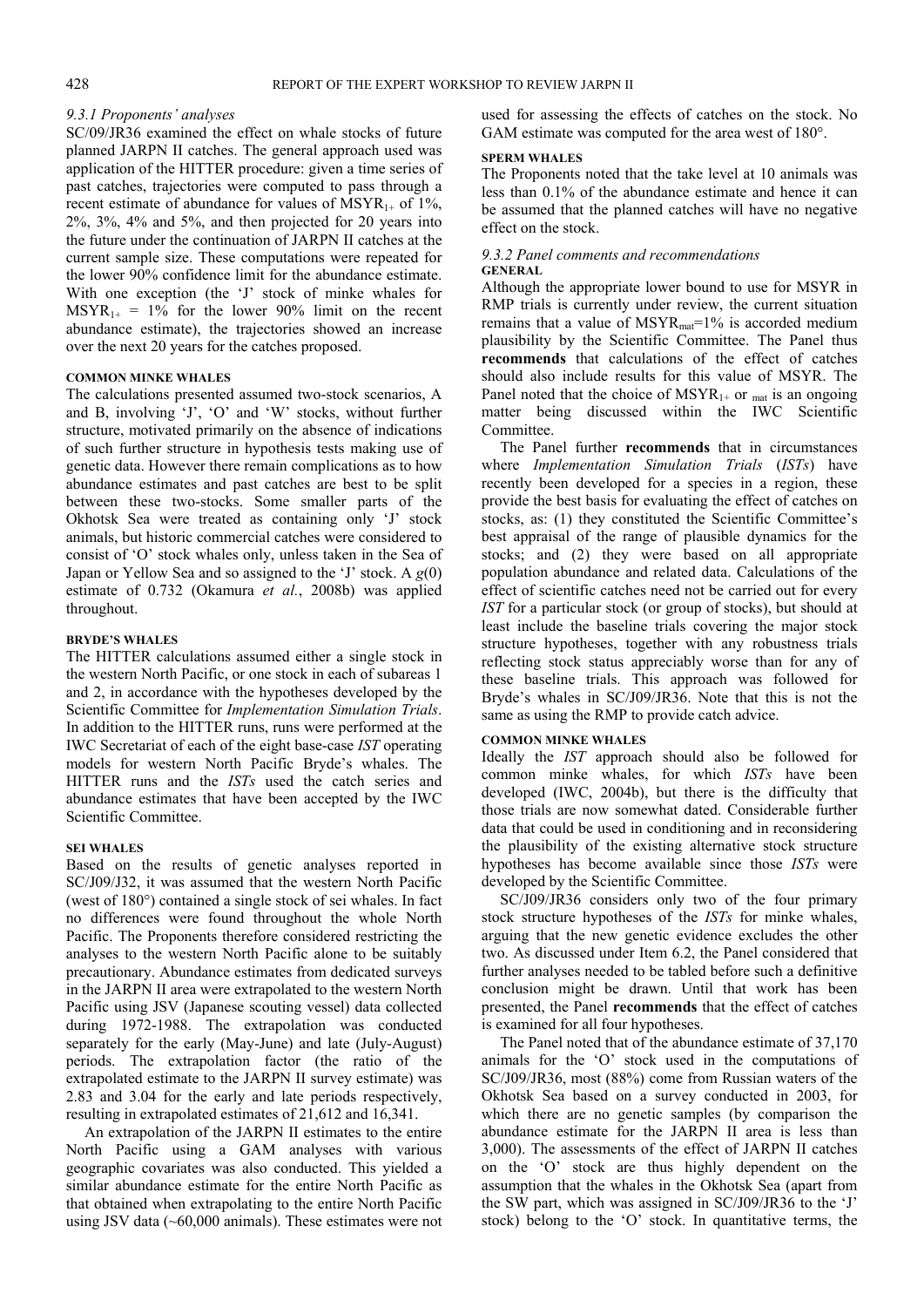single factor that could make the greatest contribution to enhancing confidence in the assessment of the effect of JARPN II catches on the 'O' stock would be new data to support this assumption. The Panel thus **recommends** that a new full survey of the Okhotsk Sea is undertaken with a concerted effort being made to obtain biopsy samples of common minke whales for genetic comparison with the JARPN II samples (recognising the difficulties in obtaining biopsy samples). Should unexpected genetic differences be found<sup>12</sup>, a re-examination of the *IST* stock structure hypotheses would become necessary.

Given the above, the Panel considered that the approach adopted for minke whales in SC/J09/JR36 required further sensitivity tests, including alternative plausible assignments of incidental catches and of the abundance estimate for the Okhotsk Sea between the 'O' and 'J' stocks. Further computations were kindly carried out for the Panel by the Proponents to address these two specific issues (the results are appended to SC/J09/JR36). The two alternative approaches to dividing the Okhotsk Sea abundance estimates were (1) to assume 50% of the whales in sub-area 11 and 25% of those in sub-area 12 belonged to the 'J' stock, and (2) to assume 5% and 0% respectively for these allocations. The Panel **agrees** that the results of the HITTER runs under these assumptions showed no instances of conservation concern for the 'O' stock. However, the Panel **notes with concern** that for the 'J' stock for the latter of these options and use of the lower 90% confidence limit for abundance, there was a decline in abundance for  $MSYR_{1+} = 2\%$  which became severe for  $MSYR_{1+} = 1\%$ . It notes that the primary source of the anthropogenic removals for 'J' stock is bycatches, not scientific permit catches. This reiterates the general comment made earlier of the value in producing the results of runs for scientific permit catches  $=0$ for comparative purposes.

The Panel **concludes** that the information available did **not** constitute a sufficient basis to provide advice of the effect of planned JARPN II catches on common minke whale stocks. It also noted that the approach used in SC/J09/JR36 required *ad hoc* assumptions concerning disaggregation of 'J' and 'O' stock animals, and the results were in one sense overly conservative because restriction to a single set of abundance estimates led to confidence intervals that were wider than if all available abundance estimates had been taken into account. Use of the *ISTs* for projections is the preferred approach, but as elaborated above the existing *ISTs* are now dated.

Given this, the Panel thus **recommends** that the hypotheses underlying these *ISTs* and their conditioning should be reviewed and updated by the Scientific Committee **as a matter of urgency**, given the extensive new information made available from the JARPN II programme. Such updated *ISTs* should form the basis for projections of stock abundance under JARPN II catches which could reliably inform appraisals of the effect of the JARPN II catches on stocks. Such projections should be carried out both including and excluding JARPN II catches

so that the contributions of the JARPN II and incidental catches to any negative trends in abundance can be distinguished.

#### **BRYDE'S WHALES**

Apart from the generic issues of the use of  $MSYR_{1+}$  vs MSYRmat, the Panel found no problems with the assessment of the effects of JARPN II catches on the Bryde's whale stock(s) provided in SC/J09/JR36.

The Panel noted that a recent attempt (Kitakado, 2009) to extract trend information from the Bryde's whale data (which in principle might help to narrow down the range for MSYR) yielded a trend estimate with very wide confidence intervals  $(-3\% \text{ to } +11\% \text{ p.a.})$ .

#### **SEI WHALES**

The Panel noted that an important part of the evaluation involves the historic catch series. Given the well known problems with respect to the identification of sei and Bryde's whales in the earlier catch period, it believes it would have been appropriate to take advantage of the work undertaken during the Bryde's whale *Implementation* on catch series. The Panel **recommends** that the Secretariat be requested to produce the corresponding catch series for sei whales based on the work conducted for the Bryde's whale series, and that this be used in the assessments of the sei whale stock.

While welcoming the presented analyses of the genetic data that suggested little stock structure in North Pacific sei whales, as discussed under Item 6.2, the Panel believes further analyses are required before firm conclusions can be reached with respect to stock structure.

However, the Panel's greatest **concern** over the analysis in SC/J09/JR36 is related to the extrapolation of the abundance estimate outside the survey area (this represented an increase in abundance by a factor of about three with a low CV to the 180° boundary). The Panel noted that the CV of the extrapolation factor was based on jacknife sampling of the JSV data using year as the sampling unit. This approach can underestimate the uncertainty in the extrapolation in at least three respects:

- (1) it does not take into account the inter-annual process variance in the abundance ratio between the two areas, which may be important because the JARPN II time series is still quite short;
- (2) it assumes no serial correlation in sei whale distribution from year to year (a phenomenon that the Panel considered *a priori* to be likely); and
- (3) it ignores the possibility that there may have been a substantive regime shift between the 1970s-1980s (when the JSV data were collected) and the current decade when the JARPN II surveys were conducted, which could render the relative abundances as found by the JSV inapplicable to the present.

In addition, apart from the possibility of ecological changes, the distribution of sei whales in the 1970s and 1980s may have been distorted by the then recent heavy catching.

Inspection of the GAM plots in SC/J09/JR36 suggested that a three-fold increase in abundance when moving from the JARPN II area (north of 35°N and W of 170°E) to the full western north Pacific (north of 30°N and W of 180°) is greater than one would expect (indeed it would have been

<sup>&</sup>lt;sup>12</sup>Historical biological data had been used to decide that there were no additional stocks to the 'O' and 'J' stocks during the *IST* development e.g. sex ratio data (Wada, 1989) and migration patterns (Hatanaka and Miyashita, 1997). In addition, the Panel was informed that genetic analysis showed no genetic difference in the microsatellite allele frequencies between the 'O' stock individuals from the SA11 and SA7-9 (N. Kanda, ICR, personal communication). Hence the use of the term 'unexpected'.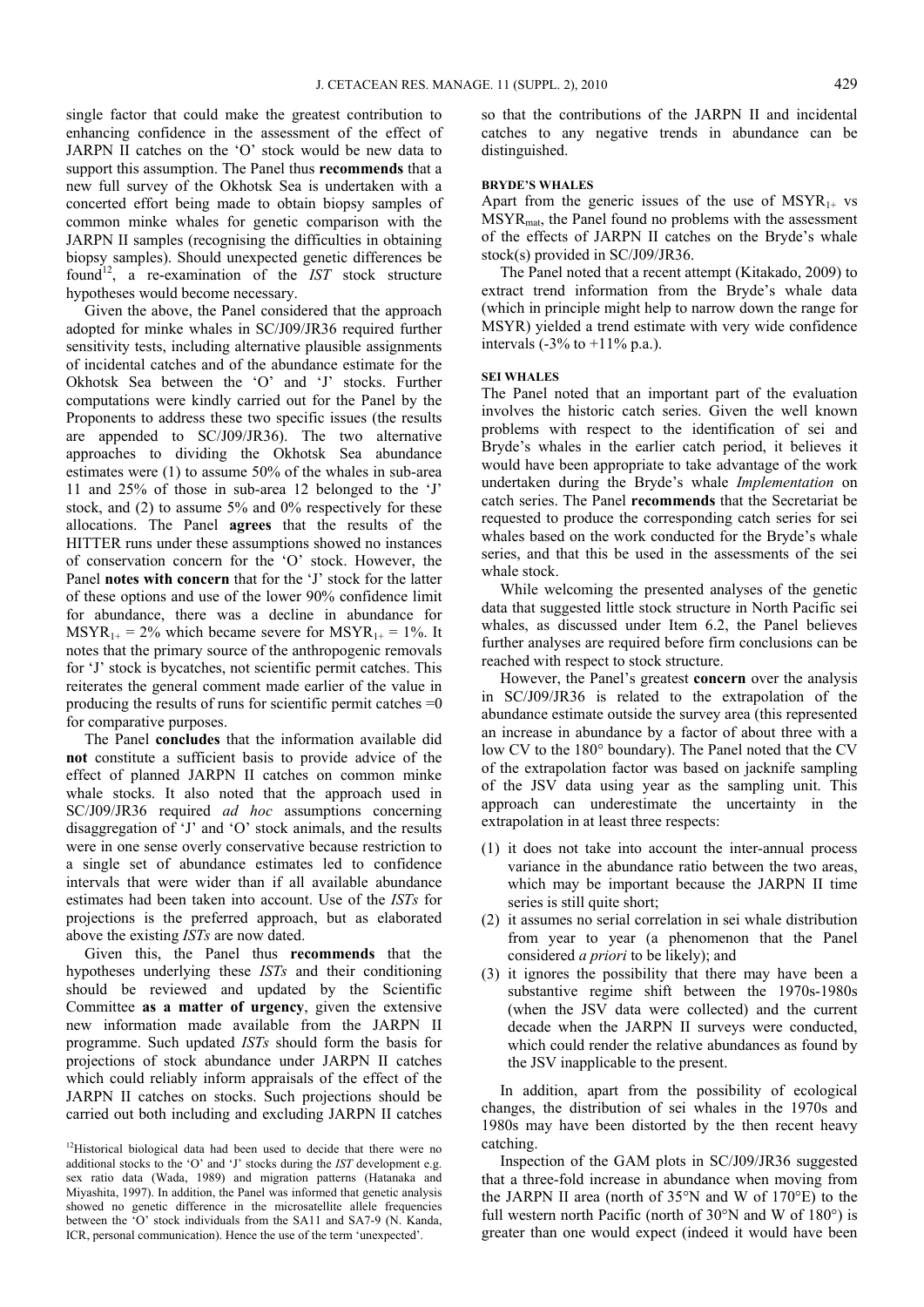instructive to compute an abundance figure for the western North Pacific using the GAM approach for comparison).

In the absence of recent survey data for the whole area, the Panel **recommends** that the assessment of the effect on stocks be repeated without the extrapolation, based on the JARPN II boundary at 170°E, using an assumed range for MSYR(mature) of 1-4%, recognising that this might be considered conservative. The catch series could be recomputed for this boundary, although this is not considered essential. The Panel is thus **unable** to provide a complete scientific review of the effects of catches upon western North Pacific sei whales until this additional work is undertaken.

The Panel **suggests** that the sei whale sightings data be examined for evidence of trend, as has been done for Bryde's whales (see above), while recognising that resulting confidence intervals might be too wide to draw much inference.

#### **SPERM WHALES**

The Panel concurs that the effect on the stock of the small JARPN II takes is negligible. However, given the comments made elsewhere in the report, the scientific value of these small and unrepresentative takes of sperm whales is severely questioned.

#### **9.4 Time of further review**

Given the comments and additional analyses that the Panel has recommended with respect to calculations of sample size (Item 9.2) and the effect of catches on some of the stocks (Item 9.3), the Panel **notes** that the present review cannot be fully completed at this time. The IWC should consider the most appropriate way to ensure that this review is completed.

With respect to a further review, the Panel believes that the timing should be related to the establishment of interim objectives for the programme; following Scientific Committee discussions of the review process, this further review would probably occur within about six years.

#### **10. SUMMARY AND CONCLUSIONS**

The Panel **stresses** that its primary task at this meeting was to provide an objective scientific review of results of the JARPN II programme thus far and plans for future work, in the light of the stated objectives, including consideration of lethal and non-lethal methods; its task was not to provide either general condemnation or approval of lethal sampling research under scientific permit in general - consideration of this would require discussion of some issues well beyond the purview of a scientific panel.

The Panel **emphasises** that this summary and conclusions section should not be seen as a replacement for the more comprehensive discussions in the body of the report.

The Panel **thanks** the Proponents of JARPN II for the extensive documentation of both published and unpublished work that was presented to it well in advance of the meeting, as well as the thorough presentations given during the Workshop summarising the work undertaken. It also appreciated the courtesy and openness with which questions and queries were answered.

The Panel recognises that an enormous amount of scientific work has been undertaken in the field, laboratory and in analysis during the first six years of the programme.

It also notes that this is the first part of an ongoing research programme and that assessing progress against what are, in some cases at least, rather general long-term objectives is challenging. The Panel therefore **recommends** that for any long-term programme such as this, in addition to long-term objectives, proponents should determine specific, shorterterm objectives that are quantified to the extent possible. Lack of such objectives hinders any thorough review and is a weakness of the programme. This is also relevant to sample size considerations as indicated below.

#### **10.1 Review of work undertaken to date**

The first stage of the review process was to examine results of the first six years of the JARPN II programme.

The first broad objective concerns feeding ecology and ecosystem modelling, with the ultimate goal of being able to provide multispecies management advice. The Panel **recognises** that this is an extremely ambitious task from a data collection and an analysis/modelling perspective. As has been stated within and outside the IWC, obtaining results sufficiently reliable to inform management advice should not be expected within at least the next few years and could require considerably more time. The review is thus one of ongoing work and, while progress has been made by the Proponents, considerably more work is required, particularly with respect to estimates of parameters for non-cetacean components of the ecosystem and analytical and modelling techniques.

With respect to prey consumption and prey preferences of baleen whales, the Panel **recognises** the high quality of the field and laboratory work undertaken. The data collected have the potential to be of great value in informing ecosystem modelling in both a generic and quantitative manner. However, when reviewing the analyses presented, the Panel was concerned that insufficient work has been undertaken to address the full level of uncertainty (this is true for a number of the objectives, not merely those relevant to feeding ecology); recommendations to remedy that are included in the report (e.g. see Item 4.3.2). In conclusion, therefore, although progress has been made, the Panel does **not** believe that the estimates of cetacean consumption rates presented to the Workshop can be considered reliable until further analyses have been undertaken.

With respect to the ecosystem modelling work, varying degrees of progress have been made using three modelling approaches. The Panel **welcomes** this work and notes that, as the authors stated, in all cases the modelling was in the exploratory stage. The Panel **emphasises** that this is generally true of all ecosystem modelling work currently underway throughout the world, and agrees that the models as developed thus far are **not** yet at the stage where they could be used to draw even general conclusions; they certainly cannot be used to reliably inform management advice. Nevertheless, they comprised a substantial and laudable effort, and an encouraging start to the necessary process of synthesising the data collected during the programme. However, the Panel **agrees** that if there is to be a reasonable chance of meeting the programmes objectives in a reasonable time-frame, it is essential that considerably more emphasis be placed on the modelling work from now on, and it made a number of recommendations in that regard (see Item 4.4.2).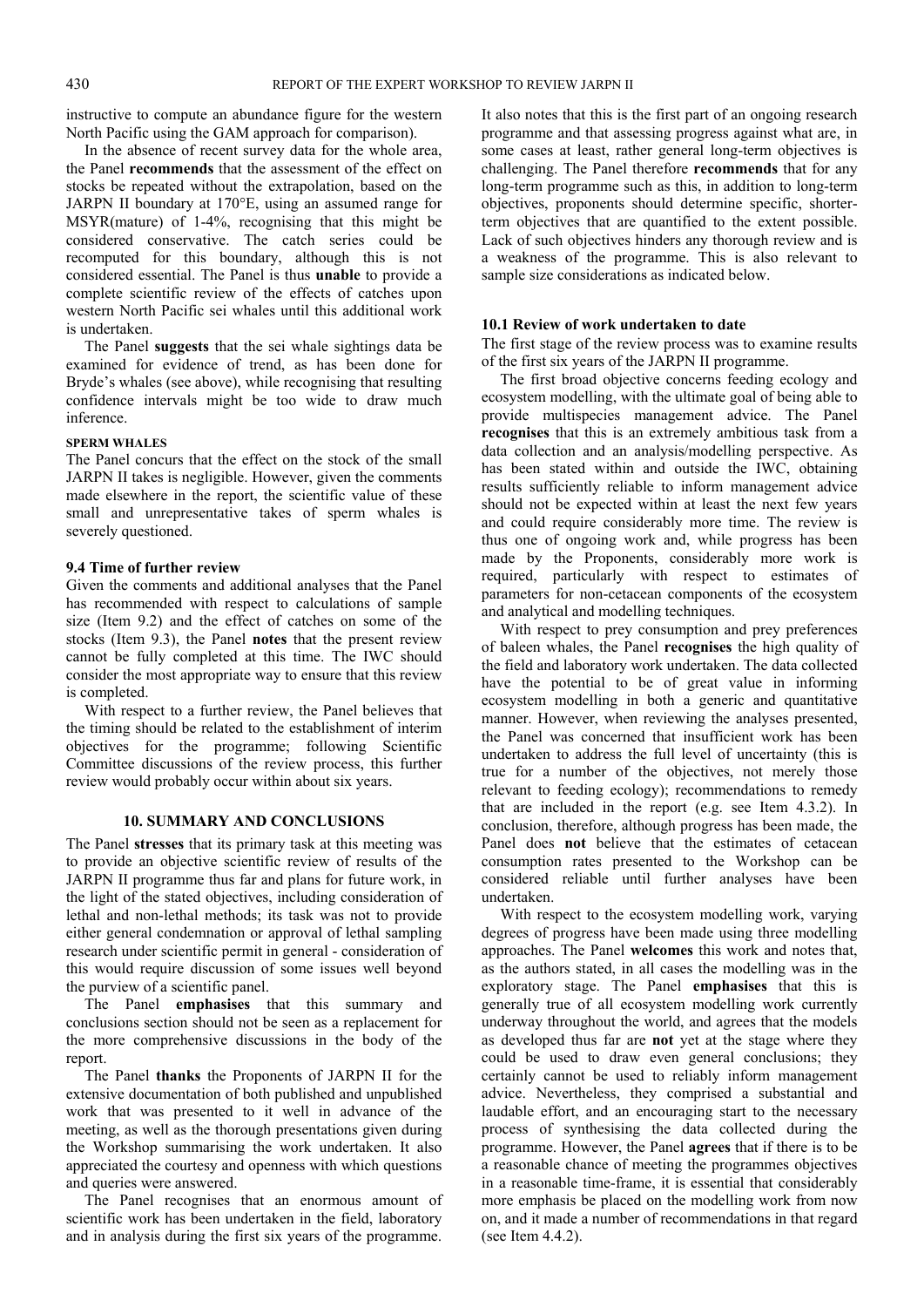The second broad objective relates to monitoring of environmental pollutants in cetaceans and the marine ecosystem. The Panel **concludes** that the JARPN II pollutant studies represent a valuable contribution to knowledge in this area and acknowledges the considerable amount of work presented. The ongoing programme has been addressing its objectives, and further work has been recommended (see Item 5.3). In general, where possible, papers should include a risk assessment statement summarising the potential risk to cetaceans based on current toxicology data in 'model' species and other wildlife in terms of the health of the animals and dynamics of the stocks.

The third broad objective relates to stock structure issues. The Panel **acknowledges** the large amount of new genetic data collected and the substantial number of analyses undertaken under JARPN II, which provide a uniquely large data set for testing hypotheses regarding stock structure in the target species. Analyses conducted with the genetic data under JARPN II were in general sound and of a nature common to other genetic analyses within and outside the IWC Scientific Committee framework. The inclusion of morphological and morphometric studies as well as genetic information helps to provide a more well-rounded picture of stock structure. Although genetic data can provide valuable insights regarding stock structure, they have some limitations for weakly differentiated populations, as is the case for many of the species targeted by JARPN II. Particularly in the context of weakly-differentiated populations, the Panel **acknowledges** the general difficulties in examining questions of stock structure.

Recognising these general difficulties, the Panel identified a number of limitations to the analyses presented and made some detailed suggestions for addressing these (see Item 6.2). In light of this, the Panel **agrees** that it is not possible at this time to conclude, as did the Proponents, that the number of hypotheses proposed during the *Implementations* for western North Pacific common minke whales and Bryde's whales has been reduced. However, the Panel noted that such conclusions might be possible after considering the outcome of the additional analyses recommended; but that remains to be seen. The Panel **agrees** that the genetic and other analyses do (and will in the future) assist in the formulation/narrowing of hypotheses for use in RMP *Implementation Simulation Trials*.

The Panel **welcomes** the information on the simultaneous collection of *in situ* sea surface and water column characteristics obtained while conducting the whale and prey surveys. It **recognises** the practical challenges of coordinating these sampling methods on the same ship at the same time. The Panel made a number of recommendations for future work including, in the longer term, that the oceanographic data collected on the cruises (bottom depth, water column temperature, salinity, and density) and satellite derived data (such as SST, chlorophyll, and sea surface height) be integrated into future analyses.

The Panel also **welcomes** the collection of sightings data for non-target species and the analyses of their distribution, along with photo-identification studies. To investigate relationships with oceanographic factors and improve abundance estimates for a variety of species, the Proponents

should consider conducting future surveys that cover an area larger than the present JARPN II research area. The Panel also made recommendations with respect to trend analyses and the photo-identification data.

A number of other published research papers were presented that were in addition to the primary work of JARPN II on reproductive biology, physiology, and cetacean phylogeny.

### **10.2 Relationship of the programme to the IWC and Commission resolutions**

After concluding its review of the ongoing work, the Panel then considered the relationship between the JARPN II research and the IWC. With respect to ecosystem and environmental change research, the Panel **agrees** that many of the objectives of JARPN II are relevant to Resolutions of the Commission and that, as requested in several resolutions, scientific results have been submitted to the Scientific Committee on a number of relevant issues including those of feeding ecology, pollutant studies, abundance and stock structure.

As is well known, the issue of lethal versus non-lethal research is one that remains controversial within and outside the IWC. A major contributory factor to this is that the issue is not only a scientific question. However, the Panel's expertise is of a scientific nature and its comments are confined to scientific matters. A full comparison of various lethal and non-lethal techniques requires an analysis of the information content of the estimates obtained using different approaches, in the context of stated quantitative objectives or sub-objectives; often the data to allow such a comparison are not available (see recommendations under Item 8.2.2) and/or objectives are insufficiently stated/quantified (see Item 9.2.1). In addition, for a complex multi-disciplinary research programme such as JARPN II, an evaluation of appropriate techniques (lethal or nonlethal) must include an integrative analysis to ensure maximised efficiency from both a scientific and logistical perspective. The Panel was not in a position to evaluate this in detail in the absence of knowledge of the logistical resources required and the outcome of analyses detailed under Item 9.2 to assist with an evaluation of sampling strategies and sizes.

Given these important difficulties and information gaps (not all of which are specific to this particular programme only), the Panel was not in a position to complete this item on its Agenda. It nevertheless made a number of recommendations in this regard. The Panel **recommends** that a full evaluation of the relative merits of lethal and nonlethal techniques be undertaken as soon as possible after the relevant work recommended elsewhere in this report has been completed. Such a full evaluation *inter alia* requires information on the following.

- (1) Specified and quantified objectives and sub-objectives (see recommendation under Item 9.2.1).
- (2) Analysis of the precision of the estimates obtained for the relevant parameters by each of the lethal and nonlethal techniques (see recommendations under Item 4 and at the end of this section).
- (3) Evaluation of practicalities of field (and, if relevant, laboratory) techniques in the context of the integrated objectives, sub-objectives and analyses proposed.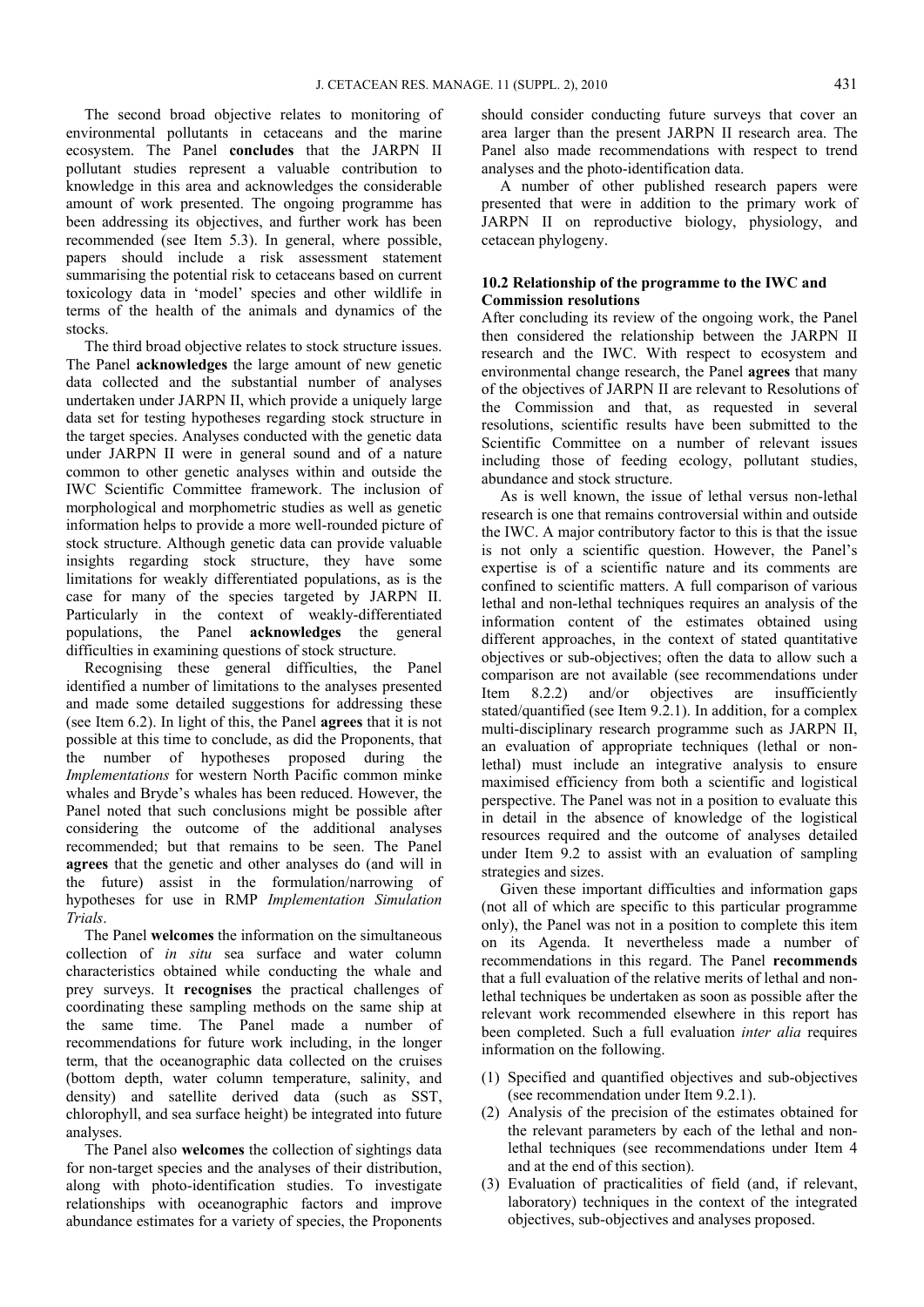The ability to fully evaluate and compare non-lethal methods in a quantitative manner is severely limited by a lack of appropriate data. The Panel therefore **strongly recommends** that Japan considers the addition of an objective to quantitatively compare lethal and non-lethal research techniques *if* it decides to continue a lethal sampling programme. Whilst recognising the sensitivities surrounding this issue, the Panel respectfully requests that *if* lethal sampling programmes occur, the IWC Scientific Committee, together with other appropriate scientific bodies, might wish to consider collaborating in the design of a well specified study to fully evaluate lethal and non-lethal techniques.

#### **10.3 Sample size**

An evaluation of sample sizes depends on each of the objectives being better specified, with an identification of those quantities that need to be estimated to achieve the objectives. For each such quantity, the sources of uncertainty to which the estimate is subject should be identified, including both those which are sample-related and those which are not sample-related. The precision of the estimate and its relation to sample size and sampling design should be determined. Such an analysis is a pre-requisite for an evaluation of the appropriateness of the sample size and sampling design.

Although this issue was briefly addressed by the Proponents in SC/J09/JR1, this was not undertaken sufficiently; a much more thorough approach is warranted and should be carried out as soon as possible. Until this is completed, the Panel is **not able** to provide scientific advice on the appropriateness of the sample sizes.

The Panel recognises that a thorough review is a major undertaking and it provided guidance to the Proponents to assist in this process. The Panel **recommends** that the development of refined, more quantified sub-objectives should be undertaken as a priority; the lack of such objectives is a weakness of the present JARPA II programme and limits our ability to review its future plans adequately.

#### **10.4 Effects on the status of the stocks**

In discussing this item, the Panel noted that there is no specific guidance from the IWC Scientific Committee as to the appropriate way to provide advice on effects of scientific permit catches on stocks. Advice from the Scientific Committee on this matter would be valuable for both future expert panel reviews under the new Protocol for reviewing special permits (IWC, 2009b) and for the Proponents themselves. As a minimum, the Panel **recommends** that for comparison, results should also be provided for projections for which research catches are equal to zero as well as for catches equal to the proposed catches. This is particularly relevant to cases where other anthropogenic mortality occurs (e.g. bycatches), as is the case for western North Pacific minke whales. An expression of performance against possible conservation objectives by Proponents and/or the IWC under various situations would go some way to addressing this (e.g. with respect to rates of increase of populations believed to be below some given percentage of unexploited population size).

Although the appropriate lower bound to use for MSYR in RMP trials is currently under review, the current situation is that a value of  $MSYR_{mat}=1\%$  is accorded medium plausibility by the Scientific Committee. The Panel thus **recommends** that calculations of the effect of catches should also include results for this value of MSYR. The Panel noted that the choice of  $MSYR_{1+}$  or <sub>mat</sub> is an ongoing matter being discussed within the IWC Scientific Committee.

The Panel further **recommends** that in circumstances where *Implementation Simulation Trials* (*ISTs*) have recently been developed for a species in a region, these provide the best basis for evaluating the effect of catches on stocks; they constitute the Scientific Committee's best appraisal of the range of plausible dynamics for the stocks, having been based on all appropriate population abundance and related data. Note that this is **not** the same as using the RMP to provide catch advice.

#### *10.4.1 Common minke whales*

The Panel **concludes** that the information available did **not** constitute a sufficient basis to provide advice on the effect of planned JARPN II catches on common minke whale stocks. Use of the *ISTs* for projections is the preferred approach, but as elaborated above, the existing *ISTs* are now dated.

Given this, the Panel thus **recommends** that the hypotheses underlying these *ISTs* and their conditioning should be reviewed and updated by the Scientific Committee **as a matter of urgency**, given the extensive new information made available from the JARPN II programme. Such updated *ISTs* should form the basis for projections of stock abundance under JARPN II catches, which might reliably inform appraisals of the effect of the JARPN II catches on stocks. Such projections should be carried out both including and excluding JARPN II catches so that the contributions of the JARPN II and incidental catches to any negative trends in abundance can be distinguished.

In addition, although not strictly part of a review of JARPN II, the Panel **emphasises its concern** that the results of some of the HITTER runs involving the depleted 'J' stock presented by the Proponents revealed a decline in abundance for  $MSYR_{1+}=2\%$  which became severe for  $MSYR_{1+}=1\%$ . It notes that the primary source of the anthropogenic removals for 'J' stock is bycatches, not scientific permit catches. This provides further support for the need to complete the in-depth assessment of 'J' stock as soon as possible, along with a full *Implementation Review* for western North Pacific minke whales.

#### *10.4.2 Bryde's whales*

The Panel **accepts** the assessment of the effects of JARPN II catches on Bryde's whales provided by the Proponents and agreed that this level of take does not pose a problem to the stocks.

#### *10.4.3 Sei whales*

The Panel had a number of **concerns** over the analysis on the effect on sei whale stocks provided by the Proponents particularly extrapolation of the abundance estimate outside the survey area (this represented an increase in abundance by a factor of about three with a low CV) to the 180° boundary. In the absence of recent survey data for the whole area, the Panel **recommends** that the assessment of the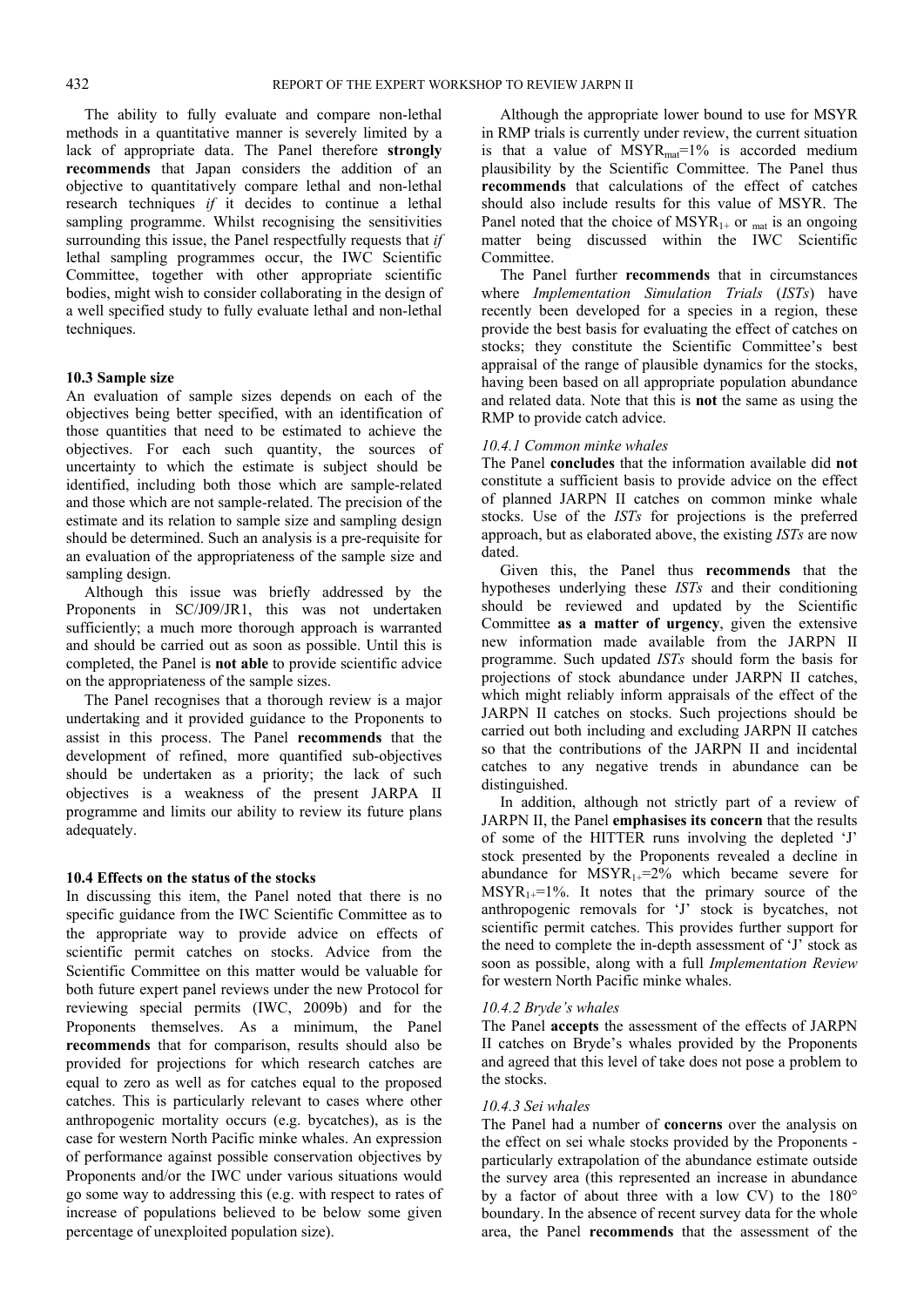effect on stocks be repeated without the extrapolation, based on the JARPN II boundary at 170°E, and using an assumed range for MSYR(mature) of 1-4%, while recognising that this might be considered conservative. The catch series (adjusted in light of the Bryde's whale *Implementation* approach to the historical problems regarding the species identification of sei and Bryde's whales) should be recomputed for this boundary, although this is not considered essential. The Panel is **unable** to provide a complete scientific review of the effects of catches upon western North Pacific sei whales until this additional work is undertaken.

#### *10.4.4 Sperm whales*

The Panel **concurs** that the effect on the stock of the small JARPN II takes is negligible. However, given the comments made elsewhere in the report, the scientific value of these small and unrepresentative takes of sperm whales is **severely questioned**.

#### **10.5 Further review**

Given the comments and additional analyses that the Panel has recommended with respect to calculations of sample size and the effect of catches on some of the stocks, the Panel **agrees** that the present review cannot be fully completed at this time. The Scientific Committee should consider the most appropriate way to ensure that this review is completed.

Until this review has been completed, it would be premature to advise when a further review should be conducted.

#### **11. ADOPTION OF REPORT**

The report was adopted by e-mail.

#### **REFERENCES**

- Balloux, F. 2001. Easypop (version 1.7): a computer program for population genetics simulations. *J. Hered.* 92: 301-02.
- Barros, N.B. and Clarke, M.R. 2002. Diet. pp.323-27. In: Perrin, W.F., Würsig, B. and Thewissen, J.G.M. (eds). *Encyclopedia of Marine Mammals*. Academic Press, San Diego.
- Birukawa, N., Ando, H., Goto, M., Kanda, N., Pastene, L.A. and Urano, A. 2008. Molecular cloning of urea transporters from the kidneys of baleen and toothed whales. *Comp. Biochem. Physiol. B* 149: 227-35.
- Booth, S. and Zeller, D. 2005. Mercury, food webs, and marine mammals: implications of diet and climate change for human health. *Environ. Health Perspect.* 113(5): 521-26.
- Bowen, W.D., Read, A.J. and Estes, J.A. 2002a. Feeding ecology. pp.217- 46. In: Hoelzel, A.R. (eds). *Marine Mammal Biology: an evolutionary approach.* Blackwell Science, Oxford.
- Bowen, W.D., Tully, D., Boness, D.J., Bulheier, B.M. and Marshall, G.J. 2002b. Prey-dependent foraging tactics and prey profitability in a marine mammal more options. *Mar. Ecol. Prog. Ser.* 244: 235-45.
- Casper, R.M., Jarman, S.N., Gales, N.J. and Hindell, M.A. 2007. Combining DNA and morphological analyses of faecal samples improves insight into trophic interactions: a case study using a generalist predator. *Mar. Biol.* 152: 815-25.
- Croll, D.A., Tershy, B.R., Hewitt, R.P., Demer, D.A., Fiedler, P.C., Smith, S.E., Armstrong, W., Popp, J.M., Kiekhefer, T., Lopez, V.R., Urban, J. and Gendron, D. 1998. An integrated approach to the foraging ecology of marine birds and mammals. *Deep-Sea Res. II* 45: 1353-71.
- Das, K., Lepoint, G., Leroy, Y. and Bouquegneau, J.M. 2003a. Marine mammals from the southern North Sea: feeding ecology data from δ13C and δ15N measurements. *Mar. Ecol. Prog. Ser.* 263: 287-98.
- Das, K., Siebert, U., Fontaine, M., Jauniaux, T., Holsbeek, L., Tolley, K., Víkingsson, G. and Bouquegneau, J.M. 2003b. Trace metals in the harbour porpoise from the North Sea and adjacent areas: relationships with stable isotope measurements, the nutritional status, lesions of the respiratory system and parasitism. *European Cetacean Society Conference Guide and Abstracts* 17: 57-58. Paper presented to the 17th Conference of the European Cetacean Society, Las Palmas de Gran Canaria, 9-13 March 2003.
- Dock, L., Rissanen, R.L. and Vahter, M. 1995. Metabolism of mercury in hamster pups administered a single dose of 203Hg-labelled methyl mercury. *Pharmacol. Toxicol.* 76(1): 80-4.
- FAO. 2001. Report of the twenty-fourth session of the Committee on Fisheries, Rome, 26 Feb - 2 March 2001. *FAO Fish. Rep.* 655(FIPL/R655(En)): 1-87.
- FAO. 2003. Fisheries Management: 2. The ecosystem approach to fisheries. 2.1 Best practices in ecosystem modelling for informing an ecosystem approach to fisheries. *FAO Technical Guidelines for Responsible Fisheries* 4(Suppl. 2. Add. 1): 78.
- Fisk, A.T., Moisey, J., Hobson, K.A., Karnovsky, N.J. and Norstrom, R.J. 2001. Chlordane components and metabolites in seven species of Arctic seabirds from the Northwater Polynya: relationships with stable isotopes of nitrogen and enentiomeric fractions of chiral components. *Environ. Pollut*. 113: 225-38.
- Fujise, Y. 1996. Heavy metal concentrations in minke whales from the Pacific coast of Japan and an offshore area in the western North Pacific. Paper SC/48/NP22 presented to IWC Scientific Committee, June 1996, Aberdeen (unpublished). 7pp. [Paper available from the Office of this Journal].
- Fukui, Y., Iwayama, H., Matsuoka, T., Nagai, H., Koma, N., Mogoe, T., Ishikawa, H., Fujise, Y., Hirabayashi, M., Hochi, S., Kato, H. and Ohsumi, S. 2007. Attempt at Intracytoplasmic sperm injection of *in vitro*  matured oocytes in common minke whales (*Balaenoptera acutorostrata*) captured during the Kushiro coast survey. *Journal of Reproduction and Development* 53(4): 954-52.
- Gales, N.J. and Jarman, S.N. 2002. A non-lethal genetic method of identifying whale prey. Paper SC/54/O7 presented to the IWC Scientific Committee, April 2002, Shimonoseki, Japan (unpublished). [Paper available from the Office of this Journal].
- Government of Japan. 1999. *Annual Report on the Trends of Fisheries*. Fisheries Agency. 284pp.
- Government of Japan. 2002a. Report of 2000 and 2001 feasibility study of the Japanese whale research program under special permit in the western North Pacific - phase II (JARPN II). Paper SC/54/O17 presented to the IWC Scientific Committee, April 2002, Shimonoseki, Japan (unpublished). 202pp. [Paper available from the Office of this Journal].
- Government of Japan. 2002b. Research plan for cetacean studies in the western North Pacific under special permit (JARPN II). Paper SC/54/O2 presented to the IWC Scientific Committee, April 2002, Shimonoseki, Japan (unpublished). 115pp. [Paper available from the Office of this Journal].
- Hatanaka, H. and Miyashita, T. 1997. On the feeding migration of Okhotsk Sea-West Pacific stock minke whales, estimates based on length composition data. *Rep. int. Whal. Commn* 47: 557-64.
- Haug, T. and Lindstrøm, U. 2002. Diet studies and cetaceans methodological aspects. Paper SC/J02/FW1 presented to the IWC Modelling Workshop on Cetacean-Fishery Competition, 25-27 June 2002, La Jolla, USA (unpublished). 9pp. [Paper available from the Office of this Journal].
- Herman, D.P., Ylitalo, G.L., Matkin, C.O., Durban, J.W., Bradley Hanson, M., Dahlheim, M.E., Straley, J.M., Tilbury, K.L. and Krahn, M.M. 2007. Assessing the age-distributions of killer whale (*Orcinus orca*) populations from the composition of endogenous fatty acids in their outer-blubber layers. Paper SC/59/SM3 presented to the IWC Scientific Committee, May 2007, Anchorage, USA (unpublished). 18pp. [Paper available from the Office of this Journal].
- Herman, D.P., Ylitalo, G.M., Robbins, J., Straley, J.M., Gabriele, C.M., Clapham, P., Boyer, R.H., Tilbury, K.L., Pearce, R.W. and Krahn, M.M. 2008. Age determination of humpback whales (*Megaptera novaeangliae*) through blubber fatty acid compositions of biopsy samples. Paper SC/60/SH4 presented to the IWC Scientific Committee, June 2008, Santiago, Chile (unpublished). 20pp. [Paper available from the Office of this Journal].
- Hey, J. and Nielsen, R. 2004. Multilocus methods for estimating population sizes, migration rates and divergence time, with applications to the divergence of *Drosophila pseudoobscura* and *D-persimilis*. Genetics 167(2): 747-60.
- Hudson, R.R. 2002. Generating samples under a Wright-Fisher neutral model of genetic variation. *Bioinformatics* 18(2): 337-38.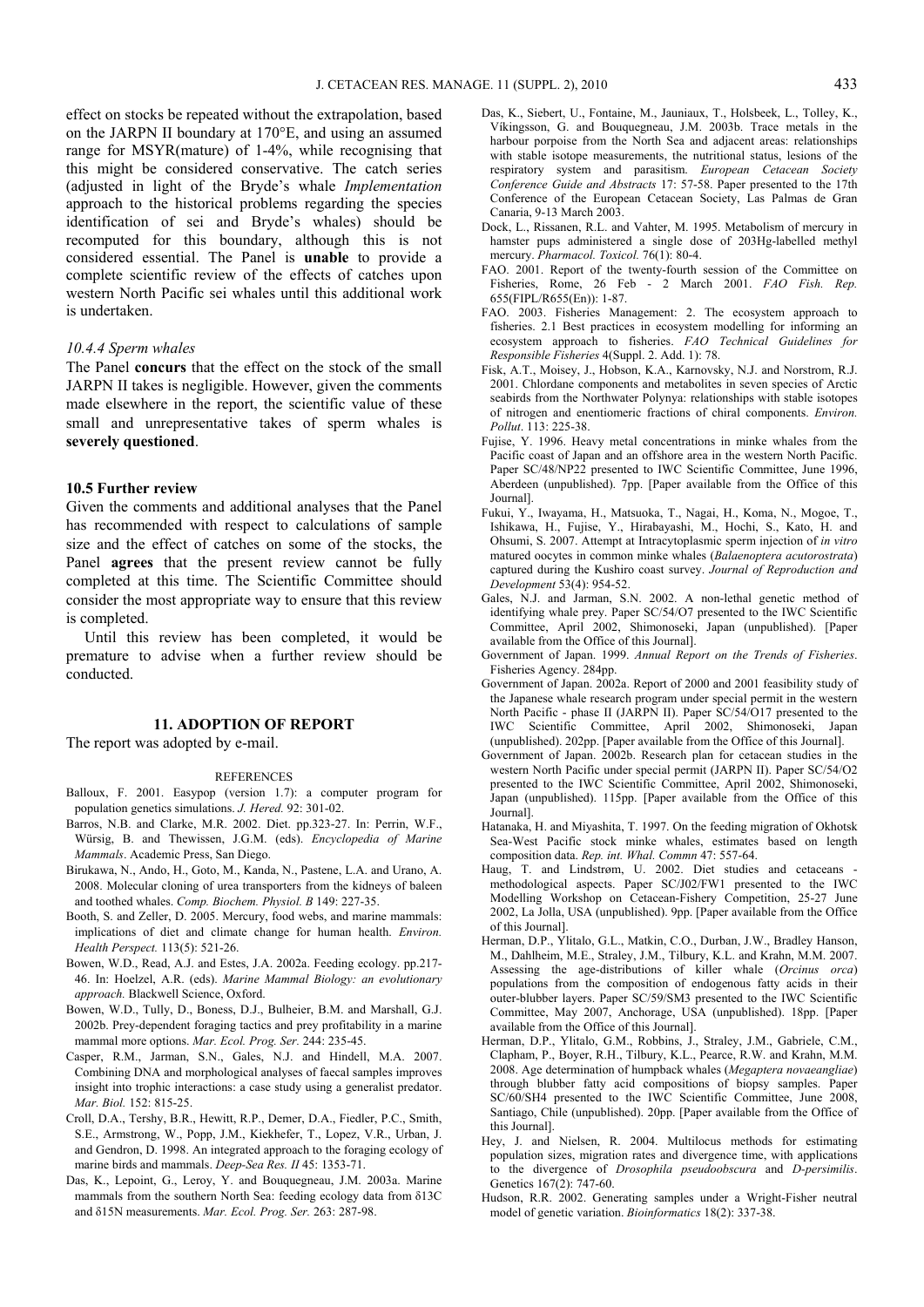- International Whaling Commission. 1993. Chairman's Report of the Forty-Fourth Meeting, Appendix 2. Resolution on the need for research on the environment and whale stocks in the Antarctic region. *Rep. int. Whal. Commn* 43:39-40.
- International Whaling Commission. 1995a. Chairman's Report of the Forty-Sixth Annual Meeting, Appendix 14, IWC Resolution 1994-13. Resolution on research on the environment and whale stocks. *Rep. int. Whal. Commn* 45:49.
- International Whaling Commission. 1995b. Report of the Scientific Committee. *Rep. int. Whal. Commn* 45:53-103.
- International Whaling Commission. 1996a. Chairman's Report of the Forty-Seventh Annual Meeting. Appendix 10. IWC Resolution 1995-9. Resolution on whaling under special permit. *Rep. int. Whal. Commn*  46:46-47.
- International Whaling Commission. 1996b. Chairman's Report of the Forty-Seventh Annual Meeting. Appendix 11. IWC Resolution 1995-10. Resolution on the environment and whale stocks. *Rep. int. Whal. Commn*  46:47-48.
- International Whaling Commission. 1998a. Chairman's Report of the Forty-Ninth Annual Meeting. Appendix 7. IWC Resolution 1997-7. Resolution on environmental change and cetaceans. *Rep. int. Whal. Commn* 48:48-49.
- International Whaling Commission. 1998b. Report of the Intersessional Working Group to review data and results from Special Permit research on minke whales in the Antarctic, Tokyo, 12-16 May 1997. *Rep. int. Whal. Commn* 48:377-412.
- International Whaling Commission. 1999. Chairman's Report of the Fiftieth Annual Meeting. Appendix 8. IWC Resolution 1998-7. Resolution on coordinating and planning for environmental research in the Antarctic. *Ann. Rep. Int. Whaling Comm.* 1998:45.
- International Whaling Commission. 2000. Chairman's Report of the Fifty-First Annual Meeting. Appendix 5. IWC Resolution 1999-4. Resolution on health effects from the consumption of cetaceans. *Ann. Rep. Int. Whaling Comm.* 1999:53.
- International Whaling Commission. 2001. Report of the Workshop to Review the Japanese Whale Research Programme under Special Permit for North Pacific Minke Whales (JARPN), Tokyo, 7-10 February 2000. *J. Cetacean Res. Manage. (Suppl.)* 3:375-413.
- International Whaling Commission. 2002. Chair's Report of the 53rd Annual Meeting. Annex C. Resolutions Adopted During the 53rd Annual Meeting. Resolution 2001-9. Proposed resolution on interactions between whales and fish stocks. *Ann. Rep. Int. Whaling Comm.* 2001:58.
- International Whaling Commission. 2004a. Report of the Scientific Committee. *J. Cetacean Res. Manage. (Suppl.)* 6:1-60.
- International Whaling Commission. 2004b. Report of the Scientific Committee. Annex D. Report of the Sub-Committee on the Revised Management Procedure. *J. Cetacean Res. Manage. (Suppl.)* 6:75-184.
- International Whaling Commission. 2005. Report of the Scientific Committee. Annex D. Report of the Sub-Committee on the Revised Management Procedure. Appendix 3. Requirements and Guidelines for Conducting Surveys and Analysing Data within the Revised Management Scheme. *J. Cetacean Res. Manage. (Suppl.)* 7:92-101.
- International Whaling Commission. 2007. Report of the Joint NAMMCO/IWC Scientific Workshop on the Catch History, Stock Structure and Abundance of North Atlantic Fin Whales, 23-26 March 2006, Reykjavík, Iceland. *J. Cetacean Res. Manage.* 9:451-68.
- International Whaling Commission. 2008a. Report of the Intersessional Workshop to Review Data and Results from Special Permit Research on Minke Whales in the Antarctic, Tokyo, 4-8 December 2006. *J. Cetacean Res. Manage. (Suppl.)* 10:411-45.
- International Whaling Commission. 2008b. Report of the Scientific Committee. *J. Cetacean Res. Manage. (Suppl.)* 10:1-74.
- International Whaling Commission. 2008c. Report of the Scientific Committee. Annex K1. Report of the working group on ecosystem modelling. *J. Cetacean Res. Manage. (Suppl.)* 10:293-301.
- International Whaling Commission. 2009a. Report of the Scientific Committee. Annex I. Report of the working group on stock definition. *J. Cetacean Res. Manage. (Suppl.)* 11:248-57.
- International Whaling Commission. 2009b. Report of the Scientific Committee. Annex P. Process for the review of special permit proposals and research results from existing and completed permits. *J. Cetacean Res. Manage. (Suppl.)* 11:398-401.
- Jarman, S., Wiseman, N., Baker, C.S. and Gales, N.J. 2006. Incidence of prey DNA types in Bryde's whale scats. Paper SC/58/E29 presented to the IWC Scientific Committee, May 2006, St. Kitts and Nevis, West Indies (unpublished). 6pp. [Paper available at the Office of this Journal].
- Jarman, S.N., Passmore, A.J. and Gales, N.J. 2003. DNA-based identification of prey species represented in whale faeces. Paper SC/55/E16 presented to the IWC Scientific Committee, May 2003, Berlin (unpublished). 6pp. [Paper available at the Office of this Journal].
- Kanda, N., Goto, M., Kato, H., McPhee, M.V. and Pastene, L. 2007. Population genetic structure of Bryde's whales (*Balaenoptera brydei*) at the inter-oceanic and trans-equatorial levels. Conserv. Genet. 8: 853-64.
- Kanda, N., Goto, M. and Pastene, L. 2006. Genetic characteristics of western north Pacific sei whales, *Balaenoptera borealis*, as revealed by microsatellites. *Marine Biotechnology* 8: 86-93.
- Kasuya, T. and Miyashita, T. 1988. Distribution of sperm whale stocks in the North Pacific. *Sci. Rep. Whales Res. Inst*., Tokyo 39: 31-75.
- Kawamura, A. 1973. Food and Feeding of Sei Whale Caught in the Waters South of 40° in the North Pacific. *Sci. Rep. Whales Res. Inst*., Tokyo 25: 219-36.
- Kawamura, A. 1980. A review of food of Balaenopterid whales. *Sci. Rep. Whales Res. Inst*., Tokyo 32: 155-97.
- Kitakado, T. 2009. Estimation of an annual rate of increase in population size for western North Pacific Bryde's whales. Paper SC/M09/MSYR2 presented to the Intersessional Meeting on MSYR for Baleen Whales, 6-8 February 2009, Seattle, USA (unpublished). 6pp. [Paper available from the Office of this Journal].
- Kitakado, T., Kanda, N. and Pastene, L.A. 2005a. Preliminary Bayesian analyses for population identification using mtDNA data in western North Pacific Bryde's whales. Paper SC/M05/Br5 presented to the Workshop on the pre-implementation assessment of western North Pacific Bryde's whales, Tokyo, Japan, March 21-24 2005 (unpublished). 5pp. [Paper available from the Office of this Journal].
- Kitakado, T., Kanda, N. and Pastene, L.A. 2005b. A retrospective evaluation of statistical power for population identification in western North Pacific Bryde's whales. Paper SC/M05/Br4 presented to the Workshop on the pre-implementation assessment of western North Pacific Bryde's whales, Tokyo, Japan, March 21-24 2005 (unpublished). 8pp. [Paper available from the Office of this Journal].
- Kleiber, M. 1975. *The Fire of Life: An Introduction to Animal Energetics*. R.E. Kreiger Publishing Co., Huntington, NY. 478pp.
- Laval, G. and Excoffier, L. 2004. SIMCOAL 2.0: a program to simulate genomic diversity over large recombining regions in a subdivided population with a complex history. *Bioinformatics* 20(15): 2485-87.
- Leaper, R. and Lavigne, D. 2007. How much do large whales eat? *J. Cetacean Res. Manage* 9(3): 179-88.
- Masaki, Y. 1977. The separation of the stock units of sei whales in the North Pacific. *Rep. int. Whal. Commn* (special issue) 1: 71-79.
- Mauritzen, M., Skaug, H.J. and Øien, N. In press. Line transects, environmental data and GIS: cetacean habitat and prey selection along the Barents Sea shelf edge. In: Øien, N. and Pike, D. (eds). North Atlantic Marine Mammal Commision Scientific Publications.
- Murase, H., Tamura, T., Kiwada, H., Fujise, Y., Watanabe, H., Ohizumi, H., Yonezaki, S., Okamura, H. and Kawahara, S. 2007. Prey selection of common minke (*Balaenoptera acutorostrata*) and Bryde's (*Balaenoptera edeni*) whales in the western North Pacific in 2000 and 2001. Fisheries Oceanography 16(2): 186-201.
- Nemoto, T. 1957. Foods of baleen whales in the Northern Pacific. *Sci. Rep. Whales Res. Inst.*, Tokyo 12: 33-89.
- Nemoto, T. and Kawamura, A. 1977. Characteristics of food habits and distribution of baleen whales with special reference to the abundance of North Pacific sei and Bryde's whales. *Rep. int. Whal. Commn* (special issue) 1: 80-87.
- Niimi, S., Kim, E.Y., Iwata, H., Watanabe, M.X., Yasunaga, G., Fujise, Y. and Tanabe, S. 2007. Identification and hepatic expression profiles of cytochrome P450 1-4 isozymes in common minke whales (*Balaenoptera acutorostrata*). *Comp. Biochem. Physiol. B* 147: 667-81.
- Niimi, S., Watanabe, M.X., Kim, E.Y., Iwata, H., Yasunaga, G., Fujise, Y. and Tanabe, S. 2005. Molecular cloning and mRNA expression of cytochrome P4501A1 and 1A2 in the liver of common minke whales (*Balaenoptera acutorostrata*). Mar. Poll. Bull. 51: 784-93.
- Nishida, S., Goto, M., Pastene, L., Kanda, N. and Koike, H. 2007. Phylogenetic relationships among cetaceans revealed by Y-chromosome sequences. *Zoological Science* 24: 723-32.
- The Norwegian Marine Mammal Research Programme. 1992. A research proposal to evaluate the ecological importance of minke whales in the northeast Atlantic. Paper SC/44/NAB18 presented to the IWC Scientific Committee, June 1992 (unpublished). 85pp. [Paper available from the Office of this Journal].
- Nordstrom, C.A., Wilson, L.J., Iverson, S.J. and Tollitt, D.J. 2008. Evaluating quantitative fatty acid signature analysis (QFASA) using harbour seals *Phoca vitulina richardsii* in captive feeding studies. *Mar. Ecol. Prog. Ser.* 360: 263.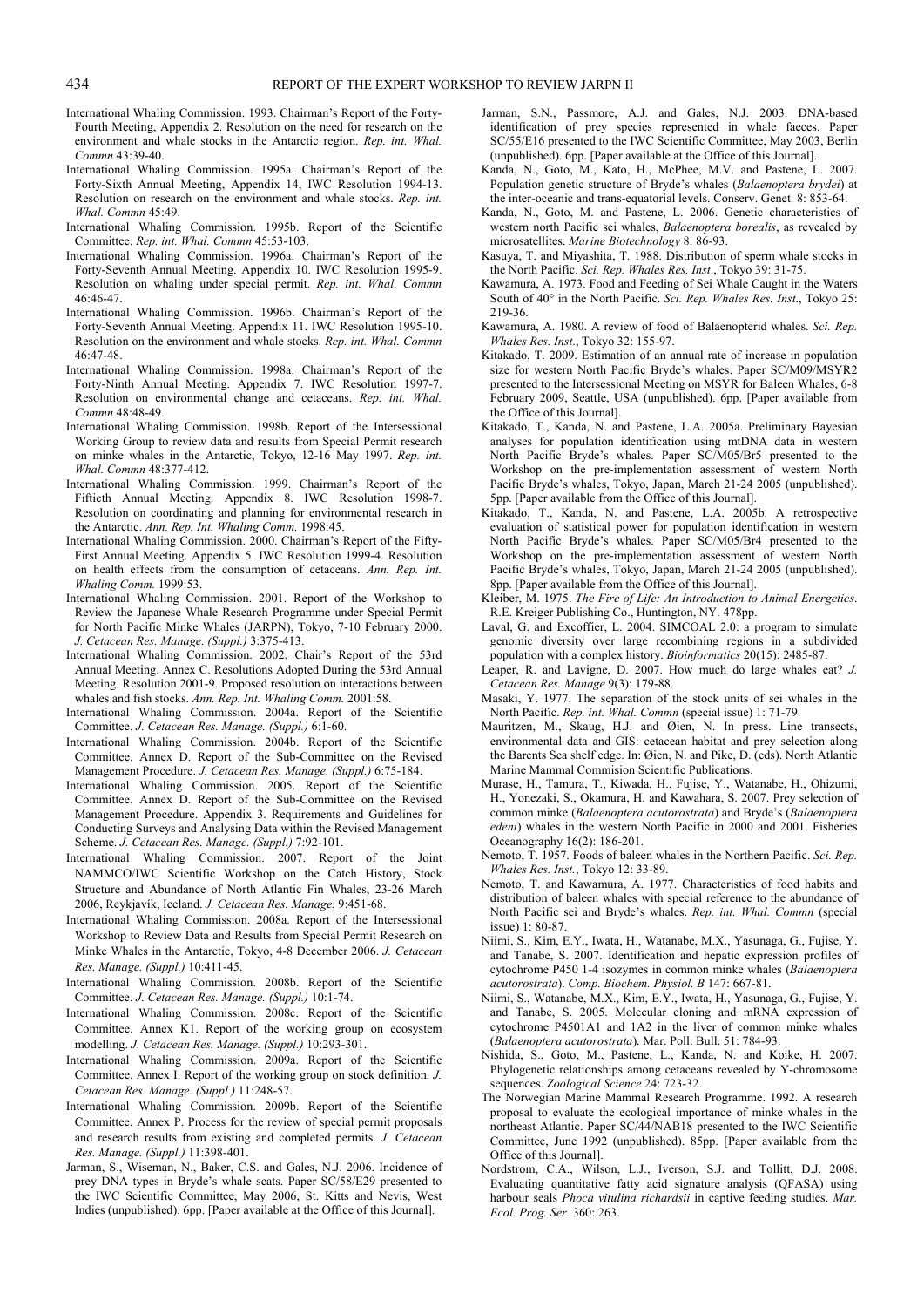- Okamura, H., Kiyota, M. and Kitakado, T. 2008a. A resource selection model for analyzing pseudoreplicated datadue to grouping behavior of animals. *Journal of Agricultural, Biological, and Environmental Statistics* 13(3): 294-312.
- Okamura, H., Miyashita, T. and Kitakado, T. 2008b. Abundance estimation on common minke whales in the Russian waters of sub-area 10 using the IO sighting data in 2006. Paper SC/60/NPM7 presented to the IWC Scientific Committee, June 2008, Santiago, Chile (unpublished). 7pp. [Paper available at the Office of this Journal].
- Økland, J.M., Haaland, Ø.A. and Skaug, H.J. 2008. A boundary setting algorithm based on genetically determined close relatives. Paper SC/60/SD5 presented to the IWC Scientific Committee, June 2008, Santiago, Chile (unpublished). 12pp. [Paper available from the Office of this Journal].
- Onbe, K., Nishida, S., Sone, E., Kanda, N., Goto, M., Pastene, L., Tanabe, S. and Koike, H. 2007. Sequence variation in the Tbx4 gene in marine mammals. *Zoological Science* 24: 449-64.
- Palsbøll , P.J., Berube, M. and Allendorf, F.W. 2007. Identification of management units using population genetic data. *Trends in Ecology & Evolution* 22: 11.
- Petersson, K., Dock, L., Söderling, K. and Vahter, M. 1991. Distribution of mercury in rabbits subchronically exposed to low levels of radiolabeled methyl mercury. *Pharmacol. Toxicol*. 68(6): 464-8.
- Plaganyi, E. 2007. Models for an ecosystem approach to fisheries. *FAO Fish. Tech. Pap.* 477: 108pp.
- Pritchard, J.K., M., S. and Donnelly, P. 2000a. Inference of population structure using multilocus genotype data. *Genetics* 155: 945-59.
- Pritchard, J.K., Stephens, M. and Donnelly, P. 2000b. Inference of population structure using multilocus genotype data. *Genetics* 155: 945- 59.
- Reijnders, P., Wells, R., Aguilar, A., Donovan, G., Bjørge, A., O'Hara, T., Rowles, T. and Siebert, U. 2007. Report of the Scientific Committee. Annex K. Report of the Standing Working Group on Environmental Concerns. Appendix 2. Report from POLLUTION 2000+: Phase I. *J. Cetacean Res. Manage. (Suppl.)* 9: 261-74.
- Reijnders, P.J.H., Aguilar, A. and Donovan, G.P. 1999. *Chemical Pollutants and Cetaceans*, Special Issue. International Whaling Commission, Cambridge, UK. v-viii + 273pp.
- Rice, W.R. 1989. Analyzing tables of statistical tests. *Evolution* 43(1): 223- 25.
- Rolland, R.M., Hunt, K.E., Kraus, S.D. and Wasser, S.K. 2005. Assessing reproductive status of right whales (*Eubalaena glacialis*) using fecal hormone metabolites. *Gen. Comp. Endocrinol*. 142(3): 308-17.
- Sigurjónsson, J. and Víkingsson, G.A. 1997. Seasonal abundance of and estimated food consumption by cetaceans in Icelandic and adjacent waters. *J. Northwest Atl. Fish. Sci*. 22: 271-87.
- Skaug, H. and Daníelsdóttir, A.K. 2006. Relatedness of North Atlantic fin whales. Paper SC/58/PFI9 presented to the IWC Scientific Committee, May 2006, St. Kitts and Nevis, West Indies (unpublished). 8pp. [Paper available from the Office of this Journal].
- Slatkin, M. and Hudson, R.R. 1991. Pairwise comparisons of mitochondrial DNA sequences in stable and exponentially growing populations. *Genetics* 129: 555-62.
- Taylor, B.L. and Martien, K. 2002. Interpretation of Boundary Rank results for North Pacific minke whales. Paper SC/J02/NP2 presented to the Scientific Committee Workshop on North Pacific common minke (*Balaenoptera acutorostrata*) *Implementation Simulation Trials* held in Seattle, USA, 19-22 January, 2002 (unpublished). [Paper available from the Office of this Journal].
- Taylor, B.L. and Martien, K. 2004. Report of the Scientific Committee. Annex D. Report of the sub-committee on the revised management procedure. Appendix 10. North Pacific minke whale *Implementation Simulation Trial* specifications. Adjunct 3. Dispersal estimates for *Implementation Simulation Trial* Baselines A and C. *J. Cetacean Res. Manage. (Suppl.)* 6: 138-39.
- Urashima, T., Kobayashi, M., Asakuma, S., Uemura, Y., Arai, I., Fukuda, K., Saito, T., Mogoe, T., Ishikawa, H. and Fukui, Y. 2007. Chemical characterization of the oligosaccharides in Bryde's whale (*Balaenoptera edeni*) and sei whale (*Balaenoptera borealis*) milk. *Comp. Biochem. Physiol. B* 146: 153-59.
- Van Walleghem, J.L., Blanchfield, P.J. and Hintelmann, H. 2007. Elimination of mercury by yellow perch in the wild. *Environ. Sci. Technol.* 41(16).
- Wada, S. 1989. Latitudinal segregation of the Okhotsk Sea-West Pacific stock of minke whales. *Rep. int. Whal. Commn* 39: 229-33.
- Wada, S. and Numachi, K. 1991. Allozyme analyses of genetic differentiation among the populations and species of the *Balaenoptera*. *Rep. int. Whal. Commn* (special issue) 13: 125-54.
- Waples, R.S. and Gaggiotti, O. 2006. What is a population? An empirical evaluation of some genetic methods for identifying the number of gene pools and their degree of connectivity. *Mol. Ecol.* 15(6): 1419-39.
- Watanabe, H., Mogoe, T., Asada, M., Hayashi, K., Fujise, Y., Ishikawa, H., Ohsumi, S., Miyamoto, A. and Fukui, Y. 2004. Relationship between serum sex hormone concentrations and histology of semiinferous tubules of captured baleen whales in the western North Pacific during the feeding season. *J. Reprod. Dev*. 50: 419-27.
- Watanabe, H., Tateno, H., Kusakabe, H., Matsuoka, T., Kamiguchi, Y., Fujise, Y., Ishikawa, H., Ohsumi, S. and Fukui, Y. 2007. Fertilizability and chromosomal integreity of frozen-thawed Brayde's whale (*Balaenoptera edeni*) spermatozoa intracytoplasmically injected into mouse oocytes. *Zygote* 15: 9-14.
- Zeh, J., Brownell, R.L., Childerhouse, S., Fujise, Gales, Hatanaka, Pastene, L. and Schweder, T. 2005. Progress Report of the JARPA Review Planning Steering Group. Paper SC/57/O2 presented to the IWC Scientific Committee, June 2005, Ulsan, Korea (unpublished). 11pp. [Paper available from the Office of this Journal].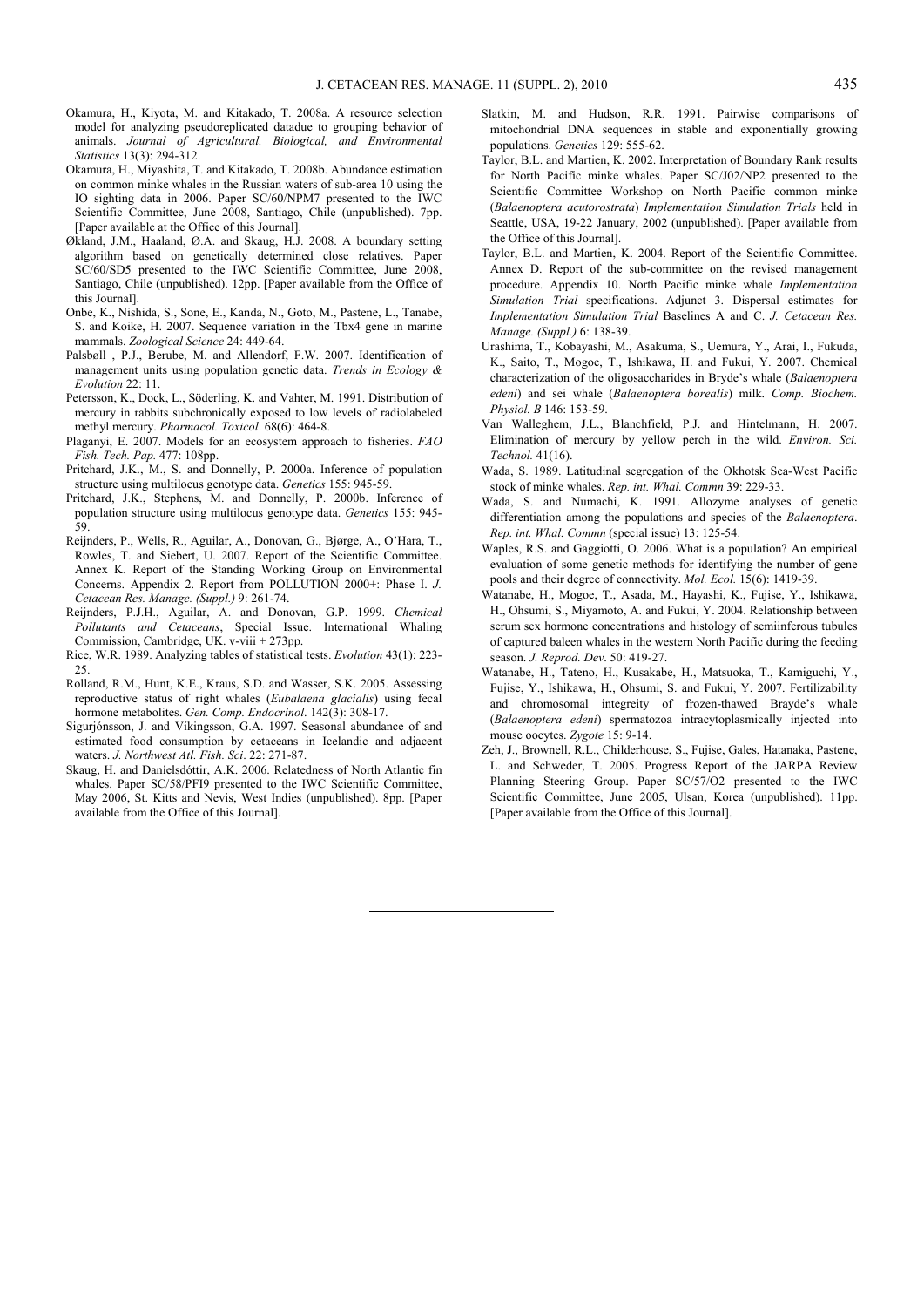# **Annex A**

# **List of Panel Members**

#### **Arne Bjørge**

Institute of Marine Research Gaustadalleen 21 0349 Oslo Norway *arne.bjoerge@imr.no* 

### **Doug Butterworth**

Dept of Mathematics and Applied Mathematics University of Cape Town Rondebosch 7701 South Africa *Doug.Butterworth@uct.ac.za* 

#### **Justin Cooke**

Center for Ecosystem Management Studies Alexanderstr. 10 79261Gutach Germany *jgc@cems.de* 

### **Greg Donovan**

IWC Secretariat The Red House 135 Station Road Impington, Cambridge CB24 9NP, UK *greg.donovan@iwcoffice.org* 

#### **Jaume Forcada**

British Antarctic Survey High Cross Madingley Road Cambridge CB3 0ET, UK *jfor@bas.ac.uk* 

### **Ailsa Hall**

Scottish Oceans Institute East Sands University of St. Andrews St Andrews Fife KY16 8LB UK *ajh7@st-andrews.ac.uk* 

#### **George Hunt**

School of Aquatic and Fishery Sciences Box 355020 University of Washington Seattle WA 98195 USA *geohunt2@u.washington.edu* 

#### **Jason Link**

Northeast Fisheries Science Center 166 Water St Woods Hole MA 02543 USA *jlink@mercury.wh.whoi.edu* 

### **Debra Palka**

Northeast Fisheries Science Center 166 Water St Woods Hole MA 02543 **USA** *debra.palka@noaa.gov* 

#### **Per Palsbøll**

Department of Genetics, Microbiology and Toxicology Stockholm University 106 91 Stockholm Sweden *Per.Palsboll@gmt.su.se* 

#### **Steve Reilly**

Southwest Fisheries Science Center PO Box 271 La Jolla, CA 92038 USA *steve.reilly@noaa.gov* 

#### **Mette Skern-Mauritzen**

Institute of Marine Research PB 1870 Nordnes 5817 Bergen Norway *mette.mauritzen@imr.no* 

#### **Ichii Taro**

National Research Institute of Far Seas Fisheries 2-12-4 Fukuura, Kanazawa-ward Yokohama-city, 236-8648 Japan *ichii@affrc.go.jp* 

#### **Robin Waples**

Northwest Fisheries Science Center 2725 Montlake Boulevard East Seattle, WA 98112 USA *robin.waples@noaa.gov*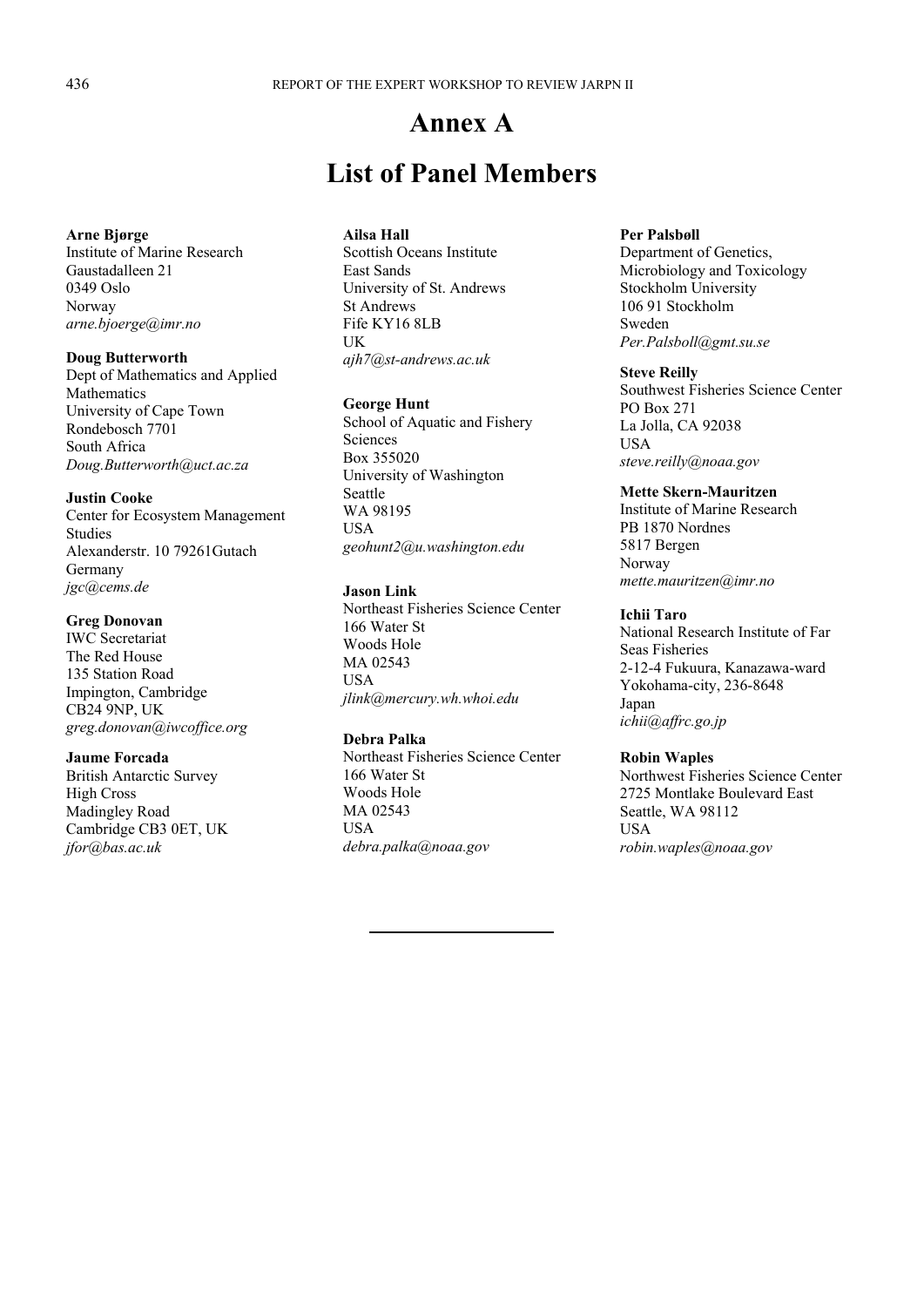# **Annex B**

# **Agenda**

- 1. Introductory items
	- 1.1 Welcome and opening remarks
	- 1.2 Election of Chair
	- 1.3 Appointment of rapporteurs
	- 1.4 Meeting procedure and time schedule
- 2. Adoption of the agenda
- 3. Review of available data, documents and reports
	- 3.1 Workshop documents
	- 3.2 For information papers
	- 3.3 Other available documents and data
- 4. Review of JARPN II results: Feeding ecology and ecosystem studies
	- 4.1 Formal statement of objectives as given by the Government of Japan (based upon SC/J09/JR1)
	- 4.2 JARPN II Coastal component
		- 4.2.1 Proponents' summary
		- 4.2.2 Expert Panel review of results presented
	- 4.3 JARPN II Offshore component
		- 4.3.1 Proponents' summary
		- 4.3.2 Panel conclusions and recommendations
	- 4.4 Ecosystem modelling
		- 4.4.1 Proponents' summary
		- 4.4.2 Panel conclusions and recommendations
- 5. Review of JARPN II results: Monitoring Environmental Pollutants in Cetaceans and the Marine Ecosystem
	- 5.1 Statement of objectives as given by the Government of Japan
	- 5.2 Proponents' summary
	- 5.3 Panel's conclusions and recommendations
- 6. Review of JARPN II results: Stock structure
	- 6.1 Statement of objectives as given by the Government of Japan
	- 6.2 Proponents' summary
	- 6.3 Panel's conclusions and recommendations
		- 6.3.1 Simple issues
		- 6.3.2 More extensive matters some of which might ideally be addressed in time for the 2009 Annual Meeting
		- 6.3.3 Longer term
- 7. Review of JARPN II results: Review of other contributions to important research needs
	- 7.1 Oceanography
		- 7.1.1 Statement of objectives and Proponents' summary
		- 7.1.2 Panel's conclusions and recommendations
	- 7.2 Distribution of large whales
- 7.2.1 Statement of objectives and Proponents' summary
- 7.2.2 Panel conclusions and recommendations
- 7.3 Other research
	- 7.3.1 Proponents' summary
	- 7.3.2 Panel conclusions and recommendations
- 7.4 Abundance
	- 7.4 1 Summary of results to date
	- 7.4.2 Analysis and comment
	- 7.4.3 Recommendations
- 8. Review of JARPN II results: the relationship of the research to relevant IWC resolutions and discussions
	- 8.1 Research on the ecosystem and environmental change
		- 8.1.1 Summary of Proponents' view (from SC/J09/JR1)
	- 8.1.2 Panel conclusions and recommendations<br>8.2 Utility of the lethal techniques used by JARPN
	- Utility of the lethal techniques used by JARPN II compared to non-lethal techniques
		- 8.2.1 Summary of Proponents' view (from SC/J09/JR1)
		- 8.2.2 Panel conclusions and recommendations
- 9. Advice on ongoing special permit research
	- 9.1 Practical and analytical methods, including nonlethal methods, that can improve research relative to stated objectives
	- 9.2 Appropriate sample sizes to meet the stated objectives, especially if new methods are suggested under Item 9.1
		- 9.2.1 Proponents' view (from SC/J09/JR1)
		- 9.2.2 Panel conclusions and recommendations
	- 9.3 Effects on stocks in light of new knowledge on status of stocks
		- 9.3.1 Proponents' analyses
	- 9.3.2 Panel comments and recommendations<br>9.4 Time of further review
	- Time of further review
- 10. Summary and conclusions
	- 10.1 Review of work undertaken to date
	- 10.2 Relationship of the programme to the IWC and Commission resolutions
	- 10.3 Sample size
	- 10.4 Effects on the status of the stocks 10.4.1 Common minke whales
		- 10.4.2 Bryde's whales
		- 10.4.3 Sei whales
		- 10.4.4 Sperm whales
	- 10.5 Further review
- 11. Adoption of report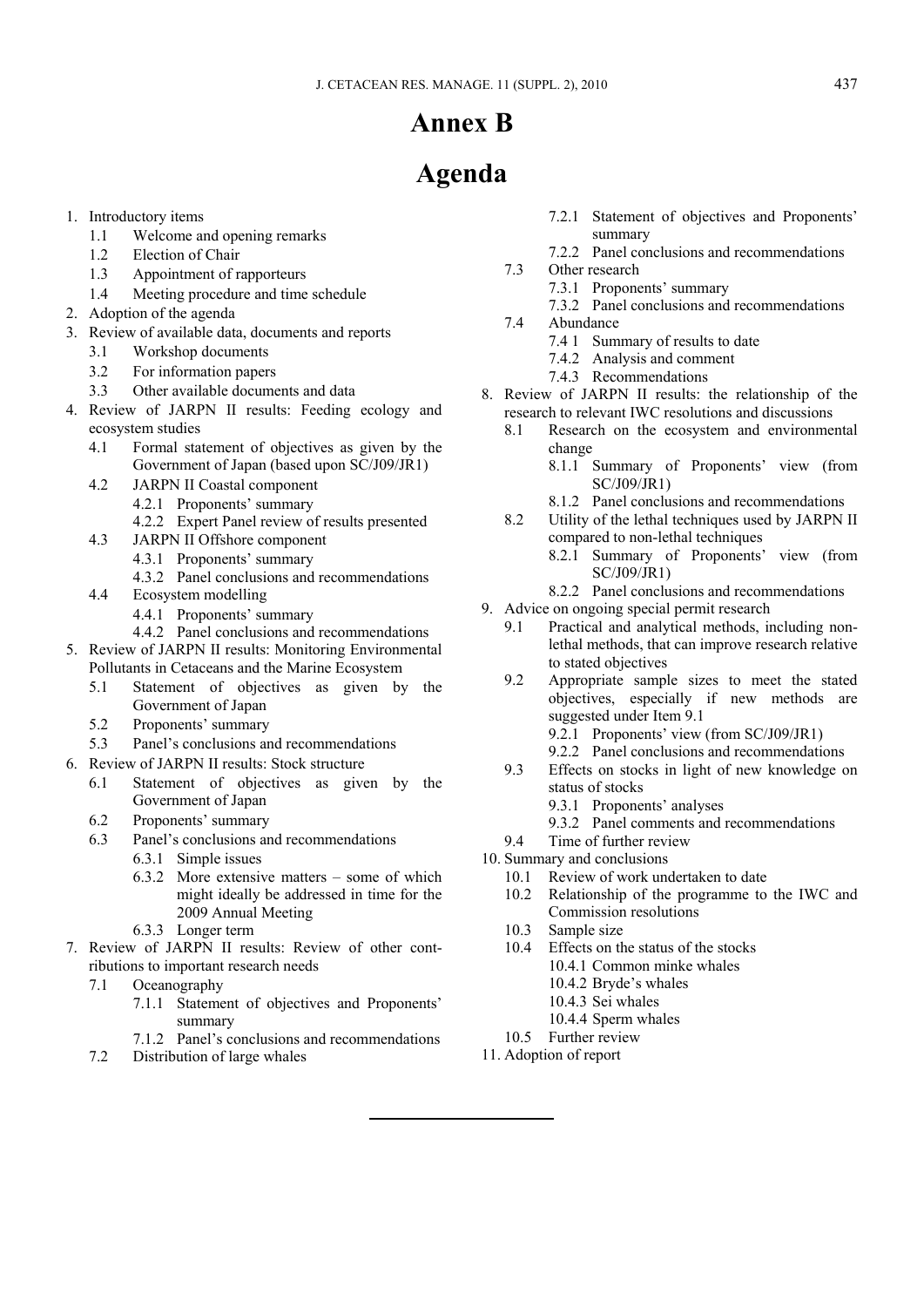# **Annex C**

# **List of Documents**

#### **SC/J09/JR**

- 1. Pastene, L.A., Hatanaka, H., Fujise, Y., Kanda, N., Murase, H., Tamura, T., Miyashita, T. and Kato, H. The Japanese Whale Research Program under Special Permit in the western North Pacific Phase-II (JARPN II): origin, objectives and research progress made in the period 2002-2007, including scientific considerations for the next research period. 73pp.
- 2. Kiwada, H., Kumagai, S. and Matsuoka, K. Methodology and procedure of the dedicated sighting surveys in JARPN II – Offshore and coastal component of Sanriku and Kushiro. 16pp.
- 3. Kishiro, T., Yoshida, H., Goto, M., Bando, T. and Kato, H. Methodology and survey procedure under the JARPN II – coastal component of Sanriku and Kushiro, with special emphasis on whale sampling procedures. 27pp.
- 4. Tamura, T., Matsuoka, K. and Fujise, Y. Methodology and survey procedure under the JARPN II - offshore component- with special emphasis on whale sampling procedures. 16pp.
- 5. Yonezaki, S., Nagashima, H., Murase, H., Yoshida, H., Bando, T., Goto, M., Kawahara, S. and Kato, H. Methodology and procedures of surveys of prey of common minke whales JARPN II - Coastal component of Sanriku. 6pp.
- 6. Watanabe, H., Yonezaki, S., Kiwada, H., Kumagai, S., Kishiro, T., Yoshida, H. and Kawahara, S. Methodology and procedures of common minke whale's prey surveys in JARPN II – Coastal component of Kushiro. 12pp.
- 7. Murase, H., Watanabe, H., Yonezaki, S., Tamura, T., Matsuoka, K., Fujise, Y. and Kawahara, S. Methodology and procedures of cetacean prey surveys in JARPN II – Offshore Component. 11pp.
- 8. Hakamada, T., Matsuoka, K. and Miyashita, T. The number of western North Pacific common minke whales (*Balaenoptera acutorostrata*) distributed in JARPN II coastal survey areas. 12pp.
- 9. Tamura, T., Konishi, K., Goto, M., Bando, T., Kishiro, T., Yoshida, H., Okamoto, R. and Kato, H. Prey consumption and feeding habits of common minke whales in coastal areas off Sanriku and Kushiro. 18pp.
- 10. Murase, H., Kawahara, S., Nagashima, H., Onodera, K., Tamura, T., Okamoto, R., Yonezaki, S., Matsukura, R., Minami, K., Miyashita, K., Yoshida, H., Goto, M., Bando, T., Inagake, D., Okazaki, M., Okamura, H. and Kato, H. Estimation of prey preference of common minke whales (*Balaenoptera acutorostrata*) in a coastal component (off Sanriku) of JARPN II in 2005 and 2006. 15pp.
- 11. Watanabe, H., Yonezaki, S., Kiwada, H., Kumagai, S., Kishiro, T., Yoshida, H. and Kawahara, S. Distribution and abundance of prey species and prey preference of common minke whale *Balaenoptera acutorostrata* in the coastal component of JARPN II off Kushiro from 2002 to 2007. 37pp.
- 12. Yoshida, H., Kishiro, T., Goto, M., Bando, T., Tamura, T., Konishi, K., Okamoto, R. and Kato, H. Relationship between body size, maturity, and feeding habit of common minke whales off Sanriku in spring season, from 2003-2007 whale sampling surveys under the JARPN II coastal component off Sanriku. 20pp.
- 13. Kishiro, T., Yoshida, H., Tamura, T., Konishi, K., Kanda, N., Okamoto, R. and Kato, H. Relationship between body size, maturity, and feeding habit of common minke whales off Kushiro in autumn season, from 2002-2007 whale sampling surveys under the JARPN II coastal components off Kushiro. 25pp.
- 14. Okamura, H., Nagashima, H. and Yonezaki, S. Preliminary assessment of impacts on the sandlance population by consumption of minke whales off Sanriku region. 20pp.
- 15. Hakamada, T., Matsuoka, K. and Miyashita, T. Distribution and the number of western North Pacific common minke, Bryde's, sei and sperm whales distributed in JARPN II Offshore component survey area. 18pp.
- 16. Tamura, T., Konishi, K., Isoda, T., Okamoto, R. and Bando, T. Prey consumption and feeding habits of common minke, sei and Bryde's whales in the western North Pacific. 36pp.
- 17. Tamura, T., Kubotera, T., Ohizumi, H., Konishi, K. and Isoda, T. Feeding habits of sperm whales and their impact on neon flying squid resources in the western North Pacific. 22pp.
- 18. Murase, H., Tamura, T., Isoda, T., Okamoto, R., Yonezaki, S., Watanabe, H., Tojo, N., Matsukura, R., Miyashita, K., Kiwada, H., Matsuoka, K., Nishiwaki, S., Inagake, D., Okazaki, M., Okamura, H., Fujise, Y. and Kawahara, S. Prey preferences of common minke (*Balaenoptera acutorostrata*), Bryde's (*B. edeni*) and sei (B. borealis) whales in offshore component of JARPN II from 2002 to 2007. 31pp.
- 19. Konishi, K., Kiwada, H., Matsuoka, K., Hakamada, T. and Tamura, T. Density prediction modeling and mapping of common minke, sei and Bryde's whales distribution in the western North Pacific using JARPN II (2000-2007) data set. 20pp.
- 20. Konishi, K., Tamura, T., Goto, M., Bando, T., Kishiro, T., Yoshida, H. and Kato, H. Trend of blubber thickness in common minke, sei and Bryde's whales in the western North Pacific during JARPN and JARPN II periods. 4pp.
- 21. Mori, M., Watanabe, H., Hakamada, T., Tamura, T., Konishi, K., Murase, H. and Matsuoka, K. Development of an ecosystem model of the western North Pacific. 49pp.
- 22. Kawahara, S. A minimum realistic model in the JARPN II offshore survey area. 22pp.
- 23. Yasunaga, G. and Fujise, Y. Temporal trends and factors affecting mercury levels in common minke, Bryde's and sei whales and their prey species in the western North Pacific. 13pp.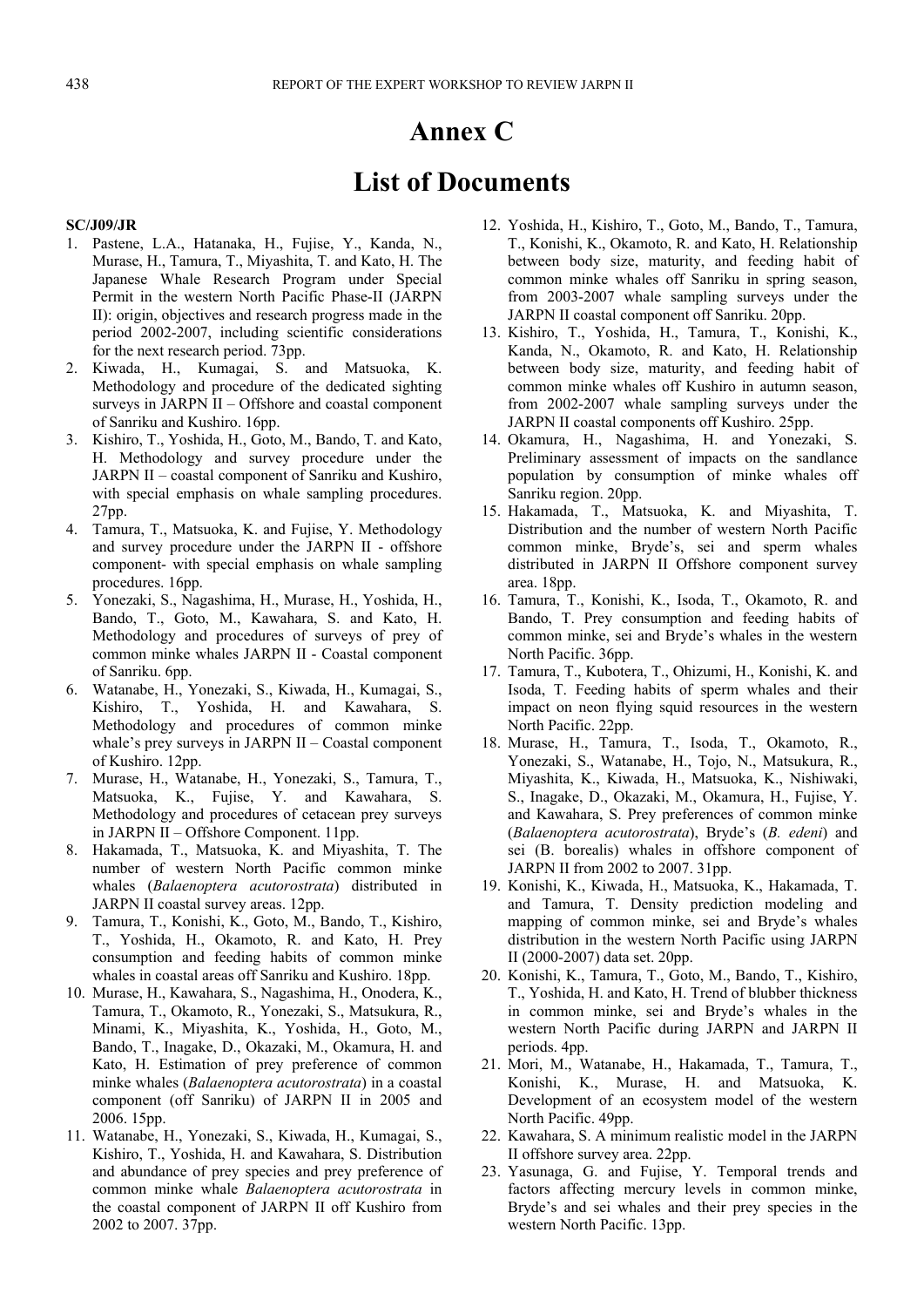- 24. Yasunaga, G. and Fujise, Y. Temporal trends and factors affecting PCB levels in baleen whales and environmental samples from the western North Pacific. 10pp.
- 25. Yasunaga, G. and Fujise, Y. Accumulation features of total and methyl mercury and selenium in tissues of common minke, Bryde's and sperm whales from the western North Pacific. 11pp.
- 26. Kanda, N., Goto, M., Kishiro, T., Yoshida, H., Kato, H. and Pastene, L.A. Individual identification and mixing of the J and O stocks around Japanese waters examined by microsatellite analysis. 9pp.
- 27. Hakamada, T. and Bando, T. Morphometric analysis on stock structure in the western North Pacific common minke whale (*Balaenoptera acutorostrata*). 13pp.
- 28. Goto, M., Kanda, N., Pastene, L.A., Bando, T. and Hatanaka, H. Differences in cookie cutter sharkinduced body scar marks between J and O-stocks of common minke whales in the western North Pacific. 7pp.
- 29. Goto, M., Kanda, N., Kishiro, T., Yoshida, H., Kato, H. and Pastene, L.A. Mitochondrial DNA analysis on stock structure in the western North Pacific common minke whales. 10pp.
- 30. Kanda, N., Goto, M., Kishiro, T., Yoshida, H., Kato, H. and Pastene, L.A. Microsatellite analysis of minke whales in the western North Pacific. 14pp.
- 31. Kanda, N., Goto, M. and Pastene, L.A. Stock structure of Bryde's whales in the western North Pacific as revealed by microsatellite and mitochondrial DNA analyses. 8pp.
- 32. Kanda, N., Goto, M., Yoshida, H. And Pastene, L.A. Stock structure of sei whales in the North Pacific as revealed by microsatellite and mitochondrial DNA analysis. 14pp.
- 33. Kanda, N., Goto, M. and Pastene, L.A. Genetic characteristics of sperm whales sampled during JARPN II from 2000 to 2007 as revealed by mitochondrial DNA and microsatellite analyses. 5pp.
- 34. Okazaki, M., Inagake, D., Masujima, M., Murase, H., Watanabe, H., Yonezaki, S., Nagashima H., Matsuoka, K., Kiwada, H. and Kawahara, S. Oceanographic conditions of the western North Pacific based on oceanographic data collected during the JARPN II. 13pp.
- 35. Matsuoka, K., Kiwada, H., Fujise, Y. and Miyashita, T. Distribution of blue (Balaenoptera musculus), fin (*B. physalus*), humpback (*Megaptera novaeangliae*) and North Pacific right (*Eubalaena japonica*) whales in the western North Pacific based on JARPN and JARPN II sighting surveys (1994 to 2007). 12pp.
- 36. Hakamada, T. Examination of the effects on whale stocks of future JARPN II catches. 51pp.

# **Annex D**

# **Extract from Guidelines for Review of Scientific Permits\***

### **2. THE REVIEW PROCESS**

#### **Intersessional specialist workshop**

The initial review of a new proposal, or interim and final reviews, shall take place at a small specialist workshop with a limited but adequate number of invited experts (who may or may not be present members of the Scientific Committee). A limited number of scientists associated with the proposal should attend the workshop in an advisory role, primarily to present the proposal and answer points of clarification. It is important that the composition of the specialist group is considered balanced and fair. The choice of experts shall be made by the Chair, Vice-Chair and Head of Science in conjunction with a Standing Steering Group (SSG) established by the Chair at an Annual Meeting, with special emphasis on the field and analytical methods provided in the proposal and estimation of the effect of catches on the stocks(s). The SSG shall be selected by the Chair, Vice-Chair and Head of Science, such that it represents an appropriate range of experience and expertise

within the Scientific Committee. The selection process for the specialist group shall occur in the manner described below.

#### **Procedure for periodic and final reviews**

For ongoing research without a defined final year, a periodic review shall take place in accordance with either the advice provided under Item (5) of the workshop (see below) to review new proposals or on the advice of a periodical review workshop and taking into account the availability of the proponents. The final review shall take place no later than three years after the final take under Special Permits. The periodic and final reviews shall be based on documents provided by the proposers and other members of the Scientific Committee **six months** before the Annual Meeting at which the Workshop report is to be presented. Information on the analytical methods likely to be used in documents presented to the Workshop that might assist with the selection of appropriate experts shall be circulated **nine months** before the Annual Meeting.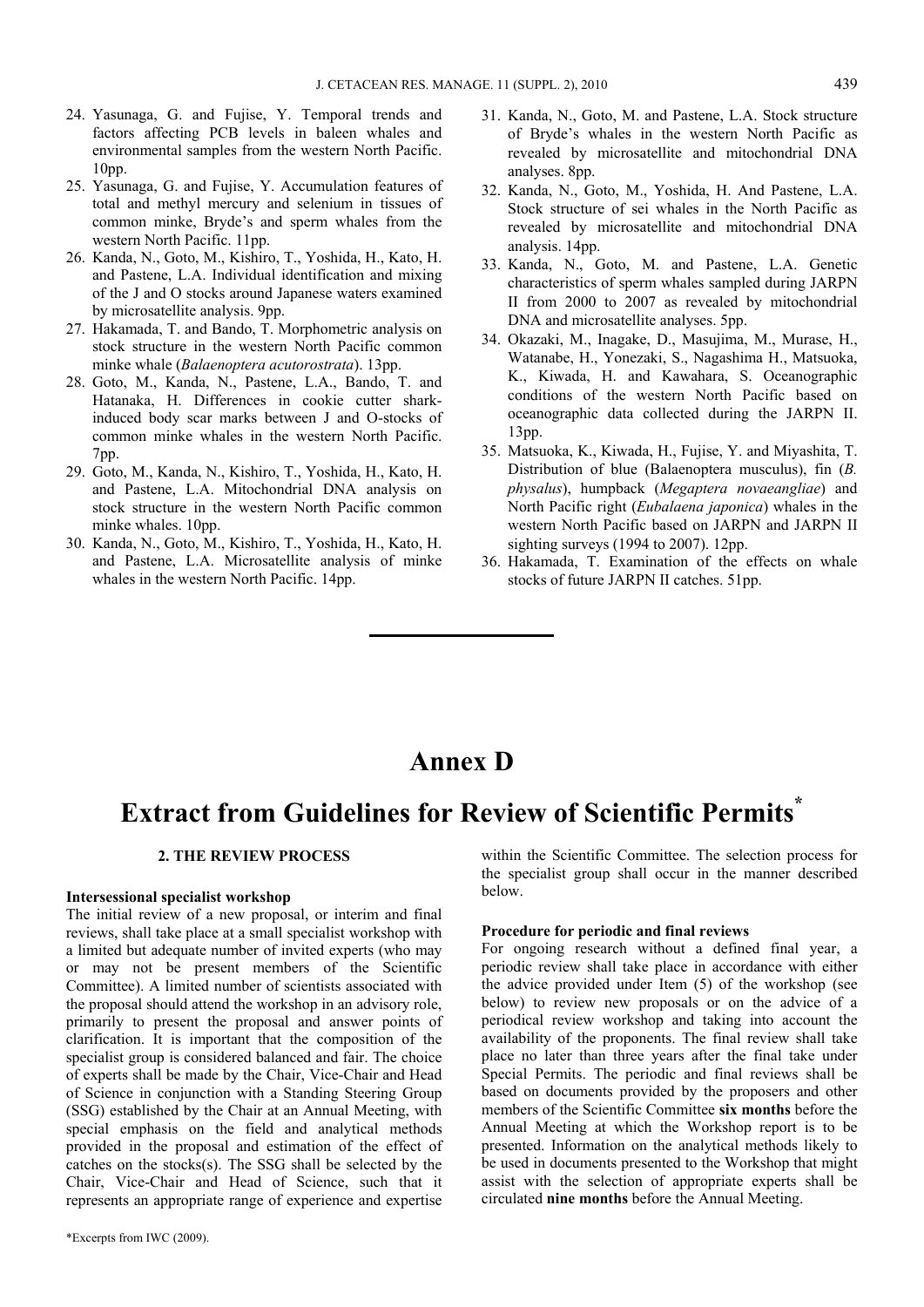The Chair shall circulate the information on the analytical methods to the Vice-Chair, Head of Science and SSG, normally within **1 week** of receipt.

- (1) The SSG shall examine the information available on the field and analytical methods and, normally within **2 weeks**, suggest names for consideration for the Specialist Workshop (if these experts are not members of the Committee they shall include a rationale for their choice) and the suggestions will be available to all SSG members.
- (2) The Chair, Vice-Chair and Head of Science will develop a proposed final list (with reserves) for consideration by the SSG within **2 weeks** and begin the process of establishing the time and venue of the Workshop taking into account the availability of the proposed experts and experts associated with the proposal.
- (3) The SSG will send final comments within **1 week**.
- (4) The Chair, Vice-Chair and Head of Science will agree a final list (with reserves); the proposal (with a note concerning any restrictions) will be sent to the selected experts and reserves - the process thus far will have taken about 6 weeks since the information on analytical methods has been received.
- (5) The full documents shall be circulated no later than **6 months** before the Annual Meeting.
- (6) Responses to those documents shall be submitted no later than **1 month** before the Workshop.

The Workshop will take place at least **100 days** before the Annual Meeting. In addition to the selected experts it will include at least one of the Chair, Vice-Chair and Head of Science, one of whom shall chair the workshop.

#### **Availability of data relevant to the periodic or final review**

Applications for the access to data for the purpose of periodic or final review, should follow the recommended approach of Procedure B of the IWC Scientific Committee Data Availability Agreement (IWC, 2004). For data provided under the DAA, the conditions for data recipients are outlined in the agreement. Applications made by members of the Scientific Committee and other participants at the Specialist Workshop should be considered promptly and normally accepted within two weeks of the application.

### **Terms of reference of the Specialist Workshop for periodic and final reviews**

The primary objective of the specialist workshop will be to review the scientific aspects of the research under Special Permits in the light of the stated objectives following the guidelines in the *pro forma* provided by the Secretariat. In particular, the Specialist Workshop shall evaluate:

- (1) how well the initial, or revised, objectives of the research have been met;
- (2) other contributions to important research needs;
- (3) the relationship of the research to relevant IWC resolutions and discussions, including those dealing with the respective marine ecosystem, environmental changes and their impact on cetaceans and Committee reviews of special permit research;
- (4) the utility of the lethal techniques used by the Special Permit Programme compared to non-lethal techniques; and
- (5) in case of periodic review, provide advice on:
	- (i) practical and analytical methods, including non lethal methods, that can improve research relative to stated objectives;
	- (ii) appropriate sample sizes to meet the stated objectives, especially if new methods are suggested under item (i);
	- (iii) effects on stocks in light of new knowledge on status of stocks; and
	- (iv) when, in the case of ongoing programmes, a further review should occur.

#### **Reports of Workshops (applies to new proposals, periodic reviews and final reviews)**

The Chair is responsible for the level and nature of participation of the scientists involved in the proposal, which should be limited to: (1) providing information to the invited experts in addition to that contained in the proposal or research results; and (2) answering questions posed by the invited experts. The specialist group should attempt to reach consensus on the individual issues referred to above, but where this is not possible, the rationale behind the disagreement should be clearly stated in the Workshop report. The final report of the Workshop shall be completed at least 80 days prior to the Annual Meeting and will be made available to the proponents.

#### *Circulation to the Scientific Committee*

The original special permit proposal, *or* the original result documents from ongoing or completed special permit research, the report of the specialist workshop, and any revised permit proposal (following the agreed protocol), *or* any revised results, from the Contracting Government shall be submitted to Scientific Committee members no later than **40 days** before the Annual Meeting. The revised proposal, or revised results, will also be submitted to the members of the specialist group and they will be invited to submit joint or individual comments on that revision to the Annual Meeting.

#### **REFERENCES**

- International Whaling Commission. 2004. Report of the Scientific Committee. Annex T. Report of the data availability working group. *J. Cetacean Res. Manage. (Suppl.)* 6:406-08.
- International Whaling Commission. 2009. Report of the Scientific Committee. Annex P. Process for the review of special permit proposals and research results from existing and completed permits. *J. Cetacean Res. Manage. (Suppl.)* 11:398-401.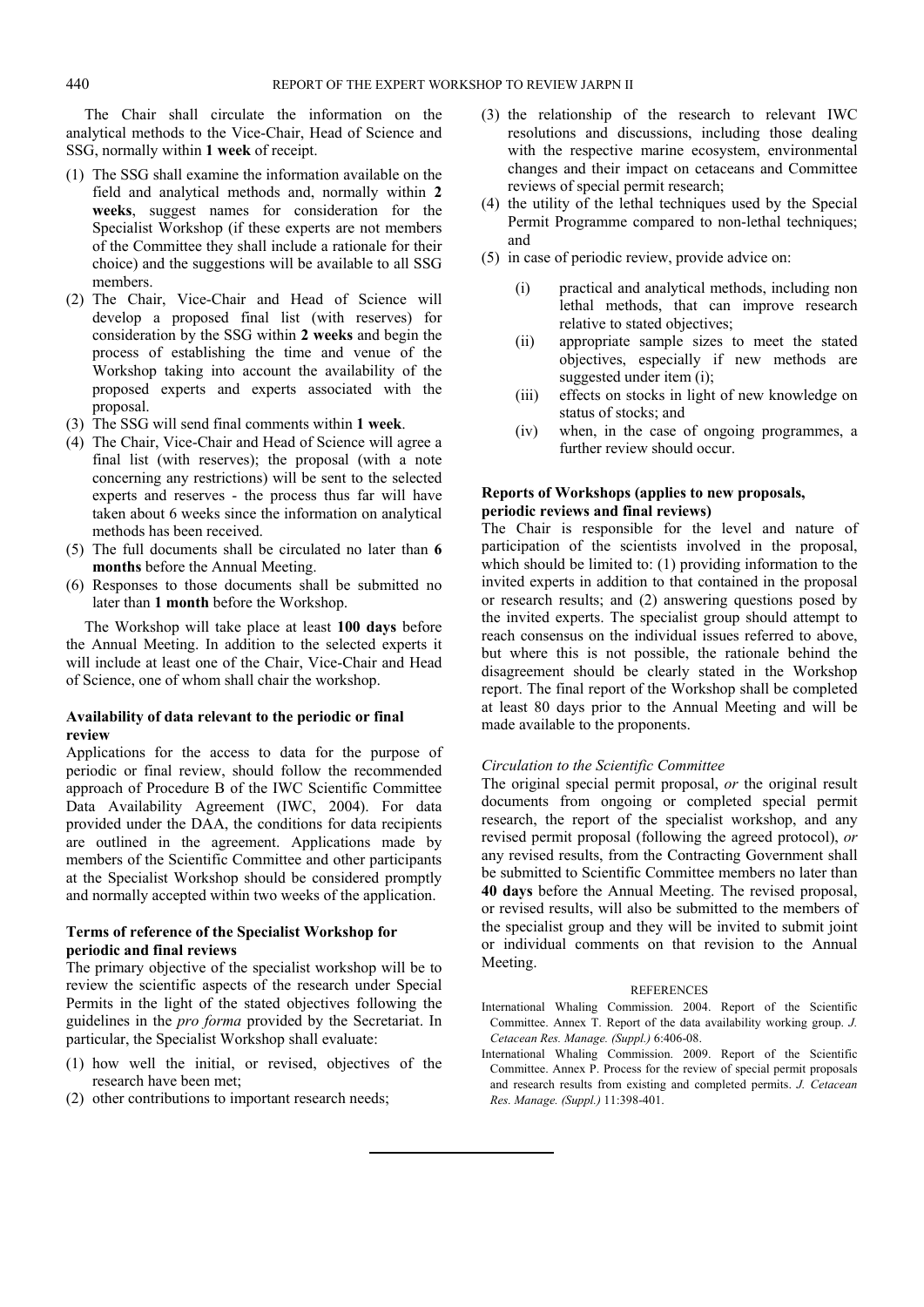# **Annex E**

# **Summary of Available Data for JARPN II**

Taken from SC/J09/JR1 (\*= database complete)

# **I. Sighting data – coastal and offshore components**

| DB |                                                         | Total sample<br>size |
|----|---------------------------------------------------------|----------------------|
|    | Angle and distance experiment data (no. of experiments) | 3,807                |
| *  | Photo ID humpback whales (no. of schools photographed)  | 24                   |
| *  | Photo ID right whales (no. of schools photographed)     | 22.                  |
| *  | Photo ID blue whales (no. of schools photographed)      | 65                   |
| *  | Sighting data (no. of schools)                          | 9,426                |
| *  | Effort data (n.miles)                                   | 439,047              |
|    | Weather data (no. observations)                         | 66,260               |

### **II-1. Biological data – common minke whale – offshore component**

|        | Number of whales                           |     |                          |     |
|--------|--------------------------------------------|-----|--------------------------|-----|
|        | DB Data and sample                         |     | Male Female Total        |     |
| $\ast$ | Sampling date                              | 661 | 79                       | 740 |
| $\ast$ | Sampling location                          | 661 | 79                       | 740 |
| $\ast$ | Body length                                | 661 | 79                       | 740 |
| *      | Body proportion                            | 661 | 79                       | 740 |
|        | Skull (length and breadth)                 | 656 | 78                       | 734 |
|        | Body scar record                           | 661 | 79                       | 740 |
|        | Parasites, external occurrence record      | 661 | 79                       | 740 |
|        | Parasites, internal occurrence record      | 661 | 79                       | 740 |
| *      | <b>Sex</b>                                 | 661 | 79                       | 740 |
| *      | Body weight                                | 661 | 79                       | 740 |
| *      | Organ weights                              | 158 | 23                       | 181 |
| *      | <b>Blubber</b> thickness                   | 661 | 79                       | 740 |
| *      | Girth                                      | 661 | 79                       | 740 |
| *      | Maturity stage                             | 661 | 79                       | 740 |
|        | Corpora albicantia and lutea (number)      |     | 79                       | 79  |
| *      | Lactation condition                        |     | 79                       | 79  |
| *      | Testis weight                              | 661 | $\sim$                   | 661 |
| *      | Stomach contents (IWS format)              | 661 | 79                       | 740 |
| *      | Stomach contents weights                   | 661 | 79                       | 740 |
| *      | Main prey species in stomach contents      | 661 | 79                       | 740 |
| *      | Freshness of stomach contents              | 661 | 79                       | 740 |
|        | Foetus, number                             |     | 79                       | 79  |
|        | Foetus, sex                                |     | ٠                        | 35  |
|        | Foetus, body length                        |     | $\overline{\phantom{0}}$ | 35  |
|        | Foetus, body weight                        |     |                          | 35  |
|        | Ear plug                                   | 661 | 79                       | 740 |
| $\ast$ | PCB concentrations (blubber)               | 347 | ٠                        | 347 |
| $\ast$ | Total Hg levels (liver)                    | 77  | ۰                        | 77  |
| $\ast$ | Total Hg, methyl Hg and Se levels (liver)  | 35  | 5                        | 40  |
| $\ast$ | Total Hg, methyl Hg and Se levels (kidney) | 35  | 5                        | 40  |
| $\ast$ | Total Hg, methyl Hg and Se levels (muscle) | 35  | 5                        | 40  |
| $\ast$ | Mitochondrial DNA control region sequences | 655 | 79                       | 734 |
| $\ast$ | Nuclear DNA microsatellite (16 loci)       | 654 | 79                       | 733 |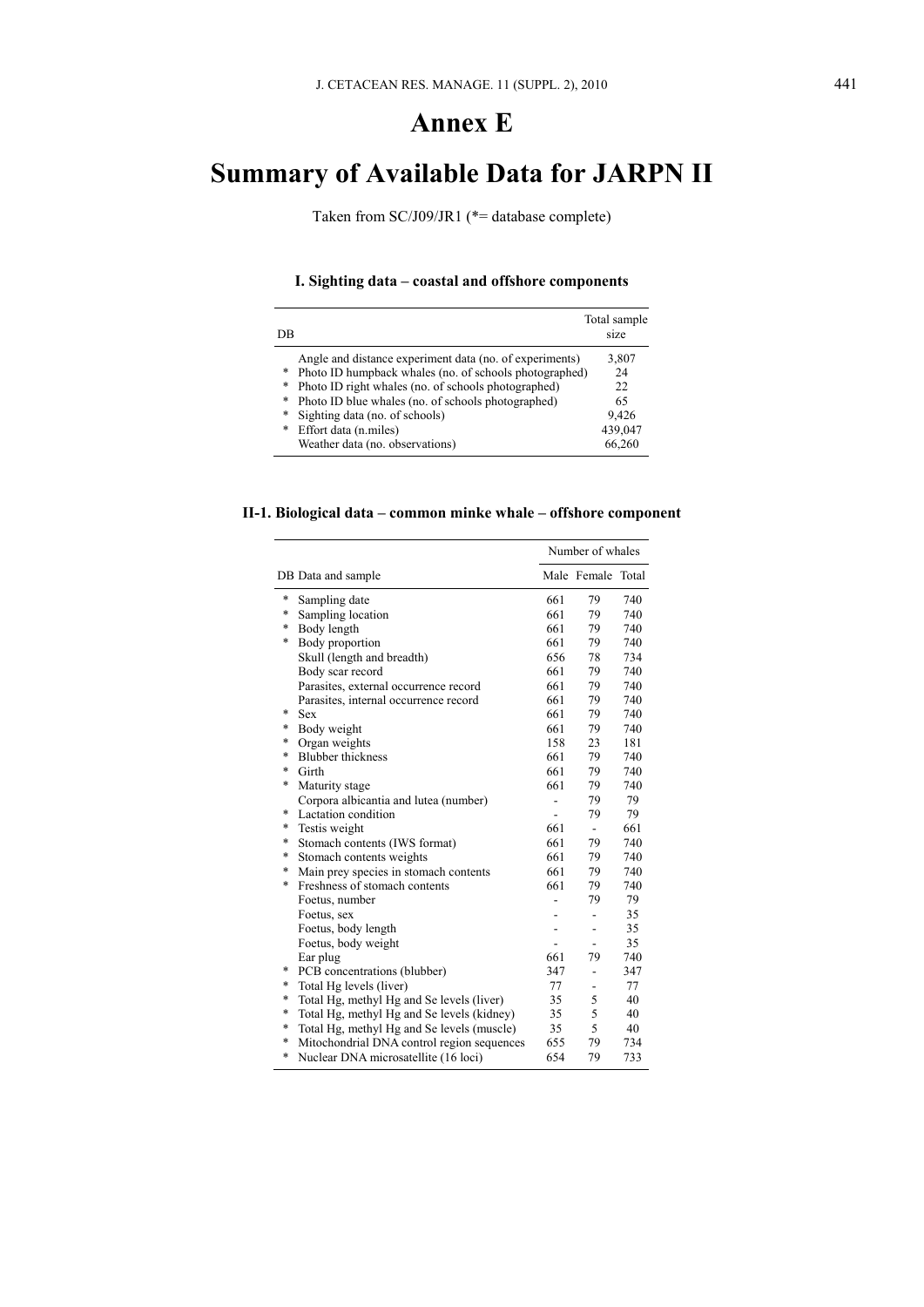|        |                                            | Number of whales         |                          |                          |
|--------|--------------------------------------------|--------------------------|--------------------------|--------------------------|
|        | DB Data and sample                         |                          | Male Female Total        |                          |
| *      | Sampling date                              | 238                      | 251                      | 489                      |
| *      | Sampling location                          | 238                      | 251                      | 489                      |
| $\ast$ | Body length                                | 238                      | 251                      | 489                      |
| $\ast$ | Body proportion                            | 238                      | 251                      | 489                      |
|        | Skull (length and breadth)                 | 232                      | 243                      | 475                      |
|        | Body scar record                           | 238                      | 251                      | 489                      |
|        | Parasites, external occurrence record      | 238                      | 251                      | 489                      |
|        | Parasites, internal occurrence record      | 238                      | 251                      | 489                      |
| *      | <b>Sex</b>                                 | 238                      | 251                      | 489                      |
| *      | Body weight                                | 238                      | 251                      | 489                      |
| *      | Organ weights                              | 63                       | 64                       | 127                      |
| $\ast$ | <b>Blubber</b> thickness                   | 238                      | 251                      | 489                      |
| $\ast$ | Girth                                      | 238                      | 251                      | 489                      |
| *      | Maturity stage                             | 238                      | 251                      | 489                      |
|        | Corpora albicantia and lutea (number)      | $\overline{\phantom{0}}$ | 251                      | 251                      |
| *      | Lactation condition                        |                          | 251                      | 251                      |
| $\ast$ | Testis weight                              | 238                      | $\overline{a}$           | 238                      |
| $\ast$ | Stomach contents (IWS format)              | 238                      | 251                      | 489                      |
| $\ast$ | Stomach contents weights                   | 238                      | 251                      | 489                      |
| *      | Main prey species in stomach contents      | 238                      | 251                      | 489                      |
| *      | Freshness of stomach contents              | 238                      | 251                      | 489                      |
|        | Foetus, number                             | $\blacksquare$           | 251                      | 251                      |
|        | Foetus, sex                                |                          |                          | 115                      |
|        | Foetus, body length                        | ۰                        |                          | 115                      |
|        | Foetus, body weight                        |                          |                          | 115                      |
|        | Ear plug                                   | 238                      | 251                      | 489                      |
| $\ast$ | PCB concentrations (blubber)               | 15                       | $\overline{a}$           | 15                       |
| $\ast$ | Total Hg levels (liver)                    | 30                       | $\overline{\phantom{0}}$ | 30                       |
| $\ast$ | Total Hg, methyl Hg and Se levels (liver)  | $\overline{a}$           | $\overline{a}$           | $\overline{\phantom{a}}$ |
| $\ast$ | Total Hg, methyl Hg and Se levels (kidney) | $\overline{\phantom{0}}$ | $\overline{\phantom{a}}$ | $\overline{\phantom{a}}$ |
| $\ast$ | Total Hg, methyl Hg and Se levels (muscle) | ÷                        | ÷.                       | ÷.                       |
| $\ast$ | Mitochondrial DNA control region sequences | 238                      | 251                      | 489                      |
| *      | Nuclear DNA microsatellite (17 loci)       | 238                      | 251                      | 489                      |

| II-2. Biological data – sei whale – offshore component |  |
|--------------------------------------------------------|--|
|                                                        |  |

|  |  |  |  |  |  |  |  | II-3. Biological data – Bryde's whale – offshore component |
|--|--|--|--|--|--|--|--|------------------------------------------------------------|
|--|--|--|--|--|--|--|--|------------------------------------------------------------|

|        |                                            |                | Number of whales         |     |
|--------|--------------------------------------------|----------------|--------------------------|-----|
|        | DB Data and sample                         |                | Male Female Total        |     |
| *      | Sampling date                              | 166            | 227                      | 393 |
| *      | Sampling location                          | 166            | 227                      | 393 |
| *      | Body length                                | 166            | 227                      | 393 |
| *      | Body proportion                            | 166            | 227                      | 393 |
|        | Skull (length and breadth)                 | 161            | 222                      | 383 |
|        | Body scar record                           | 166            | 227                      | 393 |
|        | Parasites, external occurrence record      | 166            | 227                      | 393 |
|        | Parasites, internal occurrence record      | 166            | 227                      | 393 |
| *      | <b>Sex</b>                                 | 166            | 227                      | 393 |
| *      | Body weight                                | 166            | 227                      | 393 |
| *      | Organ weights                              | 56             | 71                       | 127 |
| *      | <b>Blubber</b> thickness                   | 166            | 227                      | 393 |
| *      | Girth                                      | 166            | 227                      | 393 |
| $\ast$ | Maturity stage                             | 166            | 227                      | 393 |
|        | Corpora albicantia and lutea (number)      | $\overline{a}$ | 227                      | 227 |
| *      | Lactation condition                        | ÷,             | 227                      | 227 |
| *      | Testis weight                              | 166            | $\blacksquare$           | 166 |
| *      | Stomach contents (IWS format)              | 166            | 227                      | 393 |
| *      | Stomach contents weights                   | 166            | 227                      | 393 |
| *      | Main prey species in stomach contents      | 166            | 227                      | 393 |
| *      | Freshness of stomach contents              | 166            | 227                      | 393 |
|        | Foetus, number                             | ÷.             | 227                      | 227 |
|        | Foetus, sex                                |                |                          | 127 |
|        | Foetus, body length                        |                |                          | 127 |
|        | Foetus, body weight                        |                |                          | 127 |
|        | Ear plug                                   | 166            | 227                      | 393 |
| *      | PCB concentrations (blubber)               | 15             | $\overline{\phantom{0}}$ | 15  |
| *      | Total Hg levels (liver)                    | 20             |                          | 20  |
| *      | Total Hg, methyl Hg and Se levels (liver)  | 21             | 22                       | 43  |
| *      | Total Hg, methyl Hg and Se levels (kidney) | 21             | 22                       | 43  |
| *      | Total Hg, methyl Hg and Se levels (muscle) | 21             | 22                       | 43  |
| *      | Mitochondrial DNA control region sequences | 166            | 227                      | 393 |
| *      | Nuclear DNA microsatellite (17 loci)       | 166            | 227                      | 393 |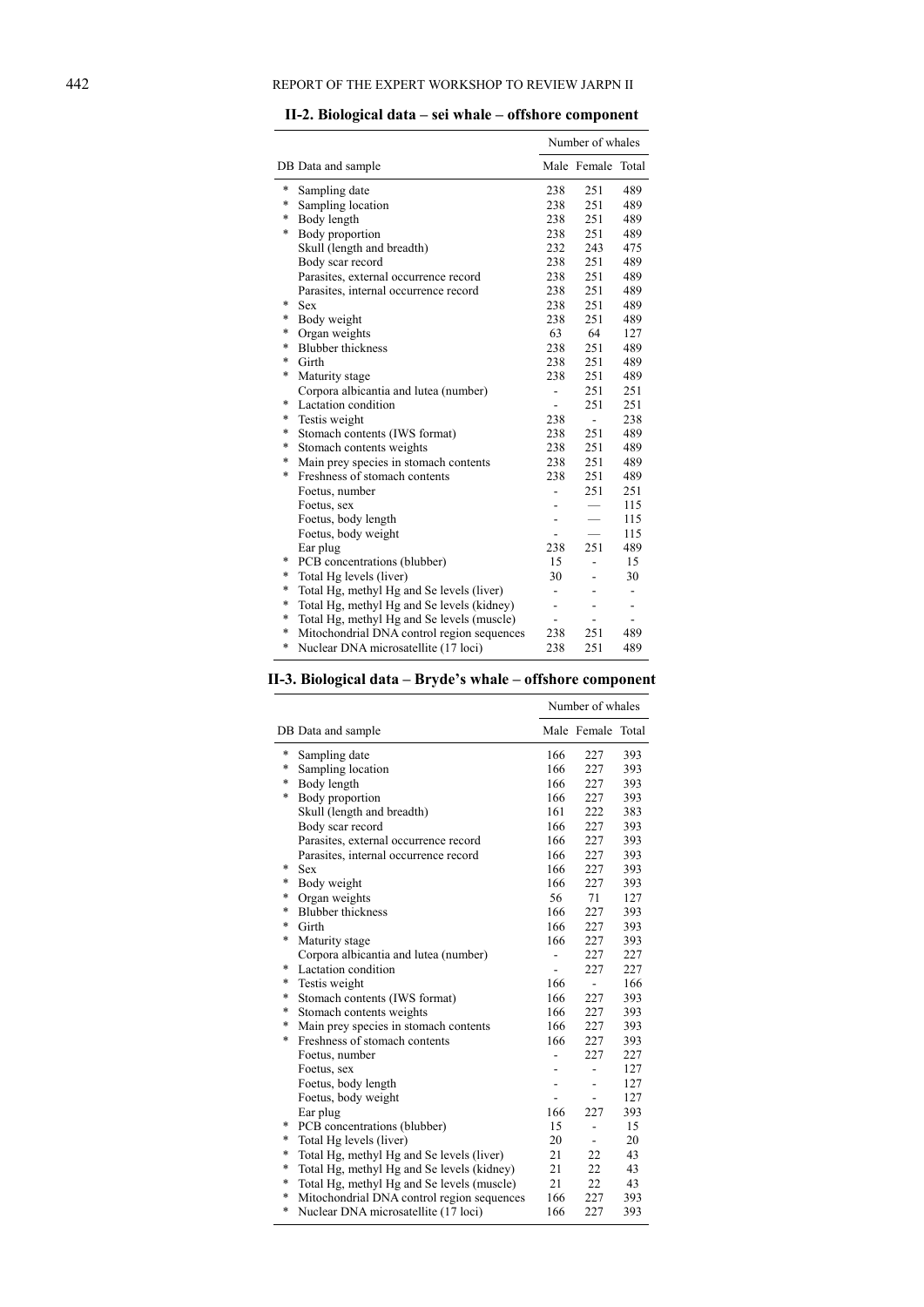|                                                      |              | Number of whales         |                |
|------------------------------------------------------|--------------|--------------------------|----------------|
| DB Data and sample                                   |              | Male Female Total        |                |
| *<br>Sampling date                                   | 13           | 32                       | 45             |
| *<br>Sampling location                               | 13           | 32                       | 45             |
| $\ast$<br>Body length                                | 13           | 32                       | 45             |
| Body proportion<br>*                                 | 13           | 32                       | 45             |
| Skull (length and breadth)                           | 13           | 30                       | 43             |
| Body scar record                                     | 13           | 32                       | 45             |
| Parasites, external occurrence record                | 13           | 32                       | 45             |
| Parasites, internal occurrence record                | 13           | 32                       | 45             |
| *<br><b>Sex</b>                                      | 13           | 32                       | 45             |
| *<br>Body weight                                     | 13           | 32                       | 45             |
| *<br>Organ weights                                   | 8            | 22                       | 30             |
| <b>Blubber</b> thickness<br>*                        | 13           | 32                       | 45             |
| *<br>Girth                                           | 13           | 32                       | 45             |
| *<br>Maturity stage                                  | 13           | 32                       | 45             |
| Corpora albicantia and lutea (number)                |              | 32                       | 32             |
| *<br>Lactation condition                             | $\mathbf{r}$ | 32                       | 32             |
| *<br>Testis weight                                   | 13           | $\overline{\phantom{a}}$ | 13             |
| *<br>Stomach contents (IWS format)                   | 13           | 32                       | 45             |
| Stomach contents weights<br>*                        | 13           | 32                       | 45             |
| Main prey species in stomach contents<br>*           | 13           | 32                       | 45             |
| *<br>Freshness of stomach contents                   | 13           | 32                       | 45             |
| Foetus, number                                       |              | 32                       | 32             |
| Foetus, sex                                          |              | ÷,                       | $\tau$         |
| Foetus, body length                                  |              | ÷.                       | $\overline{7}$ |
| Foetus, body weight                                  |              | ۰                        | $\tau$         |
| Ear plug                                             | 13           | 32                       | 45             |
| *<br>PCB concentrations (blubber)                    |              | $\overline{\phantom{0}}$ | -              |
| *<br>Total Hg levels (liver)                         |              |                          |                |
| *<br>Total Hg, methyl Hg and Se levels (liver)       | 3            | $\overline{c}$           | 5              |
| $\ast$<br>Total Hg, methyl Hg and Se levels (kidney) | 3            | $\overline{c}$           | 5              |
| Total Hg, methyl Hg and Se levels (muscle)<br>$\ast$ | 3            | $\overline{2}$           | 5              |
| $\ast$<br>Mitochondrial DNA control region sequences | 13           | 32                       | 45             |
| $\ast$<br>Nuclear DNA microsatellite (15 loci)       | 13           | 32                       | 45             |

### **II-4. Biological data – sperm whale – offshore component**

#### **II-5. Biological data – common minke whale – coastal component off Kushiro**

|        |                                            |                          | Number of whales  |                |
|--------|--------------------------------------------|--------------------------|-------------------|----------------|
|        | DB Data and sample                         |                          | Male Female Total |                |
| $\ast$ | Sampling date                              | 182                      | 72                | 254            |
| *      | Sampling location                          | 182                      | 72                | 254            |
| $\ast$ | Body length                                | 182                      | 72                | 254            |
| $\ast$ | Body proportion                            | 182                      | 72                | 254            |
|        | Skull (length and breadth)                 | 181                      | 72                | 253            |
|        | Body scar record                           | 182                      | 72                | 254            |
|        | Parasites, external occurrence record      | 182                      | 72                | 254            |
|        | Parasites, internal occurrence record      | ä,                       | $\sim$            | $\sim$         |
| *      | <b>Sex</b>                                 | 182                      | 72                | 254            |
| *      | Body weight                                | 182                      | 72                | 254            |
| $\ast$ | Organ weights                              | 11                       | 3                 | 14             |
| $\ast$ | <b>Blubber</b> thickness                   | 182                      | 72                | 254            |
| *      | Girth                                      | 182                      | 72                | 254            |
| *      | Maturity stage                             | 182                      | 72                | 254            |
|        | Corpora albicantia and lutea (number)      | $\overline{\phantom{0}}$ | 72                | 72             |
| *      | Lactation condition                        | $\overline{\phantom{a}}$ | 72                | 72             |
| $\ast$ | Testis weight                              | 182                      | $\blacksquare$    | 182            |
| $\ast$ | Stomach contents (IWS format)              | 182                      | 72                | 254            |
| *      | Stomach contents weights18272254           |                          |                   |                |
| *      | Main prey species in stomach contents      | 182                      | 72                | 254            |
| *      | Freshness of stomach contents              | 182                      | 72                | 254            |
|        | Foetus, number                             | $\overline{a}$           | 72                | 72             |
|        | Foetus, sex                                |                          |                   | $\overline{4}$ |
|        | Foetus, body length                        |                          |                   | 4              |
|        | Foetus, body weight                        |                          |                   | $\overline{4}$ |
|        | Ear plug                                   | 181                      | 71                | 252            |
| *      | PCB concentrations (blubber)               |                          |                   |                |
| *      | Total Hg levels (liver)                    | 46                       | ÷.                | 46             |
| $\ast$ | Total Hg, methyl Hg and Se levels (liver)  | $\overline{\phantom{0}}$ | ٠                 | -              |
| $\ast$ | Total Hg, methyl Hg and Se levels (kidney) | L.                       | $\blacksquare$    | ÷.             |
| $\ast$ | Total Hg, methyl Hg and Se levels (muscle) | L.                       |                   | ÷              |
| $\ast$ | Mitochondrial DNA control region sequences | 181                      | 72                | 253            |
| $\ast$ | Nuclear DNA microsatellite (16 loci)       | 182                      | 71                | 253            |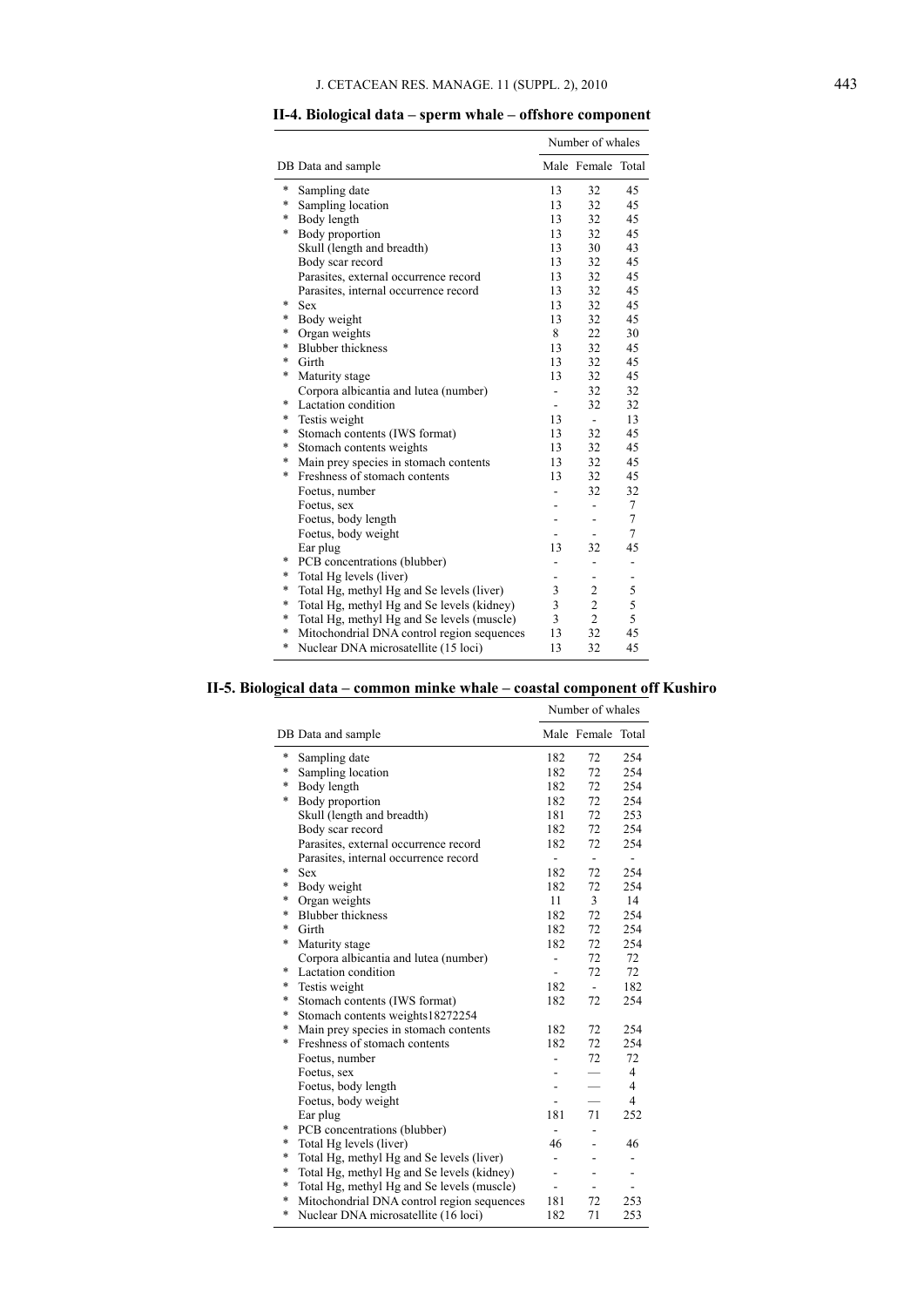|        |                                            |                          | Number of whales         |                |  |
|--------|--------------------------------------------|--------------------------|--------------------------|----------------|--|
|        | DB Data and sample                         |                          | Male Female Total        |                |  |
| *      | Sampling date                              | 91                       | 136                      | 227            |  |
| $\ast$ | Sampling location                          | 91                       | 136                      | 227            |  |
| $\ast$ | Body length                                | 91                       | 136                      | 227            |  |
| *      | Body proportion                            | 91                       | 136                      | 227            |  |
|        | Skull (length and breadth)                 | 89                       | 133                      | 222            |  |
|        | Body scar record                           | 91                       | 136                      | 227            |  |
|        | Parasites, external occurrence record      | 91                       | 136                      | 227            |  |
|        | Parasites, internal occurrence record      | ٠                        |                          | ÷.             |  |
| $\ast$ | <b>Sex</b>                                 | 91                       | 136                      | 227            |  |
| *      | Body weight                                | 91                       | 136                      | 227            |  |
| *      | Organ weights                              | $\overline{4}$           | 5                        | 9              |  |
| *      | <b>Blubber</b> thickness                   | 91                       | 136                      | 227            |  |
| *      | Girth                                      | 91                       | 136                      | 227            |  |
| *      | Maturity stage                             | 91                       | 136                      | 227            |  |
|        | Corpora albicantia and lutea (number)      | $\overline{\phantom{0}}$ | 135                      | 135            |  |
| *      | Lactation condition                        | ÷.                       | 136                      | 136            |  |
| *      | Testis weight                              | 89-89                    |                          |                |  |
| *      | Stomach contents (IWS format)              | 91                       | 136                      | 227            |  |
| *      | Stomach contents weights                   | 89                       | 133                      | 222            |  |
| *      | Main prey species in stomach contents      | 91                       | 136                      | 227            |  |
| $\ast$ | Freshness of stomach contents              | 91                       | 136                      | 227            |  |
|        | Foetus, number                             |                          | 135                      | 135            |  |
|        | Foetus, sex                                |                          |                          | 30             |  |
|        | Foetus, body length                        |                          |                          | 30             |  |
|        | Foetus, body weight                        |                          | $\overline{\phantom{0}}$ | 30             |  |
|        | Ear plug                                   | 91                       | 136                      | 227            |  |
| *      | PCB concentrations (blubber)               |                          | ä,                       | $\blacksquare$ |  |
| *      | Total Hg levels (liver)                    | 29                       | $\overline{a}$           | 29             |  |
| *      | Total Hg, methyl Hg and Se levels (liver)  |                          | L.                       | $\overline{a}$ |  |
| *      | Total Hg, methyl Hg and Se levels (kidney) | ÷,                       | $\overline{a}$           | L.             |  |
| *      | Total Hg, methyl Hg and Se levels (muscle) | ÷                        | $\blacksquare$           | L.             |  |
| *      | Mitochondrial DNA control region sequences | 91                       | 136                      | 227            |  |
| *      | Nuclear DNA microsatellite (16 loci)       | 91                       | 136                      | 227            |  |

### **II-6. Biological data – common minke whale – coastal component off Sanriku**

**III. Pollutant data (environmental and prey species samples) – offshore component** 

|   | DB Item                                    | Number of samples |
|---|--------------------------------------------|-------------------|
| * | Organochlorine compounds (air)             | 6                 |
| * | Organochlorine compounds (sea water)       |                   |
| * | Total Hg compounds (copepods)              | 5                 |
| * | Total Hg compounds (Krill)                 | 17                |
| * | Total Hg compounds (Larval of anchovy)     | 6                 |
| * | Total Hg compounds (Adult of anchovy)      | 20                |
| * | Total Hg compounds (Pacific saury)         | 41                |
| * | Total Hg compounds (mackerels)             | 5                 |
| * | Total Hg compounds (Pacific pomfret)       |                   |
| * | Organochlorine compounds (walleye pollock) |                   |
|   |                                            |                   |

# **IV-1. Oceanographic data – offshore component**

|        | DB Item                                         | Number of samples |
|--------|-------------------------------------------------|-------------------|
|        | Marine debris (sighting survey, days)           | 56                |
| $\ast$ | Temperature and salinity (XCTD survey: 2000-07) | 38                |
| $\ast$ | Temperature and salinity (CTD survey: 2000-07)  | 593               |
| *      | Midwater trawl (no. of hawls)                   | 141               |
| *      | MOCNESS (no. of hawls)                          | 24                |
| *      | IKMT (no. of hawls)                             | 30                |
| *      | NORPAC (no. of hawls)                           | 75                |
| *      | Echo sounder (km: 2002-07)                      | 12.838            |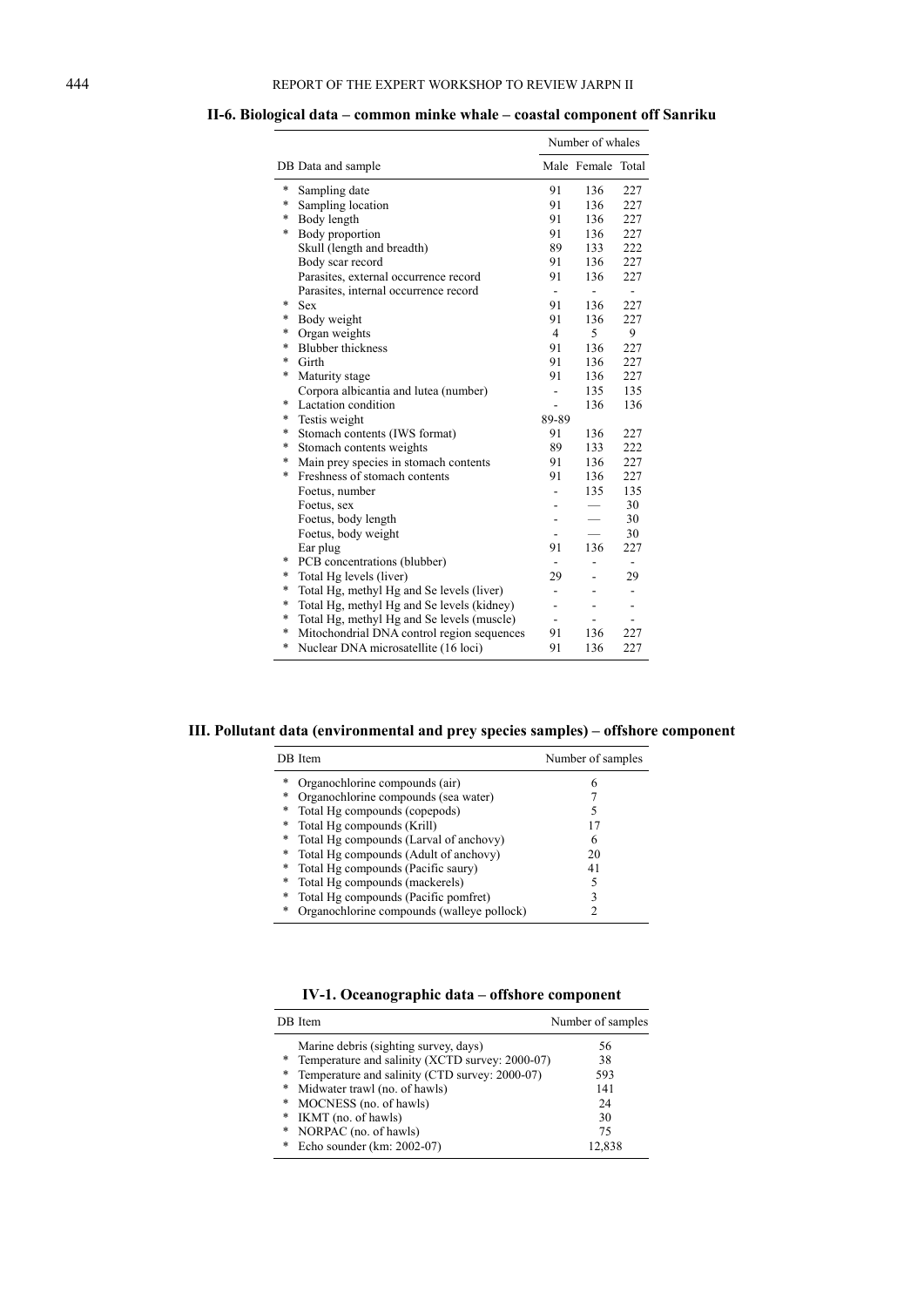**IV-2. Oceanographic data – coastal component off Sanriku** 

|   | DB Item                                         | Number of samples |
|---|-------------------------------------------------|-------------------|
| * | Temperature and salinity (XCTD survey: 2003-07) | 11                |
| * | Temperature and salinity (CTD survey: 2003-07)  | 149               |
| * | Midwater trawl (no. of hawls)                   | 57                |
| * | Bongo net (no. of hawls)                        |                   |
| * | IKMT (no. of hawls)                             |                   |
| * | Sampling by fishing (no. of stations)           |                   |
| * | Echo sounder (km; 2005 and 2006 seasons)        | 2.775             |

**IV-3. Oceanographic data – coastal component off Kushiro** 

|   | DB Item                                        | Number of samples |
|---|------------------------------------------------|-------------------|
|   | Temperature and salinity (CTD survey: 2002-07) | 109               |
|   | * Midwater trawl (no. tow)                     | 133               |
|   | * MOCNESS survey (no. tow)                     |                   |
| * | IKMT survey (no. tow)                          | h                 |
|   | * NORPAC net survey (no. tow)                  | -                 |

# **Annex F**

# **Characterising the Uncertainty in the Estimation of Food Consumption of Baleen Whales by Prey Type**

SC/J09/JR9 describes the approach used for estimating consumption from diet samples of minke whales collected in the coastal part of JARPN II. Ranges are given for the estimates of consumption, but these account for only part of the uncertainty in the estimates. It is important to estimate, at least approximately, the overall level of uncertainty in consumption estimates.

This Annex aims to list the main sources of uncertainty in the estimates that should be taken into account when estimating the overall CV of consumption estimates.

The estimation of total consumption by prey species in the study area involves the steps listed below. The uncertainty associated with each step should be quantified.

Due to lack of a sufficiently strong diurnal signal in stomach fullness that might enable stomach throughput times to be determined, consumption estimates rely on considerations of energy requirements. The stomach content data are used to quantify the proportional contribution of each prey species or species group to the diet.

'Prey type' is by species of prey for the main prey species, otherwise by groups of species.

Where an item is based on data, CVs should be estimated by sub-sampling the appropriate units. Where data are lacking and an item has to be guessed, a plausible range should be given with a rationale. Nominal CVs can be estimated by assuming that the plausible range represents  $\pm$  2 SE on an appropriate scale.

Estimates of consumption can only be evaluated when each of the listed sources of variance has been taken into account. When this has been done, estimates of consumption from different methods (e.g. lethal vs nonlethal) can be compared.

When comparing two estimation approaches, the calculation steps should be divided into those which are (a) common to both methods (i.e. same data and method); (b) different for each method.

### **STEPS FOR WHICH VARIANCE ESTIMATES ARE REQUIRED**

# **1. Per capita consumption in area of interest**

*1.1 Parameter uncertainty in the relationship between energy consumption and body mass (multiple and exponent)*  The quoted SEs of 'best' published curve can be used, or a meta-analysis of several published curves.

#### *1.2 Residual variance of species values around the mean curve*

The nominal variance around the curve (calculated from the data used if not given) can be used as a conservative approach, although it is in principle an overestimate of process error, due to the contribution of observation error.

#### *1.3 Proportion of annual energy requirement obtained during summer feeding season*

#### *1.4 Length of summer feeding season (to get daily energy requirement)*

Due to lack of data, plausible ranges should be given for each of the above, with a rationale. In considering plausible ranges, the energy storage capacity of the species should be considered (e.g. Blix and Folkow, 1995, for common minke whales). The less the weight gain in the main feeding season, the greater the required intake during the rest of the year.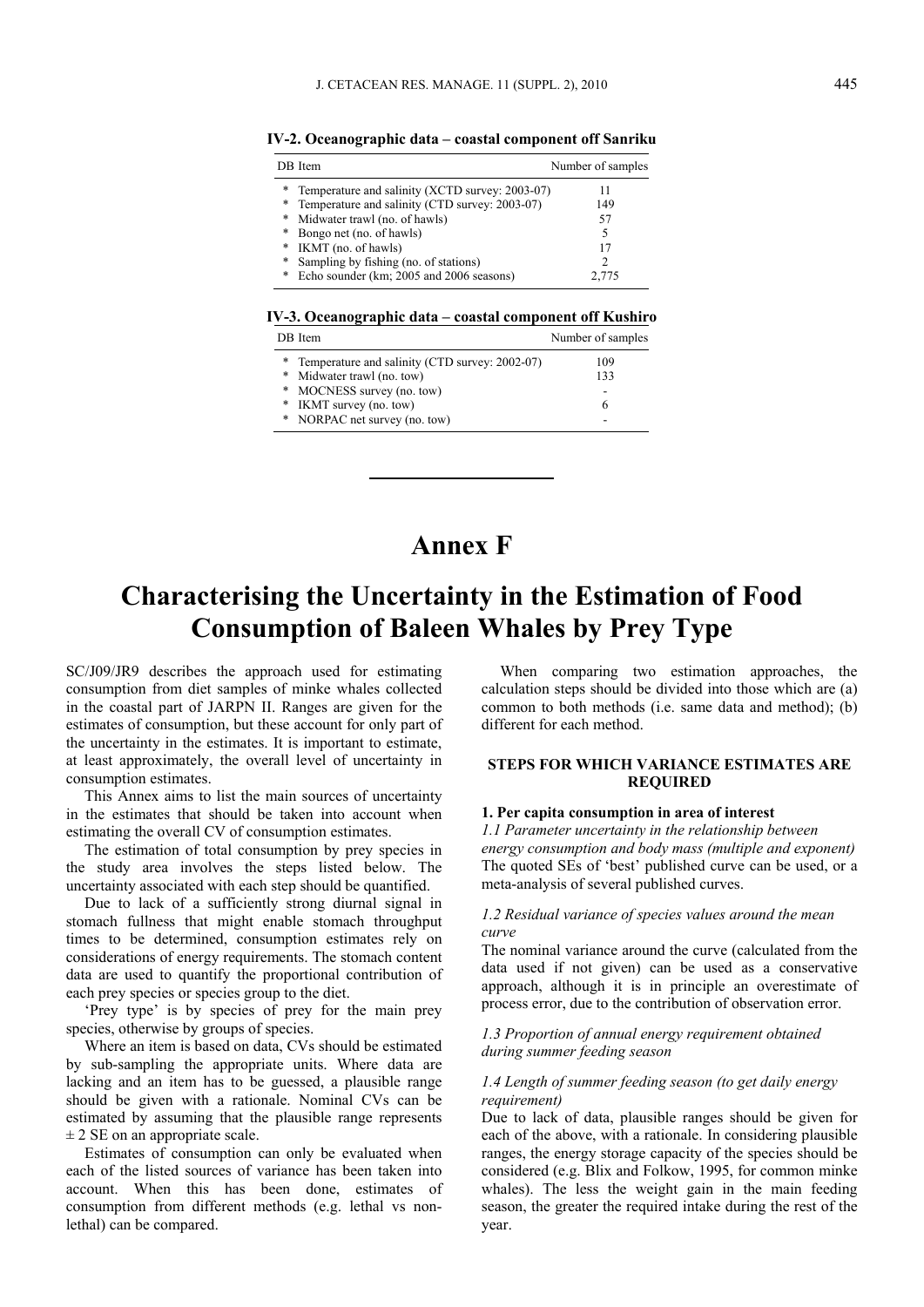Residence time in the study area is not required if abundance data are expressed in terms of the average number of whales present in the study area during the study season.

#### *1.5 Variance in mean body mass (stratified by sex and life stage, e.g. mature/immature)*

Alternatively, the allometric formula for energy requirement can be applied to each individual and the variance of nominal energy requirement calculated.

#### **2. Diet composition**

The first step is to identify appropriate sampling units and subunits, for the purpose of variance estimation. The sampling units could be time-space cells, such as 1° square by week, or cells more appropriate for the data set. The subunits should be the individual whales.

The relative proportions of each of the main prey groups (fish, squid, zooplankton) can be estimated only from fresh material, subject to assumptions on relative stomach residency times.

The steps in the calculation that are subject to variance include:

*2.1 Average undigested biomass of each main prey group in the forestomach* 

*2.2 Mean residence time of each main prey group in the forestomach* 

*2.3 Average energy content per unit biomass of prey by prey type* 

For refining the estimates of the relative proportion of each species within the main groupings (a) fish and (b) squid, the following data can be used:

*2.4 Average body weight of undigested prey items by species* 

### *2.5 Relative frequencies of each species by counts of individuals and/or hard parts*

Because the majority of stomachs contain only one prey type, the estimation of relative proportions in mixed-species stomachs probably accounts for a relatively small part of the uncertainty in total consumption estimates.

### **3. Abundance (to scale up per capita consumption to population consumption)**

*3.1 Variance (and possibly covariances) in estimates of abundance (mean number of whales present) in survey season by sub-area and time period, including* g*(0) variance, and process error* 

Standard stratum-specific variance estimates can be used, but if a common  $g(0)$  factor is applied to all strata, then first the variance of the uncorrected total estimate should be calculated, and then the *g*(0) factor and its variance applied to the total estimate.

Alternatively, a multi-year/area estimation procedure can be applied, for example for Bryde's whales (Kitakado *et al.*, 2008).

#### REFERENCES

Blix, A.S. and Folkow, L.P. 1995. Daily energy expenditure in free living minke whales. Acta Physiol. Scand. 153(1): 61-6.

Kitakado, T., Shimada, H., Okamura, H. and Miyashita, T. 2008. *CLA* abundance estimates for western North Pacific Bryde's whales and their associated CVs with taking the additional variance into account. Paper SC/60/PFI3 presented to the IWC Scientific Committee, June 2008, Santiago, Chile (unpublished). 27pp. [Paper available from the Office of this Journal].

# **Annex G**

# **Conducting Power Tests using Coalescent Simulations**

In this example we illustrate the use of coalescent simulations to assess the ability of a genetic analysis (in this case STRUCTURE - Pritchard *et al.*, 2000) to detect the presence of multiple populations.

Coalescent simulations work back in time from the present. Accordingly, if one population diverged into two x generations ago, this is coded in the simulations as two populations merging x generation before the present. A population expansion in forward time becomes a population contraction in backward time.

Coalescent approaches are in general based upon the assumption of 'ideal' Wright-Fisher populations, where the most notable deviations from cetaceans are non-overlapping generations, and random mating. For the specific purpose of this assessment, these deviation are unlikely to have a major effect. Both aspects essentially reduce the effective population size  $(N_e)$ , and thus reducing population size in

the simulation accordingly would capture the effects of these deviations from a Wright-Fisher population.

One user friendly coalescent simulation program is SimCoal  $2^{13}$  (Excoffier *et al.*, 2000), which has the additional advantage that the data output is in the Arlequin format. One aspect that sets SimCoal apart is that multiple coalescent events per generation are possible (which would be the case if a large part of the population has been sampled). Most coalescent simulation programs only accommodate one coalescent event per generation.

For the purpose of assessing the ability of STRUCTURE to detect multiple populations, this example will aim at the case where a sample contains individuals from two populations in different proportions.

In order to conduct simulations for this purpose under SimCoal 2 the following input parameters are required:

<sup>13</sup>*http://cmpg.unibe.ch/software/simcoal2/.*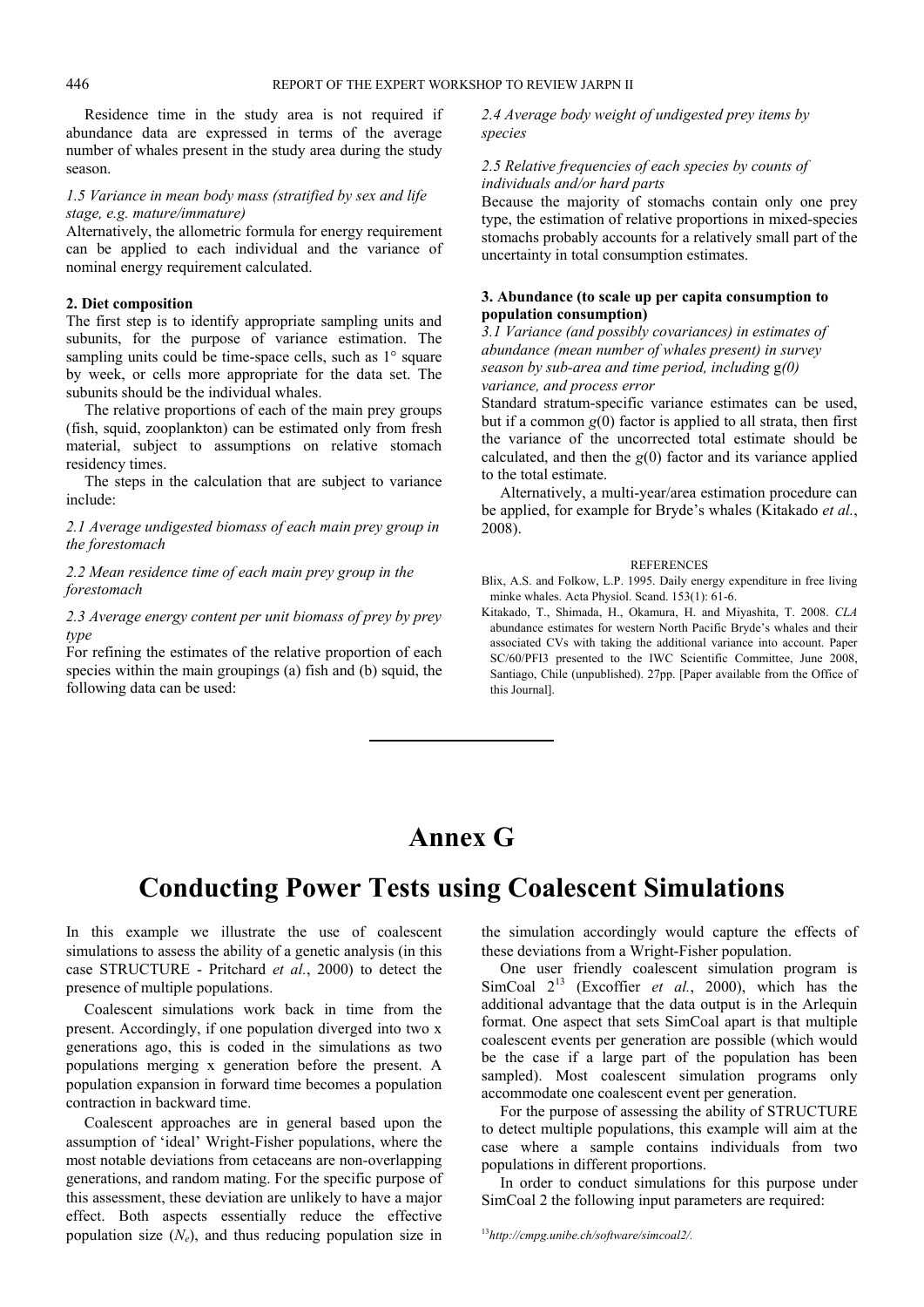**Sample size from each population.** Sample sizes are in number of gene copies, which in a haploid system (e.g. mtDNA) equals the number of sampled individuals, but is twice the number of sampled individuals for diploid loci.

**Population sizes.** This is the effective and not census, population size (i.e. *Ne*). As above in gene copies.

**Migration rates.** These are written as full matrices. The values entered are the probability that a gene copy is an immigrant (*m*). The product of population size and migration rates *mNe* is the number of immigrants per generation into the target population (which may be derived from the observed  $F_{ST}$  estimates assuming population genetic equilibrium).

**Historical events.** Changes in migration rates and population sizes. In a two population model, the two populations have to be merged into one at some point in the past or the simulation will run infinitely long. The further back in the past the populations merge, the less the deviation from drift-mutation equilibrium will be.

In addition, the kind of loci (e.g. DNA sequence data or microsatellite loci), the degree of linkage among loci and the mutation rate (*u*) need be specified. In addition, for microsatellite loci one can also specify some additional mutational parameters.

In most cases neither the effective population size nor the mutation rate is known. However, what is often termed the 'scaled mutation rate' may be estimated from the observed data. The scaled mutation rate  $(\theta)$  is the expected number of mutations between two gene copies in a population and is the product of the effective population size  $(N_e)$  and the mutation rate (*u*). For mtDNA  $\theta = 2N_{ef}\mu$ , where Nef denotes the effective population size of females. For autosomal diploid loci,  $\theta = 4N_{\text{ef}}\mu$ , where  $N_e$  is the effective population size (male and females).  $\theta$  may be estimated from different aspects of the data (most based upon an assumption of population genetic equilibrium). For instance, if one assumes an infinite site [mutation] model then  $\theta$  equals the nucleotide diversity. For microsatellite loci θ is equal to twice the variance in the number of repeats.

Accordingly the product of  $N_e$  and  $u$  used in the simulations should equal that inferred from the data (e.g. the nucleotide diversity for mtDNA or twice the variance in repeat size for microsatellite loci). One should check simulated data if they generate the expected outcomes, e.g. observed hetetrozygosity, number of alleles and genetic divergence.

Data sets are then generated by SimCoal 2 for each combination of parameter values, and the data are then analysed using the relevant program (i.e. STRUCTURE in this case).

In the file above data are simulated from two populations, each of an effective population size of 6,500 gene copies. The number of 6500 gene copies translates into an effective population size of 3,250 diploid individuals, which in turn translates into a census population size  $(N_c)$  of  $\sim$ 20,000 if the ratio of *N<sub>e</sub>*/*N<sub>c</sub>* is  $\sim$ 1/6. In this case the migration is symmetrical, with equal rates in both directions. The rate was set at 0.01, which then translates into ~32 immigrants per generation. The samples sizes are 125 diploid individuals from one population and 2,375 from the other population, yielding a ratio of 1:20 of the two populations in the combined sample of 2,500 individuals. Here we have encoded a total of 16 microsatellite loci each

Table 1

#### Example of a parameter input file for SimCoal 2.

//Input parameters for the coalescence and recombination simulation program : simcoal2.exe 2 samples to simulate //Deme sizes (haploid number of genes) 6500 6500 //Sample sizes 250 4750 //Growth rates  $\theta$ 0 //Number of migration matrices: If 0 : No migration between demes 1 //Migration rates matrix 0: 0.0000 0.0100 0.0100 0.0000 //Historical event: time, source, sink, proportion of migrants, new deme size, new growth rate, new migration matrix 1 1000 0 1 1 1 0 0 //Number of independent (unlinked) chromosomes, and "chromosome structure" flag: 0 for identical structure across chromosomes, and 1 for different structures on different chromosomes. 16 0 //Number of contiguous linkage blocks in chromosome 1: 1 //Per Block: Data type, No. of loci, Recombination rate to the right side locus, plus optional parameters \*\*\*see detailed explanation here\*\*<br>MICROSAT 1 0.0000 0.0005 0 MICROSAT 1 0.0000 0.0005 0 [EOF]

in a separate linkage block (i.e. all loci are unlinked) and each with a mutation rate of 0.0005. The mutation rate need not be the same for each locus but different blocks with different numbers of loci, recombination rates and mutation rates may be specified.

The genotype data produced by SimCoal 2 are in the Arlequin (Excoffier *et al.*, 2005) format and need to be reformatted into the STRUCTURE format. Software is continuously being published to convert between formats, or if none is available it is a relatively simple matter to write a small routine for this purpose.

Simulations differ from analyses of observed data, by the fact that a large number of data sets need be analysed. Hence software that may run in batch mode is preferable. SimCoal is able to run in batch mode. If the published version of a piece of software cannot run in batch mode, it is often useful to contact the author who may have a batch version (these are often command-line versions and less user friendly, which is why they are often not distributed widely).

In the above example the ability of STRUCTURE to detect the presence of two populations will depend upon the relative proportions of the two populations in the sample, their effective population sizes and the degree of migration between the populations (assuming no change in divergence time and that the number of loci and samples is given). Simulations should cover reasonable ranges of these parameters and for each combination of parameter values a sufficient number of simulations need be conducted to obtain a reasonable of the probability of detection. In the present case it will mainly be a matter of detecting under which parameter values STRUCTURE fails to detect the presence of two populations, i.e., the fraction of the first population is low and the migration rates high when the number of samples and loci is given.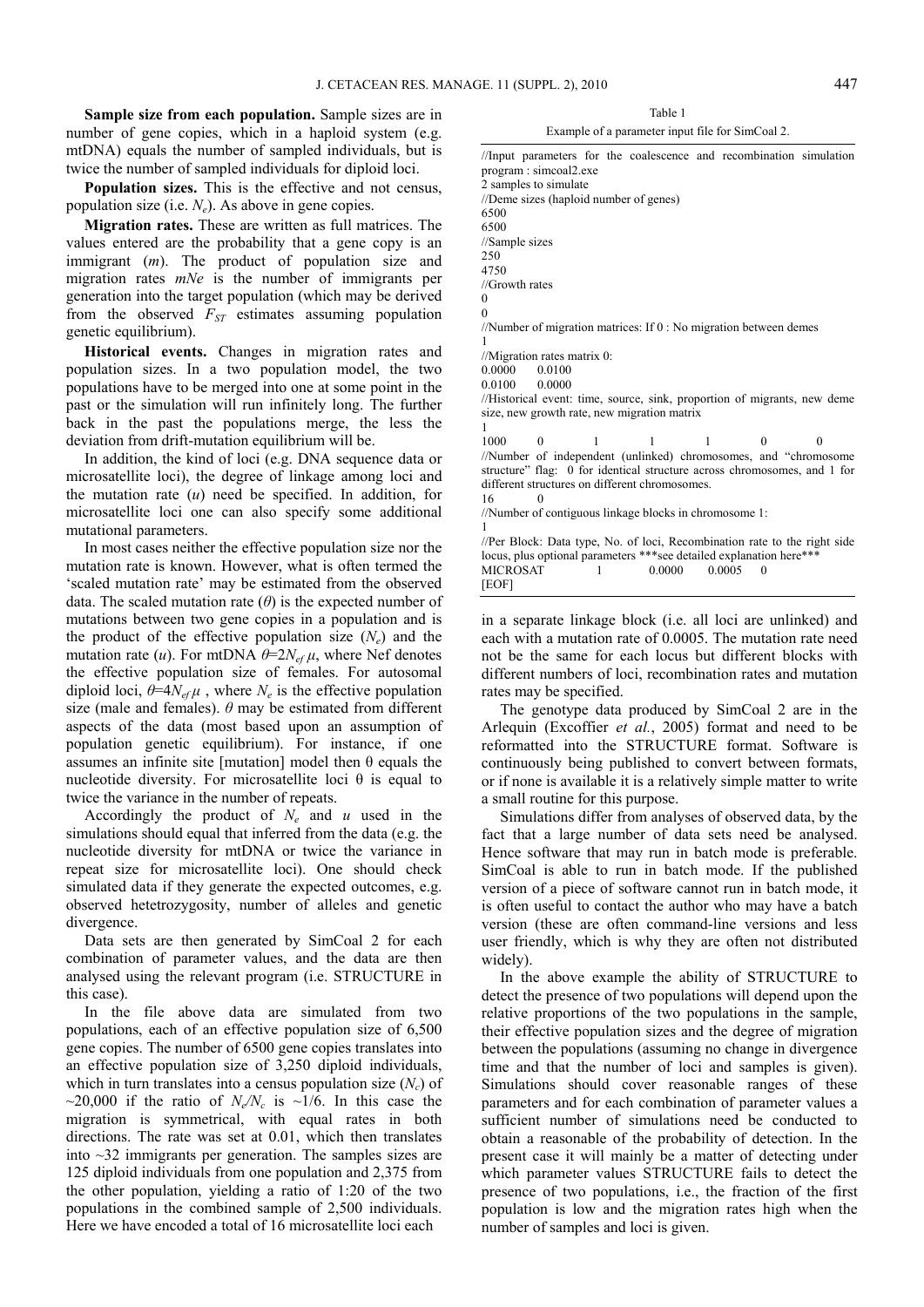The procedure for assessing the necessary amount of data (loci and samples) for tests of homogeneity and characterising proportions of different stocks in areas of mixing is similar to that outlined above, adding sample size and number of loci to the parameters that are assessed and using the appropriate analytical approach to generate the distribution of estimates from the simulated data sets.

There are a number of simulation programs in addition to SimCoal 2, some of which are individual-based such as EASYPOP<sup>14</sup>

#### **REFERENCES**

- Excoffier, L., Laval, G. and Schneider, S. 2005. Arlequin ver. 3.0: an integrated software for popultion genetics data analysis. *Evol. Bioinf. Online* 1: 47-50.
- Excoffier, L., Novembre, J. and Schneider, S. 2000. SIMCOAL: a general coalescent program for the simulation of molecular data in interconnected populations with arbitrary demography. *J. Hered*. 91: 506-09.
- Pritchard, J.K., Stephens, M. and Donnelly, P. 2000. Inference of population structure using multilocus genotype data. *Genetics* 155: 945- 59.

# **Annex H**

# **Recent Resolutions of the Commission Relevant to this Review\***

This Annex does not repeat the full text of the Resolutions (full references are given) but rather focuses on those action paragraphs that may have some relevance.

#### **Resolutions dealing with the Antarctic marine ecosystem and/or environmental change including pollution**

*Resolution on the Environment and Whale Stocks (IWC, 1996b)* 

ENCOURAGES Contracting Governments to continue to cooperate in providing information on the potential effects both direct and indirect of pollutants on cetaceans as these become known by forwarding them to the Secretariat.

### *Resolution on Environmental Change and Cetaceans (IWC, 1998)*

ENCOURAGES Contracting Governments to continue to provide available information on environmental changes as identified above and their known or potential ecological effects on cetaceans through annual Progress Reports and attendance of experts at meetings of the Scientific Committee<sup>.</sup>

DIRECTS the Scientific Committee, through the SWGEC, to provide regular up-dates to the Commission on environmental matters that affect cetaceans and, in particular, those that relate to non-natural mortalities relevant to implementation simulation trials or future RMP catch limit calculations or that require the action of the Commission within future five year periods of validity of catch limit calculations;

ENCOURAGES Contracting Governments to carry out relevant non-lethal research within domestic and collaborative multinational and multi-disciplinary programmes and also to provide new and additional funds to support the work of the Scientific Committee and SWGEC in this regard.

#### *Resolution on Health Effects from the Consumption of Cetaceans (IWC, 2000b)*

REQUESTS the Scientific Committee to receive, review and collate data on contaminant burdens in cetaceans … and to report on this matter to the Commission.

Resolutions dealing with Scientific Committee reviews of Special Permit research

# *Resolution on Whaling under Special Permit (IWC, 1996a)*  RECOMMENDS

- that scientific research intended to assist the comprehensive assessment of whale stocks and the implementation of the Revised Management Procedure shall be undertaken by non-lethal means;
- that scientific research involving the killing of cetaceans should only be permitted in exceptional circumstances where the questions address critically important issues which cannot be answered by the analysis of existing data and/or use of non-lethal research techniques;

REQUESTS the Scientific Committee, with respect to all Special Permit research programmes:

- to undertake a comprehensive review of all existing programmes notified to it and report its views on whether such programmes remain justifiable in the light of the recommendations above and, in particular, on whether any lethal scientific research substantially contributes to answering critically important questions which cannot be answered by other means;
- to consider all new programmes submitted to it in the light of the above recommendations;
- to undertake annual reviews of all programmes and to undertake more intensive reviews of all long-term programmes at five year intervals;
- to structure its reviews of programmes to: